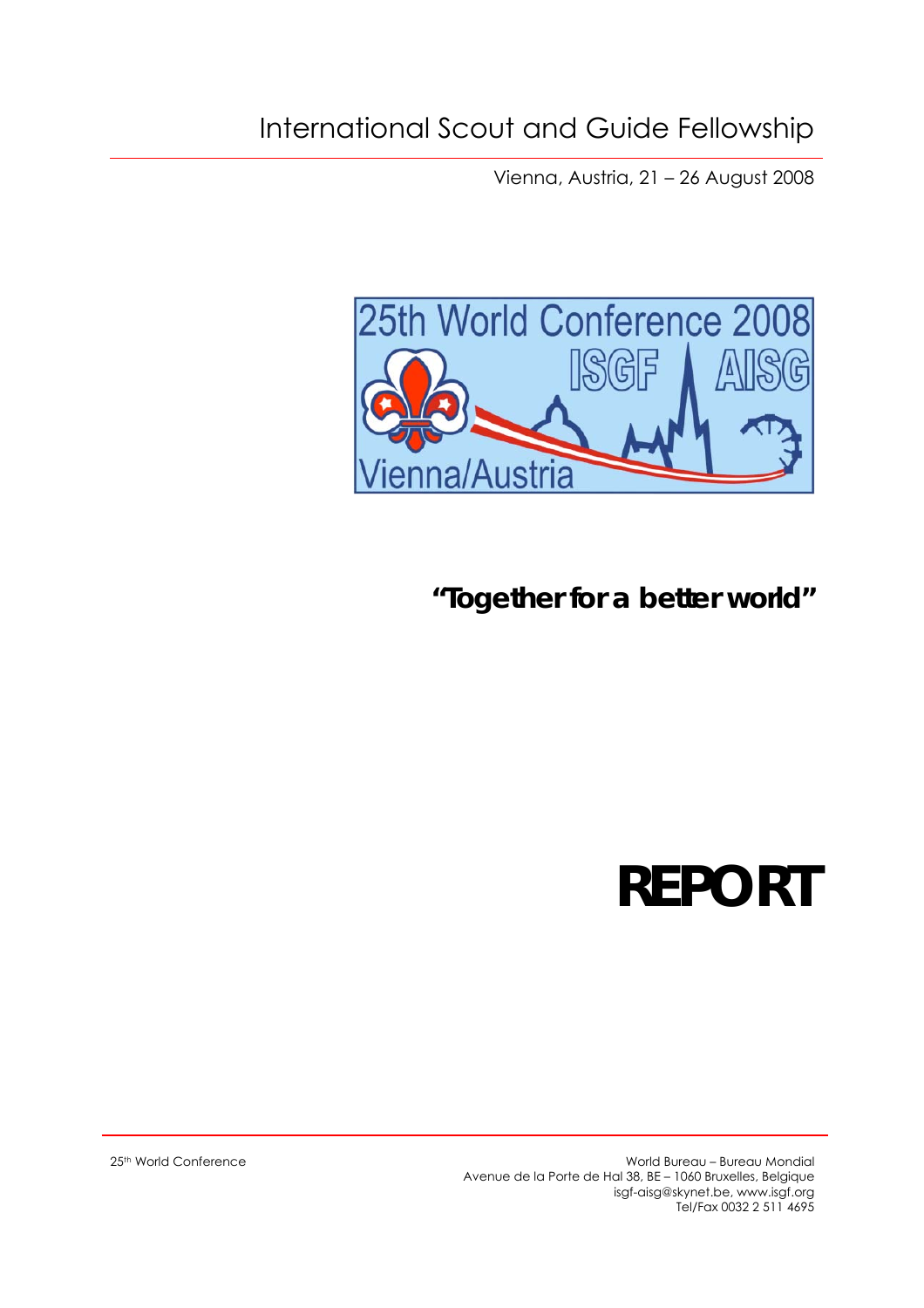# **Foreword**

The 25th ISGF World Conference took place in Vienna, Austria, from 21 to 26 August 2008. This conference welcomed 431 participants from more than 39 countries. The Mission and Vision – hereunder- voted at Lillehammer, have been at the core of the debates that took place during the plenary sessions and the working groups.

Luc Panissod, Acting WOSM Secretary General and Liesbeth Lijnzaad, member of the WAGGGS World Board were our hosts; they represented the two World Organizations at our Conference.

We were honoured by the presence of Joan and Michael Baden-Powell who actively participated in our work.

The opening ceremony was enhanced by the presence of Christian Letz, President of "Pfadfinder und Pfadfinderinnen Österreichs, the Austrian National Scout Organization. The ceremony was memorable and in the purest tradition of the Austrian musical culture, universally known. A pure rapture for music lovers who are many among ISGF members!

We received greetings from the NSGF of Bangladesh and Pakistan, whose members could not attend the Conference owing to visa problems. Burkina Faso passed on their greetings via Jean-Luc De Paepe, delegate and National President of the Belgian National Scout and Guide Fellowship. They expressed their hope to become member of ISGF soon.

#### **MISSION**

The Mission of the International Scout and Guide Fellowship is to promote the spirit of the Scout and Guide Promise and Law in its individual members' daily lives by continuing personal development, serving in the community and actively supporting the World Association of Girl Guides and Girl Scouts and the World Organisation of the Scout Movement

#### **VISION for 2020**

- The International Scout and Guide Fellowship will be a worldwide network, visible and active in making a better world.
- National Fellowships will increase their membership and attract young adults.

#### **STRATEGIC GOALS**

- We will strengthen our existing National Scout and Guide Fellowships
- We will increase the number of National Scout and Guide Fellowships
- We will identify and activate opportunities for support and service both locally and internationally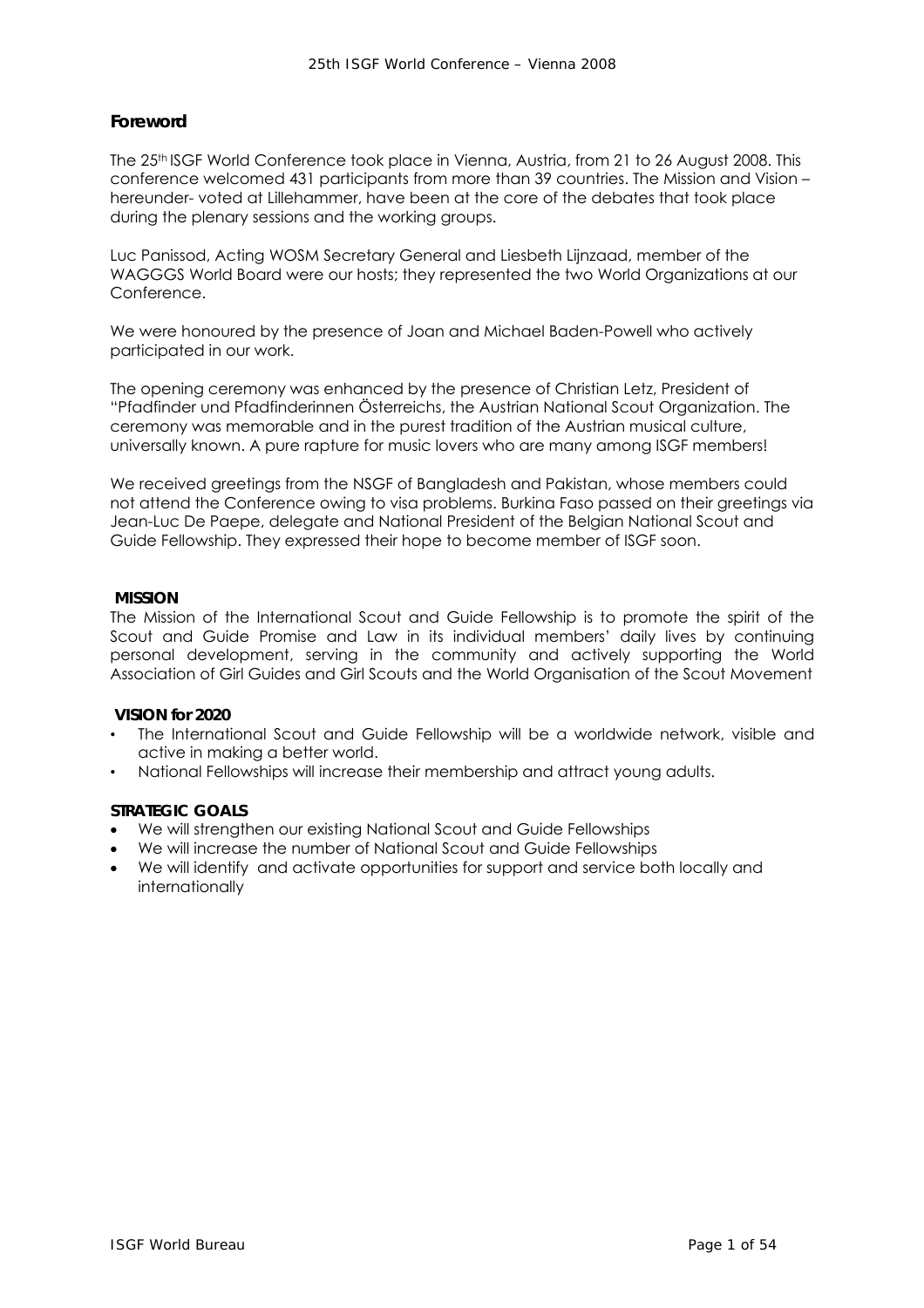# *CONTENTS*

| <b>INTRODUCTION</b> |  |  |
|---------------------|--|--|
|                     |  |  |

#### **REPORTS**

| Resolutions Committee minutes |    |
|-------------------------------|----|
| Visa Recommendations          | 13 |
| Opening speech                | 14 |
| Triennial report 2005-2008    | 17 |
| Fee system                    | 26 |
| Action Plan 2008-2011         | 28 |

# **PRESENTATIONS**

| <b>Tunisian Statement</b>           | 29 |
|-------------------------------------|----|
| <b>WOSM Presentation</b>            | 30 |
| <b>WAGGGS</b> presentation          | 35 |
| ISGF Europe region presentation     | 38 |
| ISGF Arab region presentation       | 40 |
| Morning reflexion - World Committee | 41 |
| Morning reflexion- Europe Region    | 42 |
| Morning reflexion-Arab Region       | 45 |
|                                     |    |
|                                     |    |

| <b>PARTICIPANTS LIST</b> | $\overline{17}$ |
|--------------------------|-----------------|
|                          |                 |

#### **CONFERENCE EVALUATION** 51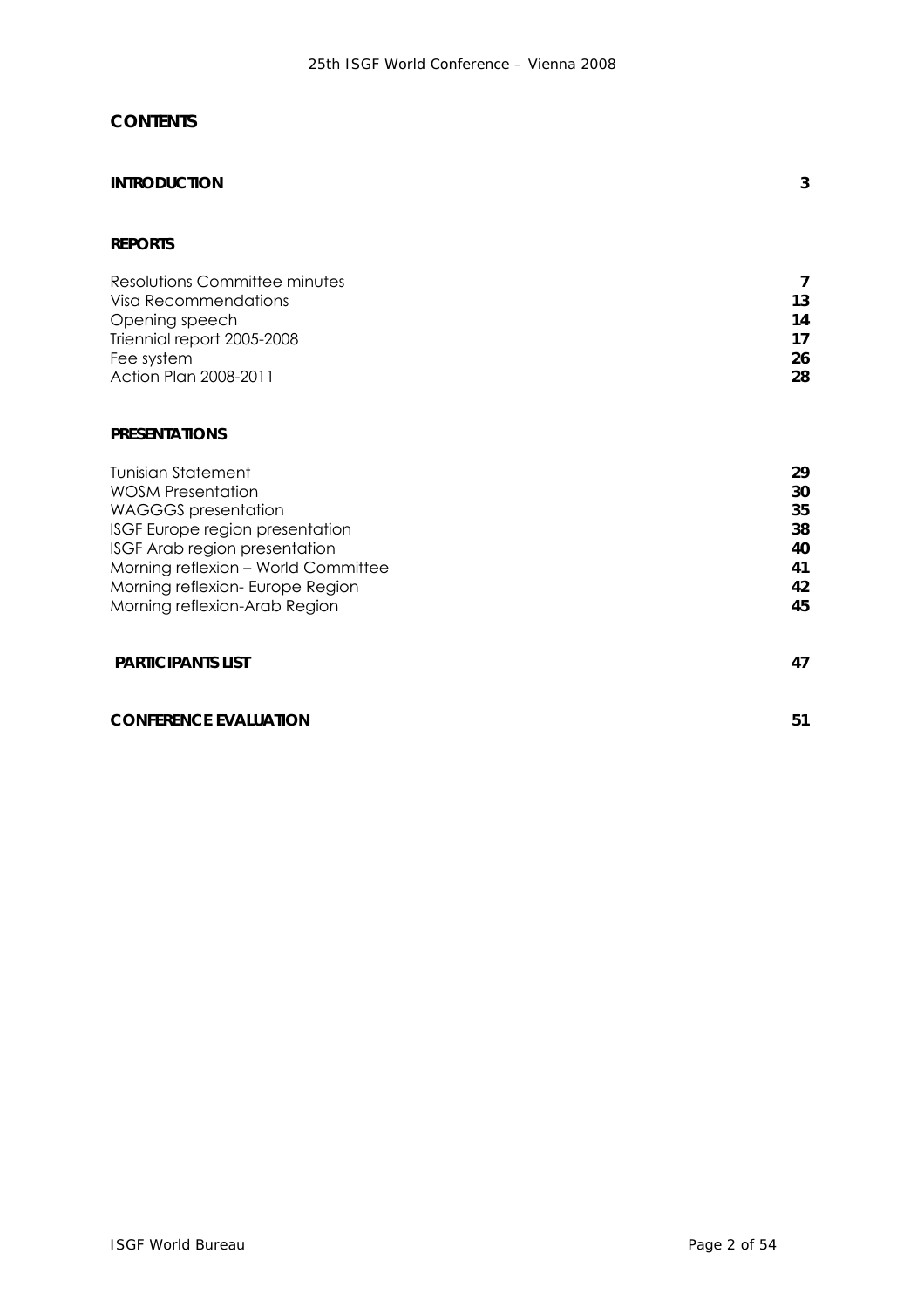# **Introduction**

"Together for a better world" was the motto decided by the World Committee for our 25<sup>th</sup> World Conference.

The 25th Conference provided the necessary momentum for all components within our organisation - to continue together to make the ISGF stronger and better known worldwide. It was an invitation to every member to decide upon the role they want to assign to the ISGF and its involvement for a better world.

44 countries were represented at this Conference (39 physically present and 5 represented by proxy), during which some fundamental issues of the ISGF were tackled.

The ISGF consists of approximately 80.000 individual members, in 61 National Scout and Guide Fellowships and Central Branch (present in another 24 countries).

#### **Main issues**

#### **Triennial report 2005-2008**

Chairman Martine Lévy presented the Triennial report 2005-2008. It showed that the World Committee had carried out its action in conformity with the Action Plan as agreed at Lillehammer. The Plan focused mainly on:

- strengthening the existing Fellowships;

- increasing the number of Fellowships.

The World Committee dedicated a lot of time to the celebration of the scouting Centenary which did not let enough space to the other targets of the triennial report to be carried.

#### **The Scout&Guide Spirit Flame**

This project has been the biggest ever in ISGF history. A flame lit at the grave of the founder of the Movement, Lord Robert Baden-Powell, in Nyeri, Kenya on February 22, 2007 arrived at the place of the very first Scout camp on Brownsea Island, UK, on July 31, 2007 (the eve of Scouting's Sunrise), commemorating 100 years of Scouting,. The Flame travelled through Kenya, Ethiopia, Sudan, Egypt, Greece, Italy, France and Belgium, to the United Kingdom, covering more than 10,000 kms and 1,200 nautical miles. Ultimately, the Flame arrived at the Centenary Jamboree, where it was exhibited at the ISGF booth.

The Scout & Guide Spirit Flame project had a very high symbolic value – the spirit of the Founder passed on to the next century of Scouting. It was ISGF's contribution to the Centenary of the Movement. On a practical level it contributed to spreading or rekindling the knowledge of the Movement in the countries in which it travelled. As a physical and organisational feat, the Flame project proved that it was possible to remove the IM off the word IMPOSSIBLE.

#### **The removal of the Conference from Tunisia to Vienna**

This was a difficult and sad issue, but it showed that the ISGF was capable of affirming its identity and finding democratic and transparent solutions, together with all its members, so as to avoid its functioning being hindered. The details of the question are described in the Triennial Report, 2005-2008, presented by World Committee Chairman Martine Lévy and annexed to this report.

Pfadfinder-gilde Ősterreich (PGŐ), the Austrian NSGF, was warmly thanked for having accepted to organise the Conference at very short notice. The Conference also reiterated its confidence that the Amitié Tunisienne des Anciens scouts et Guides will be able to take the challenge, in the future, to organise one of ISGF's major events, as they surely have the capability to do. As the Chairman of the Arab Region, Mr Hédi Baccouche, said in his presentation of the Region, "*we are always prepared to organise, in co-operation with the World Committee, any activities in Tunisia or in any other Arab country".*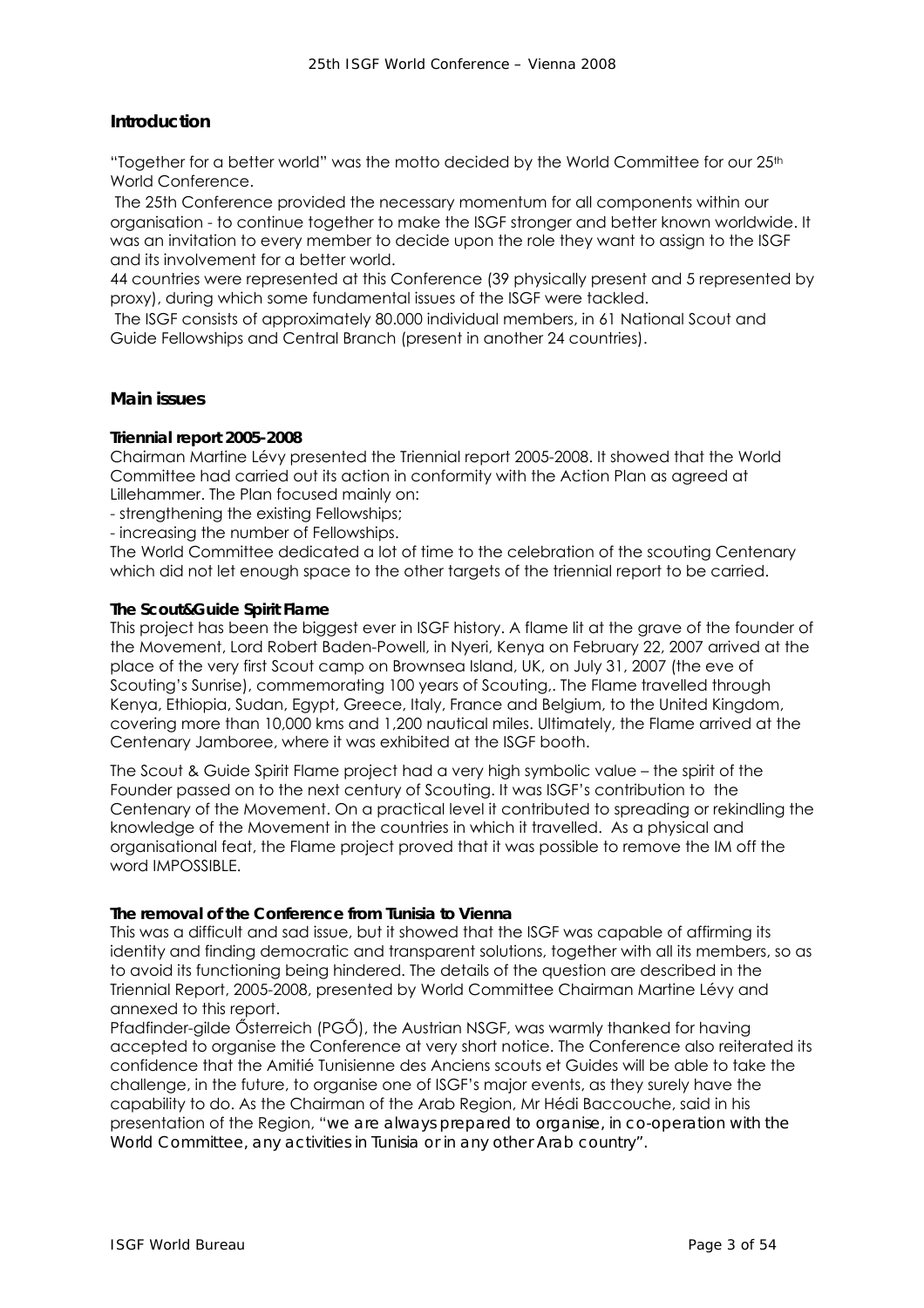#### **Entry visas**

Entry visas to Austria and to the Schengen area were denied to ISGF members from Bangladesh, Ghana, Nigeria, Uganda, Pakistan and to some participants from India. Some others had their visa delivered just one or two hours before take off: it is the case of Libya that was making up 20% of the World Conference participants. Although in some cases the participants' responsibility was involved for failing to file their visa applications on time, the Conference felt deeply concerned by the visa issue. ISGF is not a two-tier organisation: all its members have to enjoy equal dignity and attention. The Conference approved a resolution containing a call to the World Committee to tackle this question and to report before 30 June 2009.

#### **Finance**

Over the past triennium '(2005-2008) the World Committee worked on having a balanced budget. For the next triennium there will be a Consumer Price Index (CPI) increase in fees. It was noticed that the budget shows a lack of increase in membership income and expenditure. In fact the World Committee works on a budget calculated on the basis of the worst case (no membership growth, or the replacing of members at the rate of loss). The Stamp bank remains a good potential for the income at the International Development Fund (IDF) level, as it provides funds for scholarships; but more efforts have to be done as we have responsibilities to WAGGGS and WOSM.

Over the next three years the World Committee will give consideration to the larger organizations that at the moment pay a high percentage of our total fees so that an equitable way of levying fees can be found. They will also give consideration to identifying a percentage of ISGF-collected fees to ensure the development of Youth Projects in WAGGGS and WOSM.

#### **Fee system**

In 2005 a new fee system was adopted by a two-third majority, on a three-year trial basis. The World Committee prepared a clear and objective presentation on the workings of the system and proposed to extend it for the next triennium. The proposal was adopted by the Conference by a sizable majority.

#### **Constitutional matters**

The World Committee carried out a full review of the ISGF Constitution over the preceding triennium, which resulted in a number of important amendments being submitted to the Conference by the Committee. Since the voting of constitutional amendments is quite arduous during plenary sessions, the World Committee decided to have a preliminary meeting of one person per delegation to bring more information and clarity on the proposals put forward by the World Committee and some NSGFs. This procedure was largely successful and the amendments were voted in an orderly fashion and the great majority of them were carried.

Like in Lillehammer, the issue regarding the position to assign to the Regional Chairmen in the ISGF Constitution was a controversial one. The proposal to make them ex-officio members of the World Committee was put forward again by two NSGFs but was defeated. This is a question that, like the general role of Regions, will probably continue to be at the core of ISGF reflection.

#### **Action Plan 2008-2011**

 Henry Ford once said: "Coming together is the beginning. Keeping together is progress. Working together is success."

The World Conference participants showed that Henry Ford's words are still valued in 2008: For the first time in ISGF history together wrote the Action Plan 2008-2011 on the spot! The World Conference have a clear, simple and short Action Plan that gives a good overview of what the World Conference agreed is the most important to focus on in 2008- 2011.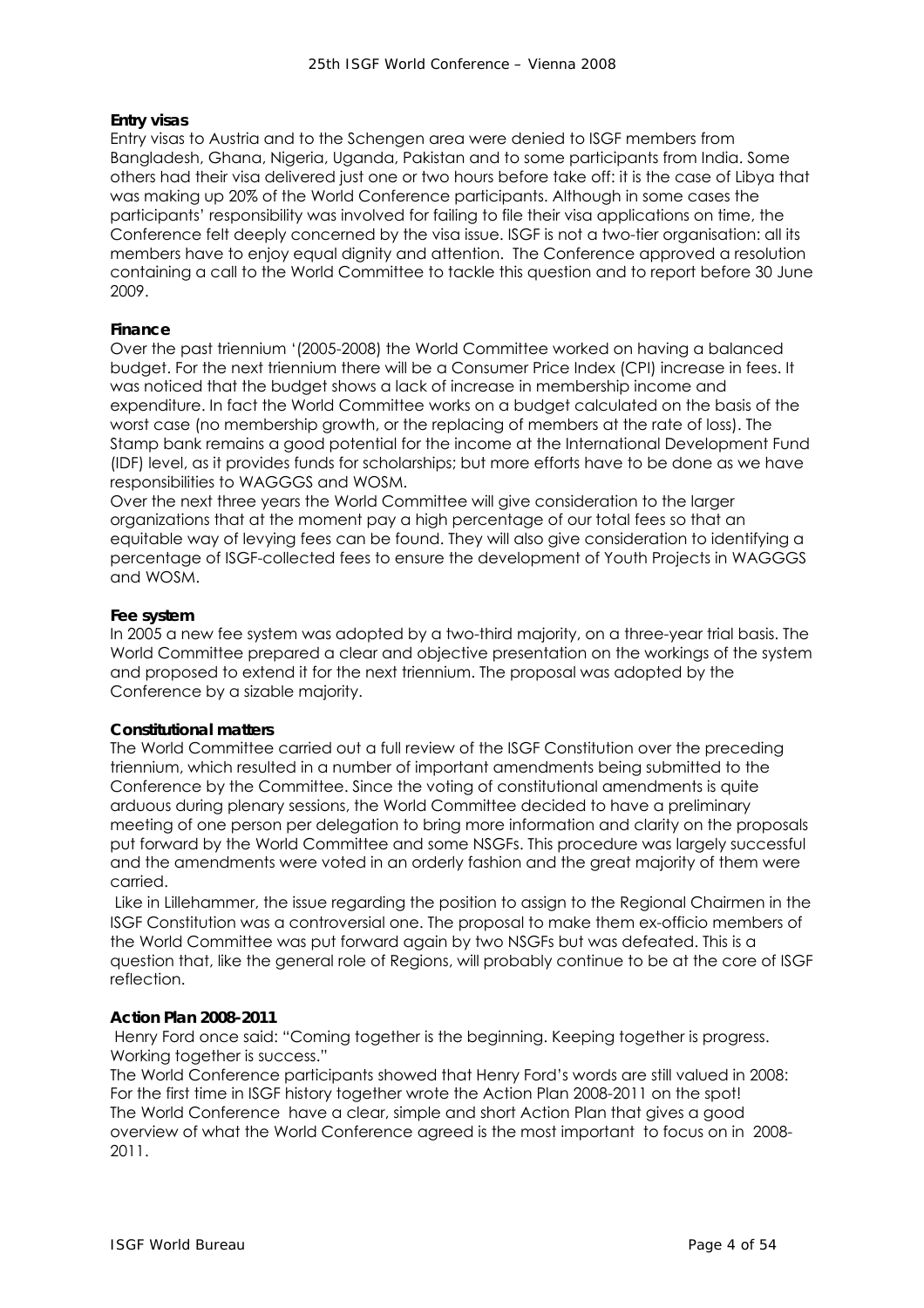For the first time we have an Action Plan where the National Scout and Guide Fellowships (NSGF) are responsible for some actions to be completed. The World Committee (WCom) has a responsibility to support the NSGFs in reaching their goals. The role of the WCom is to facilitate the NSGFs actions.

Participants were involved and very active in the working groups, regional and sub-regional working teams. All participants had the opportunity to have there suggestions heard. So many members said during and after the process that they really enjoyed the working groups. They were involved and could see the result:

Action Plan 2008-2011 was adopted by the World Conference.

The WCom wants to thank all the participants for being active and enthusiastic in the working groups and working teams.

Also thank you to the National Presidents (NP) and International Secretaries (IS) that had prepared their parts of the work beforehand.

Together we succeeded Scouting & Guiding is: Learning by doing with limit resources!

#### **Election to the World Committee**

Four candidates were to be elected to the World Committee out of a total of seven competing candidates. The candidates that were present introduced themselves to the Conference for three minutes each. Three candidates who were not present because of visa problems were introduced by the World Committee. The following were elected: - Muftah Mohamed Ajaj (Libya), Abdelaziz Ben Said (Morocco), Harald Kesselheim (Germany), Paul Lokossou ( Benin).

#### **The 2008-2011 World Committee**

Brett D Grant (Australia), Chairman

Anne Dupont (Belgium) Vice- Chairman

Muftah Mohamed Ajaj (Libya), Linda C. Bates (Canada), Abdelaziz Ben Said (Morocco), Alès Cerin (Slovenia), Harald Kesselheim (Germany), Paul Lokossou ( Benin), Rigmor Lauridsen (Denmark), Mario Sica (Italy).

For the first time in the history of the ISGF, the World Committee has a non-European Chairman and all five continents are present on the Committee.

#### **Development**

Bahrain and Ghana, accepted as Associate members at Lillehammer in 2005, had applied to Full membership during the triennium. Their application was accepted in Vienna by the Conference.

Three new countries joined the ISGF: Congo and Jordan as Full members, and the Ivory Coast as Associate member.

#### **The World Conference 2011**

The Conference decided to accept the invitation by Italy to host the 26<sup>th</sup> World Conference. It will take place in the Como Lake area, in the Lombardy region, around September 2011. More precise dates and venue will be announced by 1 May 2009.

#### **Ambassadors Guild**

The Ambassadors Guild is a Foundation with the aim of fundraising to support Scouting and Guiding world-wide. Its members are mainly ISGF members. The Chairman of the Ambassadors Guild, Paulli Martin, addressed the Conference and reported on the activities of the Guild. The Guild welcomed 12 new members. Michael Baden-Powell, the Founder's grandson, and his wife June were both made life members of the Guild.

#### **Action time presentation**

 13 countries presented themselves or specific activities: Austria, Bahrain, Denmark, France, Ghana, Greece, Libya, Netherlands, Portugal, Spain, Sweden, Tunisia, and UK Trefoil Guild. These presentations are available on our website http://www.isgf.org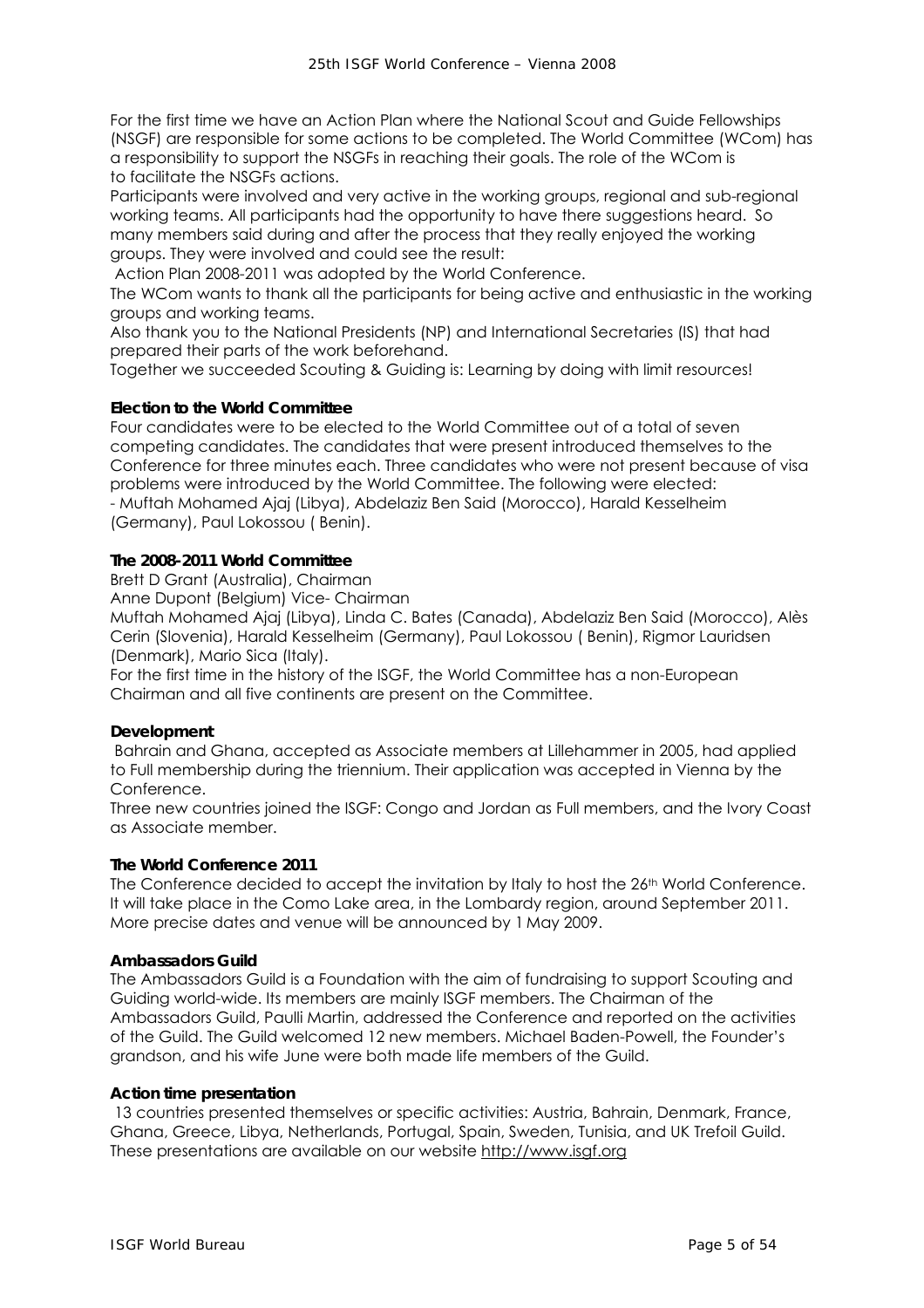## **World Market**

The first World Market took place in Lillehammer and it was a great success. It was decided to carry on with this activity, which is supposed to raise money for special projects throughout ISGF for the International Development Fund (IDF), and make it a regular feature at our World Conferences. In Vienna, however, the rules were not accurately - applied. For the next Conference, in Italy an effort will have to be made to clarify the aims and the functioning of the World Market. A big Thank you to everyone that participated.

#### **Issues for future action**

The next ISGF World Conference will take place in Italy 2009. We are looking forward to the cooperation with our Italian host Committee and the organizers Movimento Adulti Scout Cattolici Italiani (MASCI). We are convinced that the well-known Italian commitment to an organisation whose main concerns are friendship and tolerance among people from different cultures and backgrounds will make our 26th ISGF World Conference a success.

The World Committee will be meeting in March 2009 with all WCom members together with the representatives from WAGGGS and WOSM. At that meeting the WCom will focus on the tasks in the Action Plan 2008-2011. The WCom will do their outmost to facilitate and support the development of the National Scout and Guide Fellowships and Central Branch so that we all together can take the next steps towards ISGF Vision 2020.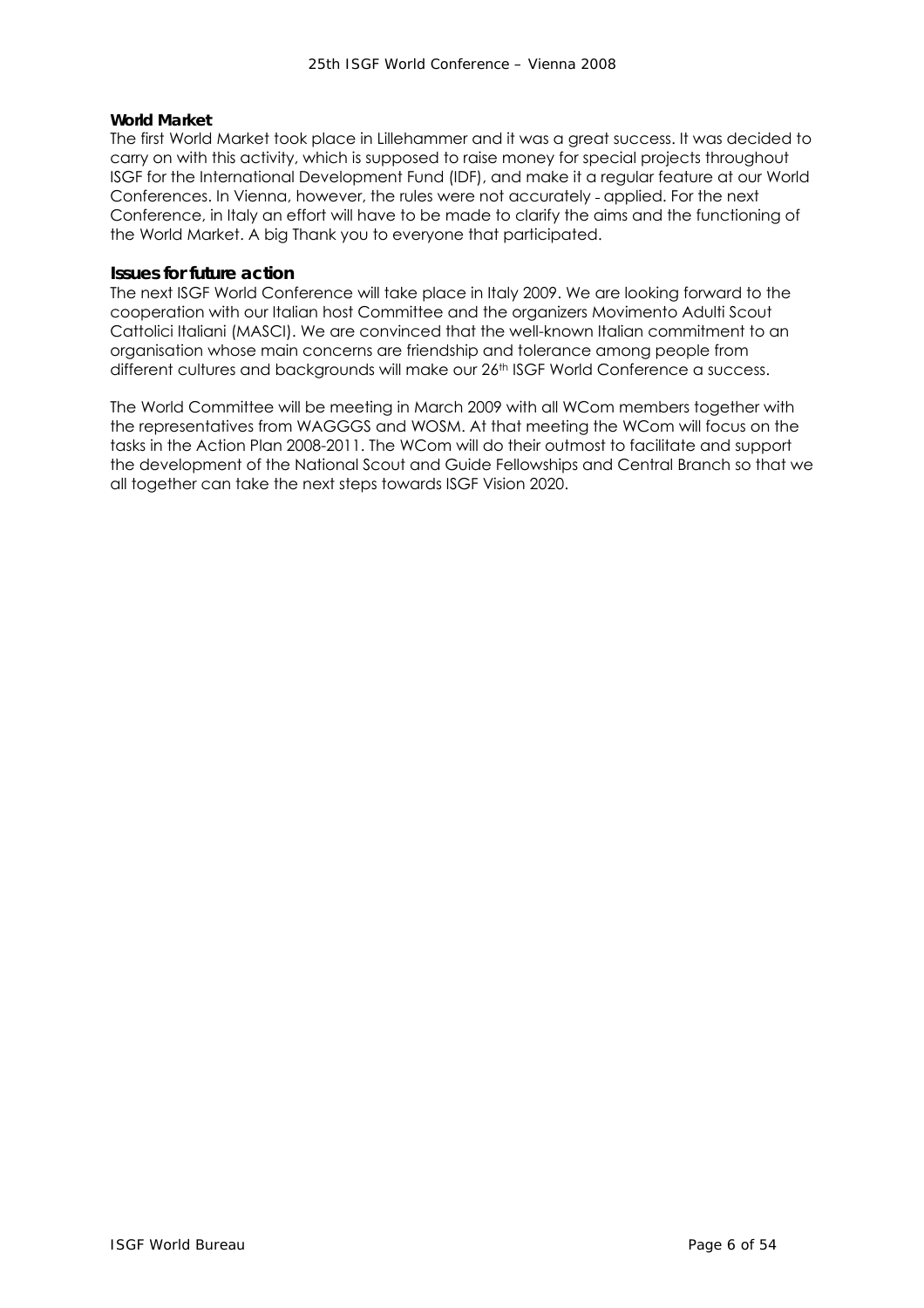# **Minutes of the25th ISGF World Conference**  *Resolutions Committee*

- **1.** The conference was opened by the chairman of the ISGF World Committee, Mme. Martine Lévy, in the presence of just short of 500 delegates and observers from most ISGF countries. Regrettably, some NSGF and Central Branch delegates and observers were denied visas and consequently could not attend. - Some others were granted visas at a very late date and could not participate for that reason.
- **2.** The conference appointed the following presidency:

Chairman:Mr. Alfred Partsch, Austria Vice Chairman: Mrs. Carole Bowen, United Kingdom.

- **3.** The conference approved the proposed Rules of Procedure.
- **4.** The conference appointed the following members of the Resolutions Committee:

Mr. Gjermund Austvik, Sweden (English) Mr. Jean-Francois Levy, France (French and English) Mr. Ahmed Ben Mansour, Tunisia (French)

**5.** The conference appointed the following Tellers:

Mrs. Elisabeth Zinggl, Austria Mrs. Elfriede Erasim, Austria Mrs. Petra Huka, Austria Mr. Richard Huka, Austria

**6.** The conference decided to grant Full Membership in the ISGF to: Jordan, the Democratic Republic of Congo, Bahrain and Ghana.

Argentina had applied for Associate Membership. This could not be granted by this conference, because they had not yet received the approval of the Argentinean Scout and Guide organisations.

The conference granted Associate Membership in the ISGF to: Cote d'Ivoire (Ivory Coast).

No NSGF was recommended for suspension of membership in the ISGF.

No NSGF was recommended for cancellation of membership in the ISGF.

- **7.** Iunisia presented their point of view on the cancellation of their organising of the 25th ISGF World Conference. Their document will be available as a supplement to these minutes.
- **8.** The chairman of the ISGF World Committee, Mme. Martine Levy, presented the Triennial Report of the World Committee. This report - is available as a separate document.

The presentation was followed by a discussion aimed to clarify the contents of the Triennial Report and the handling of the visa problems encountered by some prospective participants.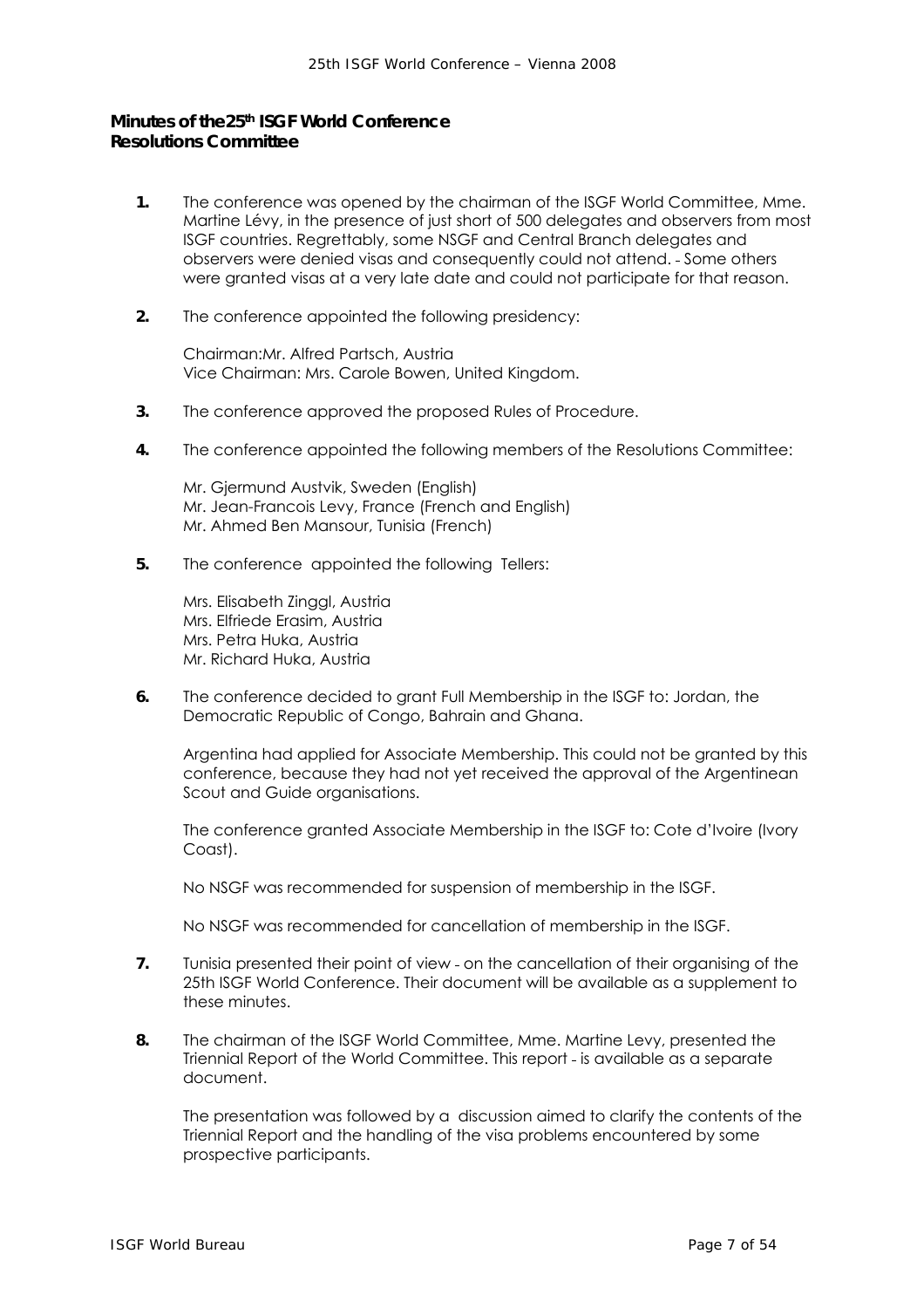Following a roll call, the conference unanimously approved the ISGF World Committee's Triennial Report.

- **9.** Mr. Paulli Martin of Denmark and France presented the International Ambassadors' Guild and its associated Foundation.
- **10.** Mr. Luc Panissod, acting Secretary General of WOSM, presented the WOSM report, including past, present and future cooperation projects with the ISGF.

The presentation will be available to those interested by contacting the ISGF Secretary General.

Mrs. Liesbeth Lijnzaad, member of the WAGGGS World Board, talked about her organisation and highlighted the quality of the support given by ISGF to WAGGGS. She informed the Conference of the new programmes launched during the July 2008 WAGGGS World Conference to promote the message "together for a better world".

#### **11. Finances.**

**11.1** Mr. Anthony Florizoone presented the accounts for the financial years 2005 – 2007.

The conference decided, with three abstentions and none against, to accept the financial statement of the ISGF.

- **11.2** Mr. Anthony Florizoone and Mr Brett Grant, member of the ISGF World Committee, presented the International Development Fund. The conference decided, with three abstentions and none against, to accept the financial statement of the International Development Fund.
	- **12** The candidates for the ISGF World Committee were presented.

The following persons had been nominated for the ISGF World Committee:

- Mr. Atobatele Adepoju, Nigeria
- Mr. Bensaid Abdelaziz, Morocco
- Mr. Bestandji Reda, Algeria
- Mr. Harald Kesselheim, Germany
- Mr. Lokossou Paul, Benin
- Mr. Edward Cassidy Mettle-Nunoo, Ghana
- Mr. Ajaj Mohamed Muftah, Libya
- Mr. Juan Salazar, Chile.

The candidacy for Mr. Juan Salazar was disputed two weeks prior to the Conference, since Chile, being only an associate member of the ISGF, had no right to nominate ISGF World Committee candidates. This thesis was questioned by Denmark, which offered to nominate Mr. Salazar on the spot. Mr Mario Sica of the World Committee clarified the situation with respect to the ISGF Constitution and Bye-Laws, which require that nominations be in the hand of the World Bureau no later than five months in advance of the conference. Mr. Sica stressed that this ruling bears no reflexion of the personality and general acceptability of Mr. Salazar.

After some discussion, the Conference agreed to stick to the Constitution, and – for this meeting of the Conference – not to accept Mr. Salazar as a candidate to the ISGF World Committee.

The candidates present at the Conference explained their reasons for candidacy.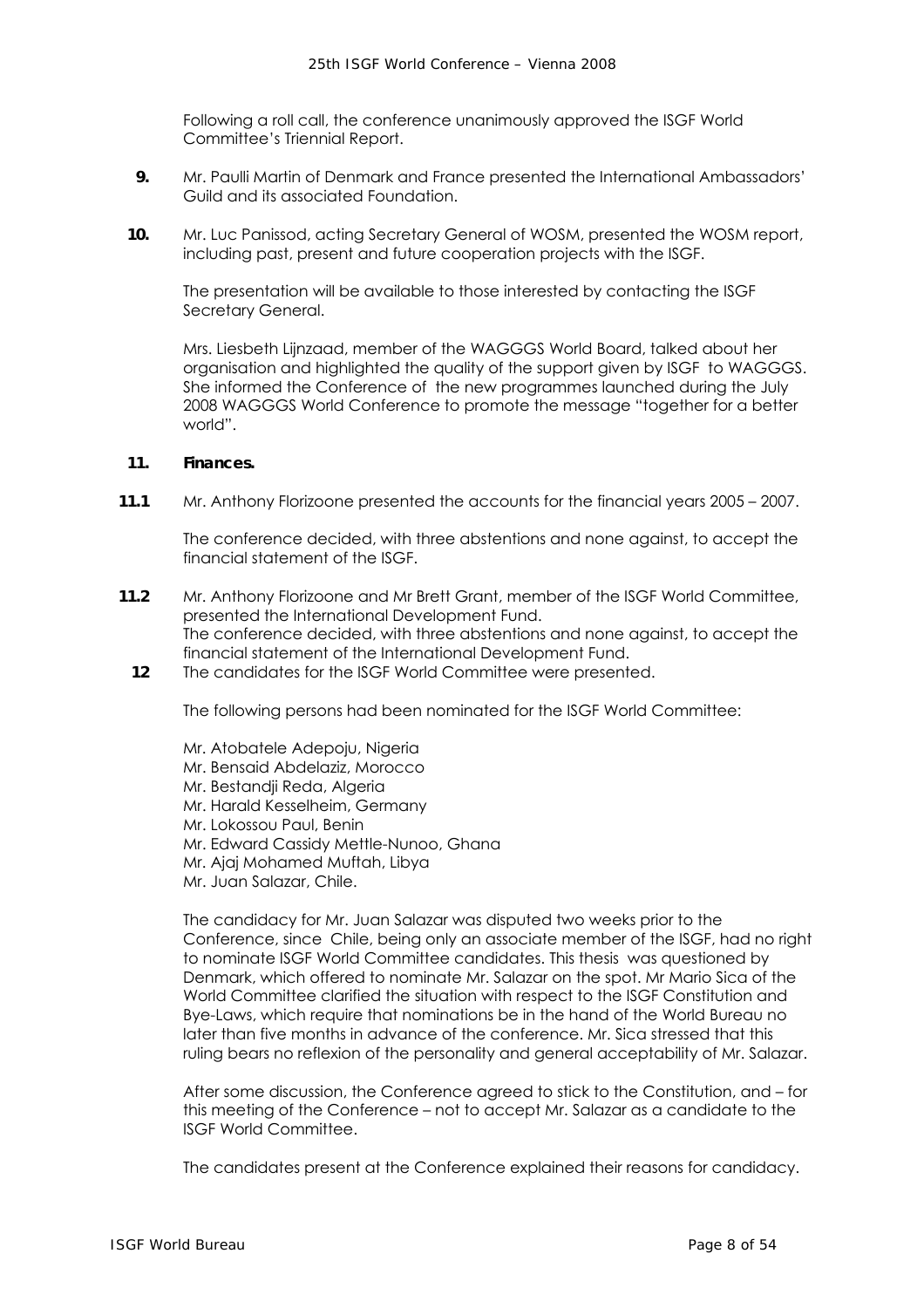The candidates who could not be present owing to visa problems were presented by Mme. Anne Dupont of the ISGF World Committee. Their absence is not caused by their fault, and they should be given the same chances to be elected as the candidates present at the Conference.

- **13a** Mrs Rigmor Lauridsen of the ISGF World Committee presented the working method for the Action Plan for the years 2008 – 2011 for the implementation of the vision for 2020, as agreed at the 24th World Conference 2005 in Lillehammer, Norway.
- **13b** Ms Jane Wardropper, Chairman of the Europe Region Committee, presented the report of the Europe Region for the years 2005 – 2008.

Mr. Hedi Baccouche presented a report for the Arab Region.

Mrs. Rigmor Lauridsen of the ISGF World Committee presented a report on the progress in the proposed African Region and the results of the second African Gathering held in November 2007 in Accra, Ghana. The message from the African coordinator, Mr. Edward Mettle-Nunoo, will be a supplement to these minutes.

Mr. Brett Grant of the ISGF World Committee reported on the progress in the Asian-Pacific (ASPAC) Region and on the meeting held in Malaysia.

Mrs. Leny Doelman of the ISGF World Committee reported on the progress in the Western Hemisphere, consisting of the Americas and the Caribbean Islands. Some networks have been established, and more are in the making.

Mr. Paulli Martin reported on the International Ambassadors' Guild's Cocktail Party and the increase in membership prior to and during the Conference.

**14** Prior to the election, a new roll call was performed, giving a total of 147 votes available.

The following members were elected to the ISGF World Committee by secret ballot:

Mr. Mohamed Ajaj Muftah, Libya Mr. Bensaid Abdelaziz, Morocco Mr. Paul Lokossou, Benin Mr. Harald Kesselheim, Germany

On the last day of the conference, the World Committee reported the election of the officers of the Committee:

Chairman: Mr. Brett Grant, Australia Vice Chairman: Ms Anne Dupont, Belgium

The outgoing members of the ISGF World Committee, Martine Levy, Bjorg Walstad, Nejib Gharbi, Leny Doelman, Suresh Lalwani, and Abdeslam Benmoussa were properly thanked for their efforts, and the remaining and new committee members were presented (except Paul Lokossou of Benin, who could not attend the Conference).

Standing ovations were given to both the new and the outgoing Chairmen of the ISGF World Committee.

This is the first time the ISGF Chairman is NOT from Europe. Also, all five continents are now represented in the ISGF World Committee.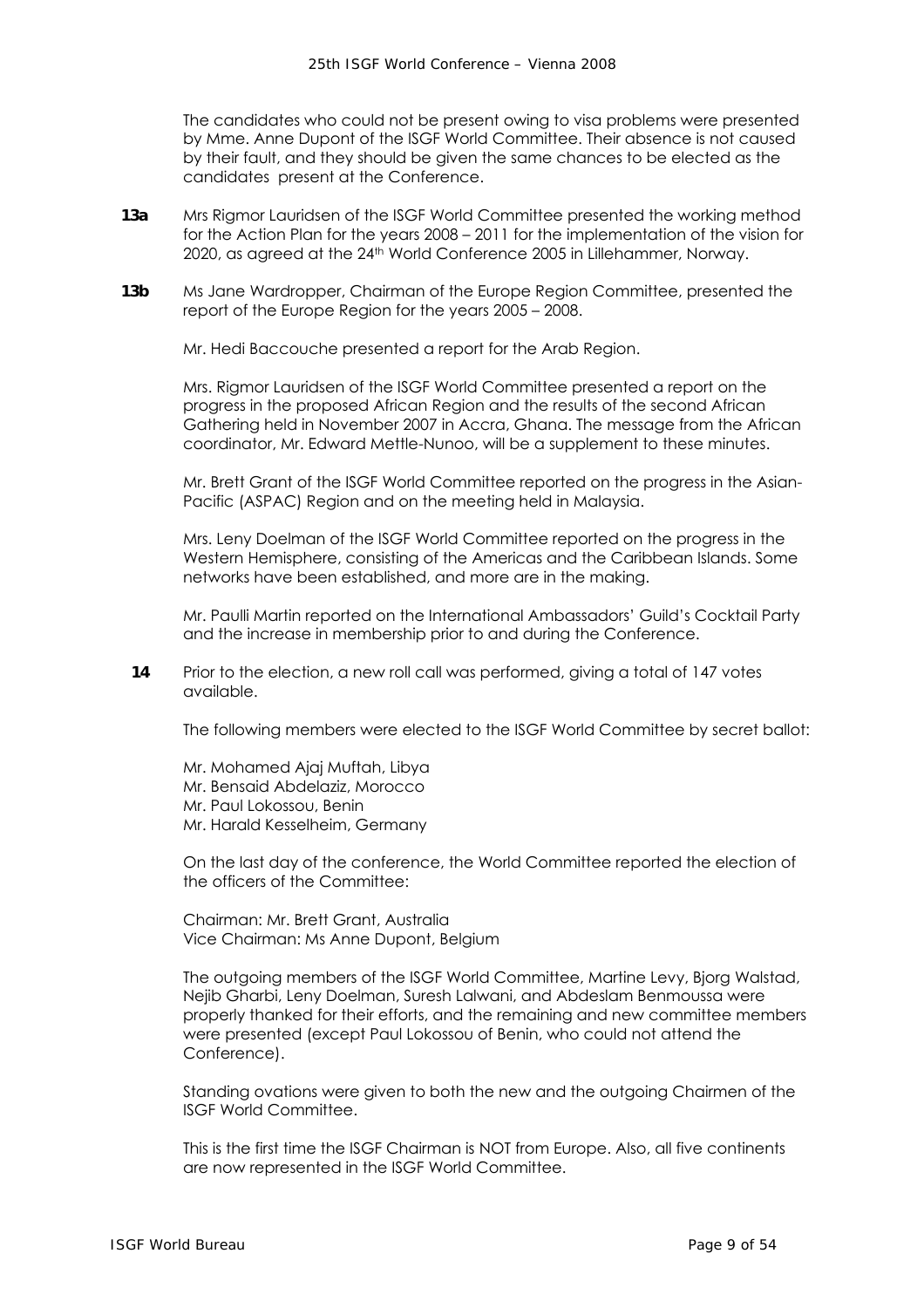- **15** Reports from seminars and specialist meetings. There were no reports
- **16** Recommendations proposed by the ISGF World Committee and NSGFs:

#### **16.1 Amendments to the Constitution and Bye-Laws:**

Votes available according to a new roll call: 190 (24<sup>th</sup>). Votes available according to a new roll call:  $(25<sup>th</sup>)$ . This roll call was necessitated because the discussion was adjourned before voting on Article IX, The World Committee, Section 1, Composition.

The discussion was based on the document distributed prior to the Conference.

Article III, Aims and Objectives, item a: Carried by 2/3 majority.

Article III, Aims and Objectives, item b: Carried unanimously.

Article V, Membership, item 3.1: Editorial change.

Article V, Membership, item a bis: after a minor change, carried by 2/3 majority.

Article V, Membership, item a ter: Carried by 2/3 majority.

Article V, Membership, item i: Carried by 2/3 majority.

Article V, Membership item d and New section 3.2: Carried by 2/3 majority.

Article V, Membership, Section 4, clause c: Carried by 2/3 majority.

Article V, Membership, Section 4, clause e: Carried by 2/3 majority.

Article V, Membership, Section 5, paragraph 2: becomes Section 3, paragraph 3, and changes to the text: Carried unanimously.

Article V, Membership, Section 5, changes to the second paragraph: Carried unanimously.

Article V, Membership, Section 6: Carried unanimously.

Article VIII, The World Conference, Section 2, Functions: Carried unanimously. This item will be transferred to the Bye-Laws.

Article VIII, The World Conference, Section 3, Voting, new item c (a part of the proposal may be moved to item f): Carried unanimously, although with several abstentions.

Article IX, The World Committee, Section 1, Composition, item a bis (opposed by the ISGF World Committee for both cost and efficiency reasons): Defeated.

Article IX, The World Committee, Section 1, Composition, item a ter (opposed by the ISGF World Committee for both cost and efficiency reasons): Defeated.

Article IX, The World Committee, Section 6, Voting (a proposed change of wording): Withdrawn.

Article X bis: The Treasurer, new text (parts of the text may possibly be moved to the Bye-Laws): Carried unanimously.

Article XI, Regions and Regional Committees, Section 1, Regions, item a bis (main proposal): Carried unanimously.

Article XI, Regions and Regional Committees, Section 1, Regions, item a bis (proposal by Greece): Withdrawn.

Article XIII, Amendments to the Constitution, item b: Carried unanimously. Bye-Laws III, bis, The Treasurer: Defeated.

Bye-Laws V, Registration procedure for members: Carried.

Bye-Laws VII, Amendments to the bye-Laws, item b: Carried unanimously. Draft World Conference Resolution presented by the World Committee on the cleaning-up of the Constitution: Carried unanimously.

**16.2** Mr Mario Sica of the ISGF World Committee presented a draft proposal concerning the visa problems encountered by participants from certain nations around the world. The Conference decided to adopt the resolution. It is annexed to these minutes.

#### **17 Recommendations proposed by the NSGFs:**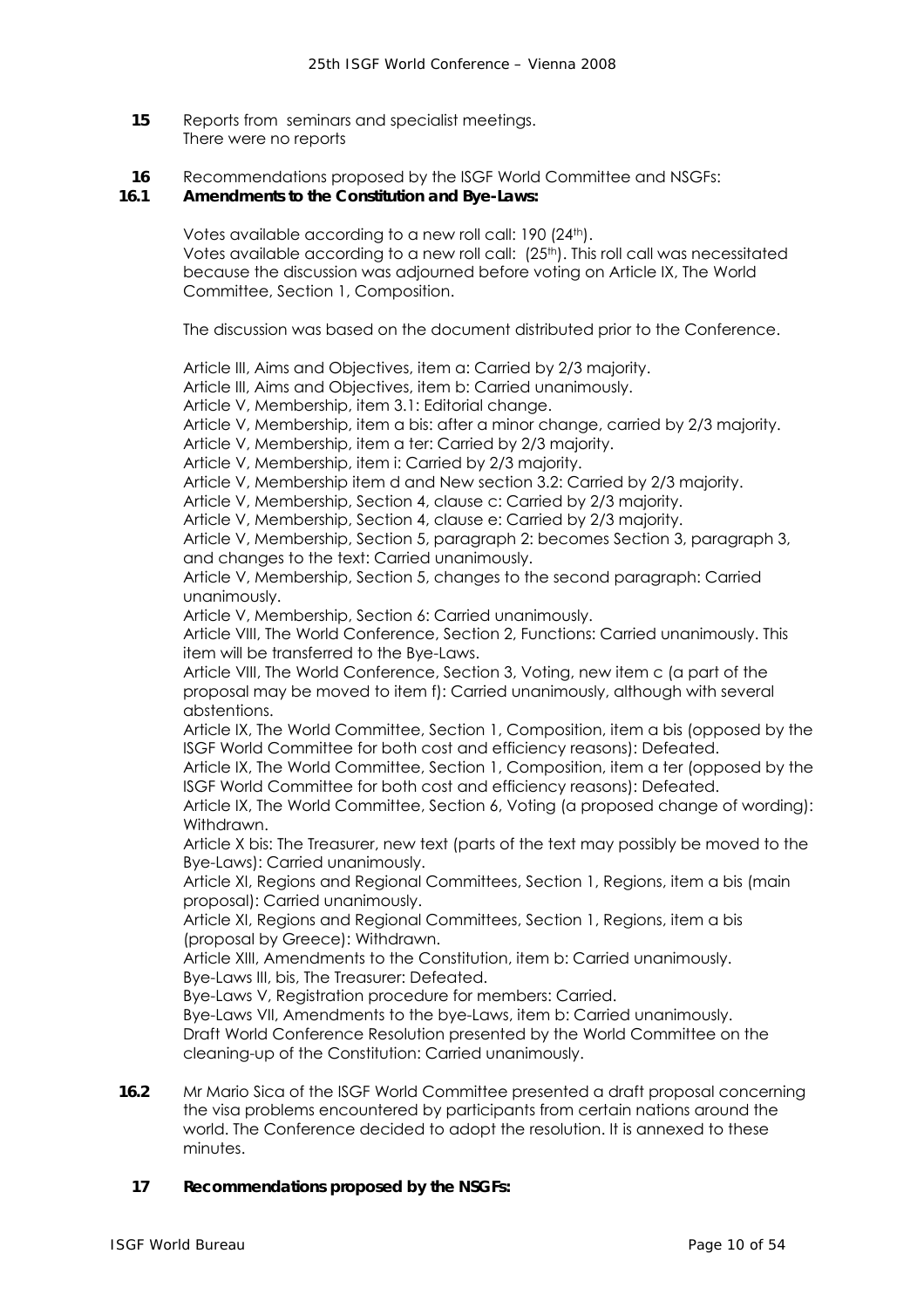The texts of the recommendations are included in circular no. 8 distributed to the delegates prior to the Conference. [The content of the recommendations should be very briefly described]

Australia: Withdrawn. Belgium: Defeated. UK Trefoil Guild: Item 1:1: Carried. Item 1:2: Carried. Item 2: Withdrawn. Item 3: Withdrawn. Item 4: Carried.

#### **18 Final Action Plan 2008 – 2011.**

Mr Ales Cerin of the ISGF World Committee reported on the extensive work to finalise the Action Plan for 2008 – 2011. The finalised plan will be available from the World Office as a separate document.

The Conference unanimously adopted the finalised Action Plan 2008 – 2011.

#### **19 Finance plans for the future.**

#### **19.1 Financial plans for the years 2009 – 2011.**

Mr Brett Grant of the ISGF World Committee and Mr Anthony Florizoone, the ISGF Treasurer, presented the financial plans for 2009 – 2011.

The Conference unanimously approved the proposed financial plans for the years 2009 – 2011.

#### **19.2 Membership fees.**

The text is included in Circular no. 14, distributed to the delegates prior to the Conference.

Mr Nejib Gharbi of the ISGF World Committee presented an evaluation of the fee system which has been in use for the last three years.

The Conference almost unanimously decided to continue to use the present fee system for the next three years.

#### **19.3 Appointment of auditors.**

Mme Christine Pasche, Switzerland, was unanimously appointed as auditor for the period 2008 – 2011.

**20** Mr. Antonio Cecchini, the International Secretary of MASCI, Italy, presented their bid to host the 26th ISGF World Conference 2011.

The Conference unanimously accepted the invitation from Italy. The 26th ISGF World Conference will thus take place in the district of Lombardy, in the north of Italy.

#### **21 Open session.**

Brief Action Time presentations by: Bahrain, Denmark, France, Austria – Germany –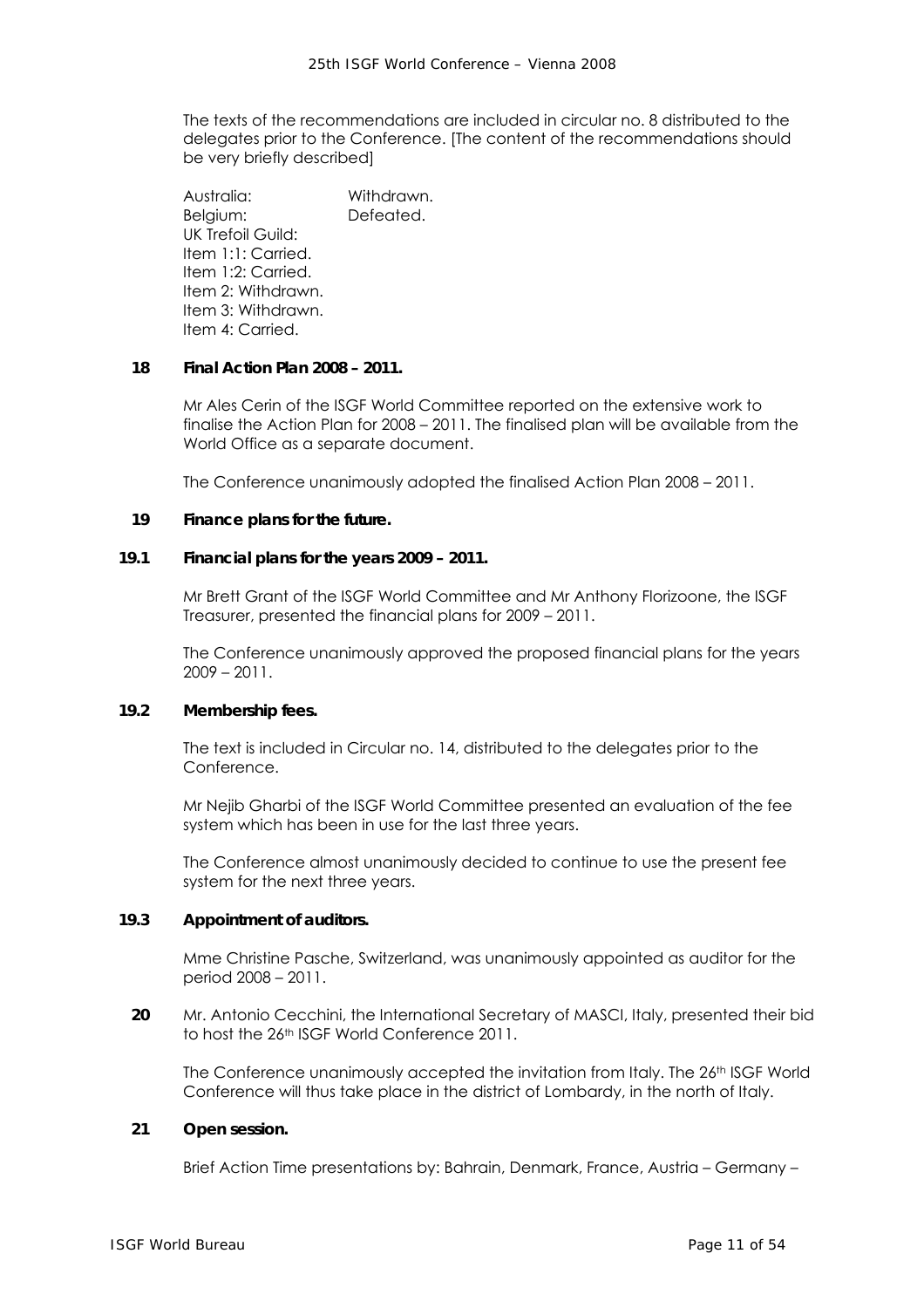Liechtenstein - Italy, Greece, Libya, The Netherlands, Portugal, Spain, Sweden, Tunisia, and the United Kingdom Trefoil Guilds.

Mr. Ales Cerin of the ISGF World Committee explained how to find the ISGF on the Internet.

#### **21.1 Subjects proposed for discussion.**

No subjects were proposed.

#### **21.2 Questions to the ISGF World Committee.**

Questions were put forward and answered.

#### **21.3 Invitations to forthcoming events.**

Portugal invited all participants to the 6<sup>th</sup> National Scout and Guide camp and the 3rd National Jamboree for Adult Scouts July/August 2009, and to the Mediterranean Gathering in Portugal 2009.

#### **22 Report by the Resolutions Committee.**

The Resolutions Committee presented a brief report on the status of the minutes of the Conference.

**23** Mrs. Carol Bowen formally closed the 25th ISGF World Conference, thanking all for their presence and the organising committee for their fine work .

Minutes prepared by:

Jean-François Levy Ahmed Ben Mansour Gjermund Austvik

25th ISGF World Conference Resolutions Committee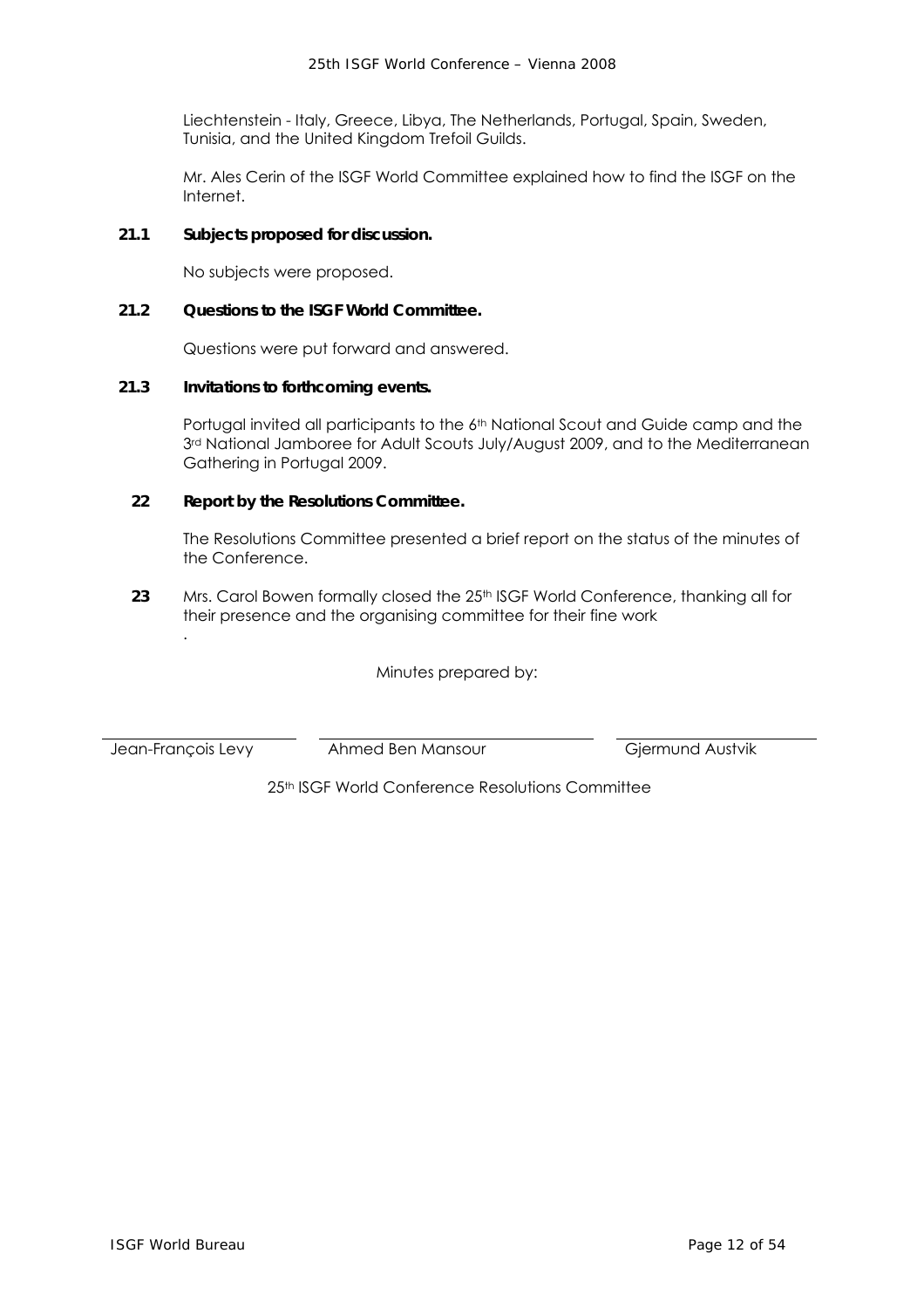#### **Recommendation on the problem of visas**

The Conference

- having noted that some delegates from developing countries, including a few candidates to the World Committee, have been prevented from taking part in the Conference for not being able to get their entry visa for Austria, and this despite all appropriate advice provided by the World Bureau, the timely activation of the necessary procedures and the support provided by the Conference organisers vis-àvis their own authorities;
- deeply concerned that this fact constitutes not only an impoverishment of the Conference, but also an objective discrimination among countries and candidates;
- convinced that the legitimate need to fight illegal immigration should not hinder the participation of bona fide adult delegates to the institutional activities of an internationally recognised organisation such as the ISGF,

urges the World Committee to carry out a consultation with WOSM and WAGGGS with a view to examining appropriate ways to overcome this obstacle in the future, while respecting national and international (Schengen arrangements) regulations concerning the issue of visas;

expects the World Committee to report to the NSGFs on this matter before 30 June 2009.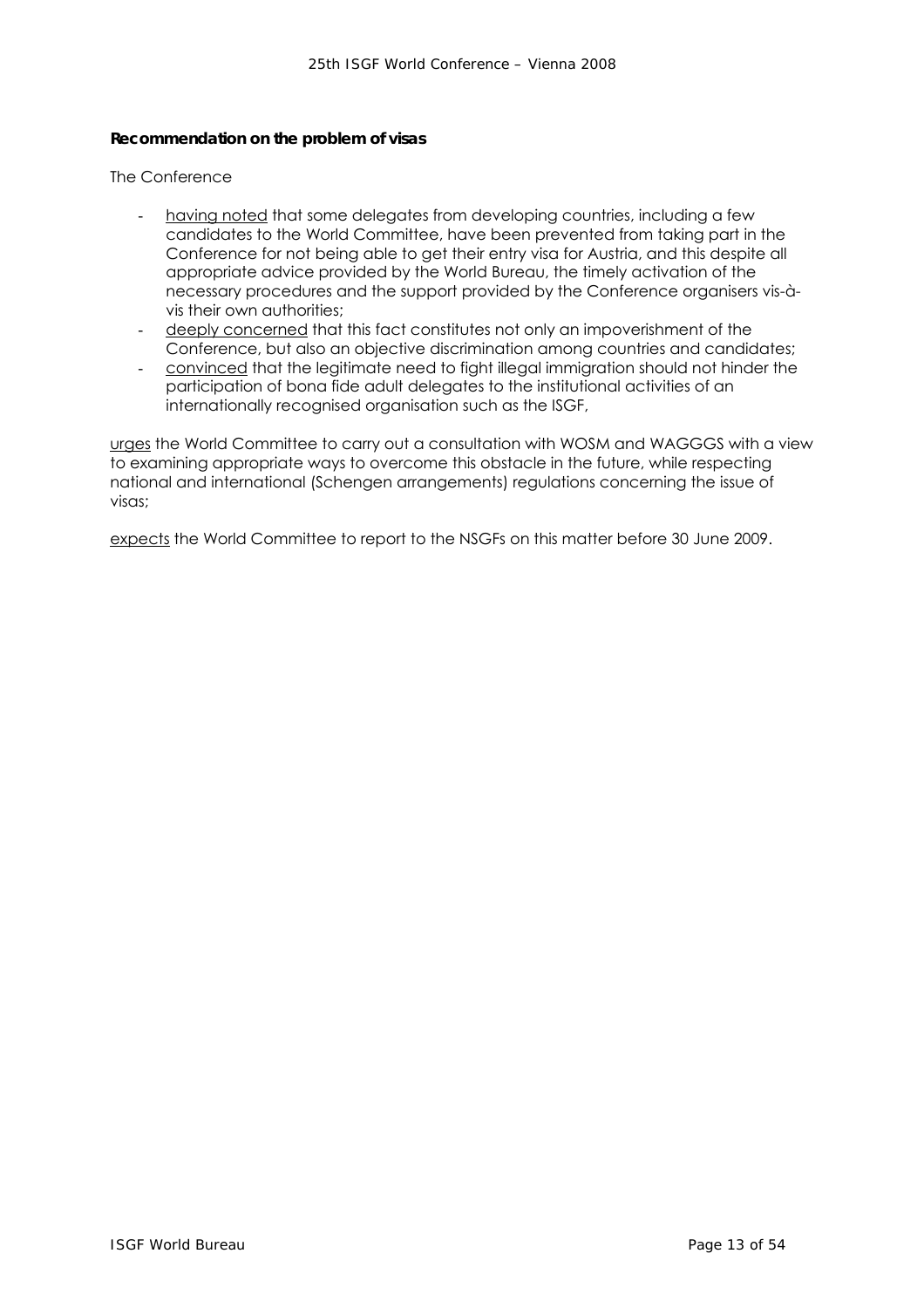# **Opening Speech**  *Martine Levy, World Committee Chairman*

Good morning,

Thanks to you, our friends from Austria for this wonderful opening ceremony and I am really sorry to break the charm so full of the Austrian culture that I love so much.

The last time I spoke to you all was in Lillehammer during the closing dinner of the 24th ISGF World Conference.

I was extremely moved as you had just put me at the head of the World Committee of our Association.

I can tell you that I am just as moved today to be here facing you. And not only because I know that is it one of the last times.

A General Assembly gives, of course, the opportunity to meet friends again and to make new acquaintances.

It is also finding again all that we have in common, as former scouts and guides; but not only that, also the ideal which gathered us in the past as scouts and guides has been transformed now that we are in an "organisation for adults", according to the sub-title of our association. A General Assembly is also a statutory occasion, an obligation in the life of an Association. And as an obligation, that could be a little boring; we all know of General Assemblies in which we have taken part only because it is our duty.

But for us it should go quite further. Within a few hours I'll have the honour to present you with the triennial report of the World Committee.

I do not consider this presentation as a simple report on activities, as a simple request of acquittal which would be given to the executive body.

It is focusing on what, all together, we have succeeded in or missed, in the frame of the Action Plan voted during our last conference on the basis of the Mission and of the Vision adopted 3 years ago.

It is enabling us to think about what is important, i.e. the future on the basis of the actions which have been agreed and which need now to be developed.

Last year, on the occasion the celebration of the Centenary of Scouting, many people highlighted that celebrating the 100 years was good, but that the most important thing was, above all, launching the second Centenary of Scouting in a good way.

For us, at our own level, during this General Assembly, we must assess what has been done, in the spirit of determining what we want to do afterwards.

The report of the last 3 years, during which I had the honour of Chairing the World Committee, is the opening towards the workshops that we'll have during the coming days, it is the opening towards what ISGF will intend to do during the next 3 years, in the continuity of the actions implemented or launched during the 3 years which have just elapsed as well as in the new ideas which will come during this General Assembly and that the World Committee, which will be partly renewed, will have to catalyse.

But I wander and I forget that I am not delivering a speech but that I am opening the 25<sup>th</sup> ISGF World Conference and that I have obligations.

On behalf of the World Committee, I would like to thank the National Scout and Guide Fellowship of Austria for organising, in a few months, this 25<sup>th</sup> World Conference; it was not an easy task and our friends from Austria did all that they could to welcome us in the best possible conditions.

You were right; you are here, and I would like to thank you all, delegates, participants for coming.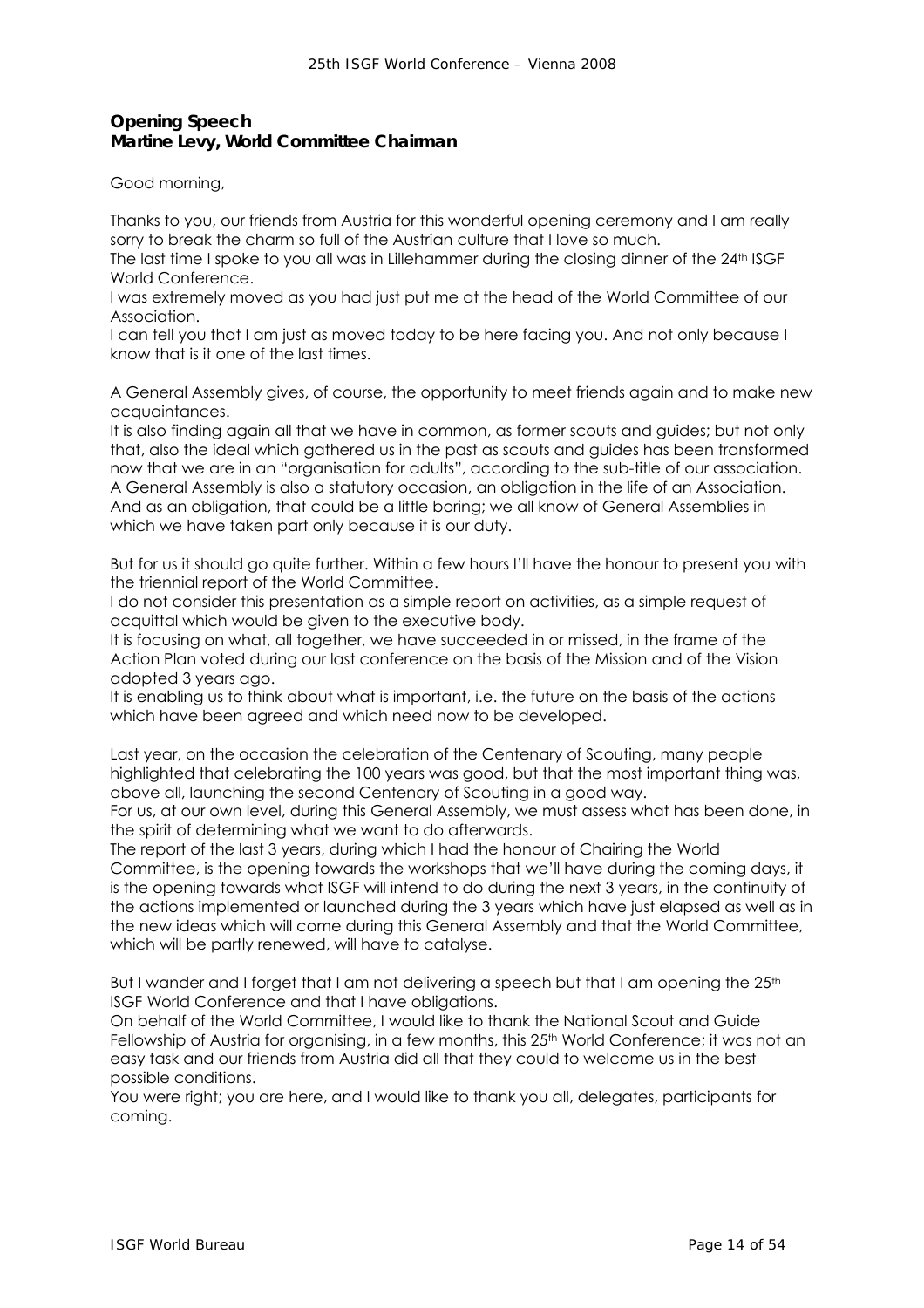But my words are tinged with a great sadness; you all know how I love sub-Saharan Africa and several of our African friends are not here because they were refused their visas. When you read the report of the Conference, my friends, my brothers, my sisters of Africa, be sure that you are not forgotten.

I would like to thank all the members of the World Committee and of the World Bureau who worked very hard, during these 3 years, to have projects moving forward, which, we hope, answer to the Action Plan voted in 2005. I will present them to you later.

I would like to thank Marjorie Samudzimu who represented the World Association of Girl Guides and Girl Scouts and Georges El Ghorayeb who represented the World Organisation of the Scout Movement at the meetings of the World Committee; each one, in her/his own way, was able to bring the experience of their respective organisations on difficult subjects. Mariorie is not here as her term is finished; welcome to you Georges.

It has already been done, but I would like to welcome, now, on behalf of you all, two persons who come from the distant Australia and who bear a name which is famous for all of us Scouts and Guides of the world.

I named Joan and Michael Baden-Powell. Please, give them a big round of applause; later they will have the opportunity to speak a few words.

I would like to welcome Liesbeth Lijnzaad, member of the World Association of Girl Guides and Girl Scouts who will speak to us about WAGGGS later; but I think she has not yet arrived…luckily because I really do not know how to pronounce her name! I would like to welcome Luc Panissod, Secretary general of the World Organisation of the Scout Movement, who will also speak about our brother organisation.

I would like to present two persons who have accepted to play a particularly important role during this Conference.

Please, let me greet Carol Bowen and Ferry Partsch.

Carol comes from the United Kingdom. She has been teaching Mathematics and, as each one knows, that leads directly into selling kitchens; you know, the ones which make you dream in luxury shops.

When she was 7, Carol started Guiding; and later she became a Guide leader at local and national levels.

Then her capacities for Mathematics were recognised by her peers and she became the WAGGGS Treasurer, the UK Scout and Guide Alliance Treasurer;

She is now the Chairman of the Finance Committee of the UK Trefoil Guild.

Between 2003 and 2005, Carol was the WAGGGS Representative on the ISGF World Committee; what she brought to ISGF is amazing; she was not a member of ISGF but she was a member in her heart. And it seemed evident to the World Committee to ask her to be the Vice-chairman of the current World Conference.

Ferry started Scouting when he was 14. Soon, he became District Commissioner. When ISGF was still IFOFSAG he created a Guild, and he became the International Secretary for Austria.

He was on the IFOFSAG World Committee from 1979 to 1985 and he chaired it from 1983 to 1985.

And, as we all know it, the Chairmanship of ISGF leads to everything, so he became the National Chairman of Austria from 1987 to 1997.

Presently, he is on the Board of the Austrian Guild in charge of training and publications. You remember that Carol was busy with kitchens; Ferry is busy with furnishing the other rooms of the house! Indeed Ferry sells furniture!

With such a Curriculum Vitae in hand, we asked him to be the Chairman of the Conference. Please, give a big round of applause to those two persons who will have the most difficult task during the following days as we are not always very disciplined.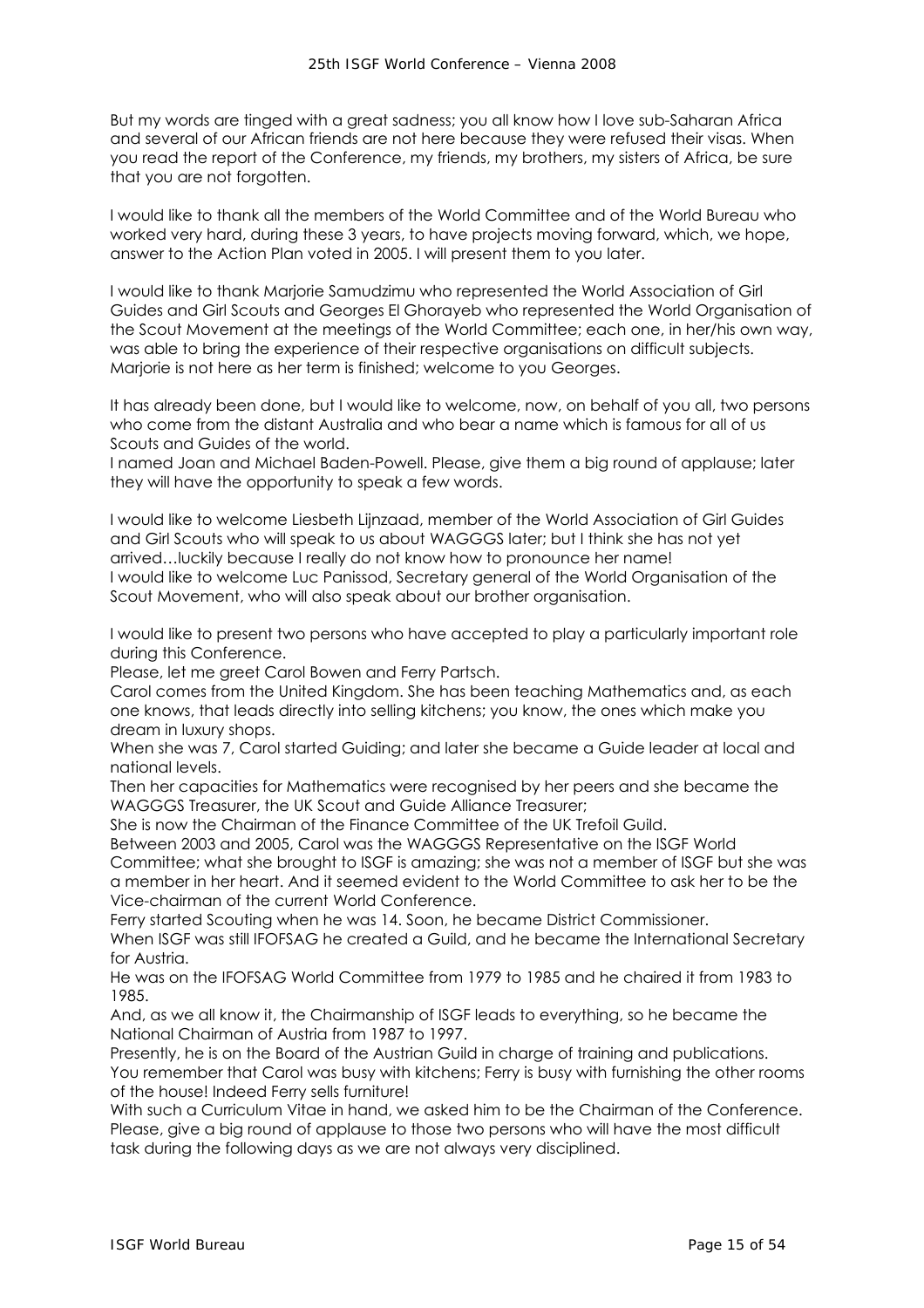I would like now to remember the names of the people who have passed away since the last Conference.

**Kathryn Benson Evans** was a member of several WAGGGS Committees between 1975 and 1993.

She represented WAGGGS at the IFOFSAG World Committee; she was in charge of the follow up of the legal questions.

Kathryn was a Member of the British Empire.

**Carlo Guarnieri** was a Scout in Torino (Italy) and he progressively went to the top of AGESCI. And he belonged to the MASCI, the National Scout and Guide Fellowship of Italy. In both organisations, he was the editor of the publications.

And that led him to accept the heavy task of writing the ISGF History Book "ISGF, the first 50 years, 1953-2003."

**Vivi Papadimitriou** was a former member of the World Committee**.** 

Her personality and contribution will remain unforgettable within the National Scout and Guide Fellowship of Greece.

She devoted herself to the Guiding movement and she worked many years for the development of ISGF

Please, could you stand; if you have, yourself, a few names to be remembered, give them and then we'll keep silent for a minute.

Thank you very much for your attention and I declare open the 25<sup>th</sup> ISGF World Conference.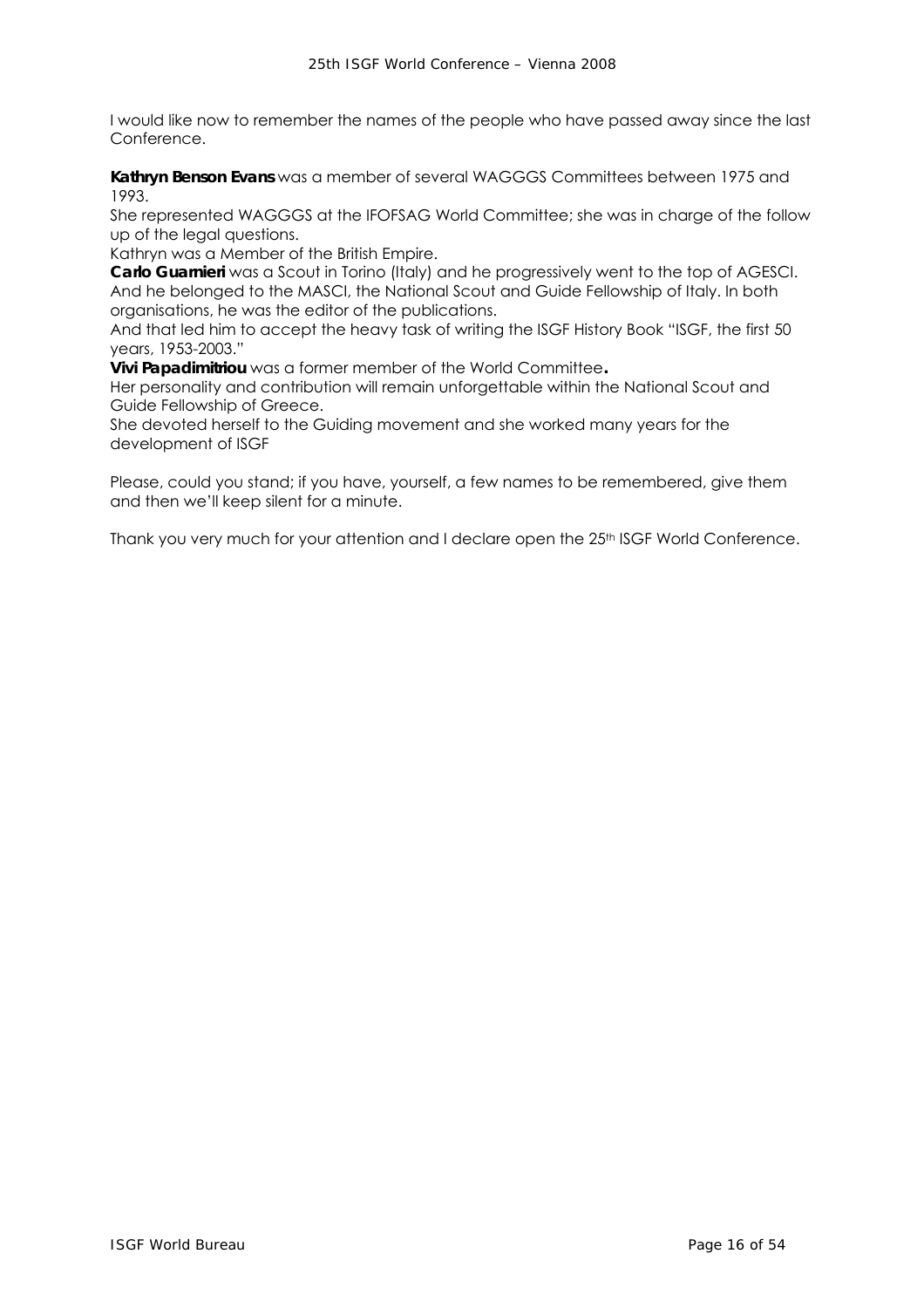

## **Triennial report of the ISGF World Committee**

It is my great pleasure to present you, on behalf of the World Committee, this item of the agenda, which recounts what has been done since the last Conference, including the actions, which need to be followed, or even amplified in the next 3 years.

You received the written Report some weeks ago and I hope you have it well in mind

because my time is so short for this lecture that I will skim over some points without really going into details. I can assure you that it is a real challenge.

**2** 



Here we are all together during the last the World Committee meeting held in October 2007 in Brussels (Belgium).

Imagine the board of your firm meeting only 4 days each year and bringing together 12 persons of 12 different nationalities, from 3 different regions of the world and thus of different cultures.

Well! That is your World Committee;

the one you elected in Vancouver and in Lillehammer! The experience is interesting and the communication is a permanent challenge

**3** 

| Triannial report ISGF - Rapport triannal AISG (C) |                          |  |  |  |
|---------------------------------------------------|--------------------------|--|--|--|
| Toams World Committee                             | Equipos Comitó mondiales |  |  |  |
| Communication & PR                                | Communications et RP.    |  |  |  |
| Legal questions.                                  | Questions statutaires    |  |  |  |
| Finance                                           | Financias                |  |  |  |
| External relations                                | Relations extérieures    |  |  |  |
| Africa                                            | Afrique                  |  |  |  |
| Arabia                                            | Arabo                    |  |  |  |
| Asia Pacifique.                                   | Asia Posifique           |  |  |  |
| Curope                                            | Europe                   |  |  |  |
| Wastern Hamisbhera                                | Hámisbhéra occidental    |  |  |  |

I believe that it is necessary to remind you that the World Committee worked as a team to answer the objectives of its Action Plan 2005-2008, while using in the best way possible, the skills of each of the members.

Please, could you stand up, when I give out your name!

*Communication and public relations team*: Rigmor, Leny, Ales, Faouzia

*Legal questions team*: Mario, Linda, and Faouzia; with the help of Carol and Ahmed *Finance team*: Brett, Abdeslam, Bjorg, Linda, Nejib, Suresh and Anthony our treasurer *External relations team*: Martine, Anne, Mario, Nejib *Africa region team*: Martine and Rigmor *Arab region team*: Nejib, Abdeslam et Anne *Asia Pacific region team*: Suresh, Bjorg, Brett *Europe region team:* Bjorg, Ales, Anne, Mario *Western Hemisphere region team*: Leny, Linda, Mario *Flame team*: Mario, Leny, Rigmor, Bjorg, Martine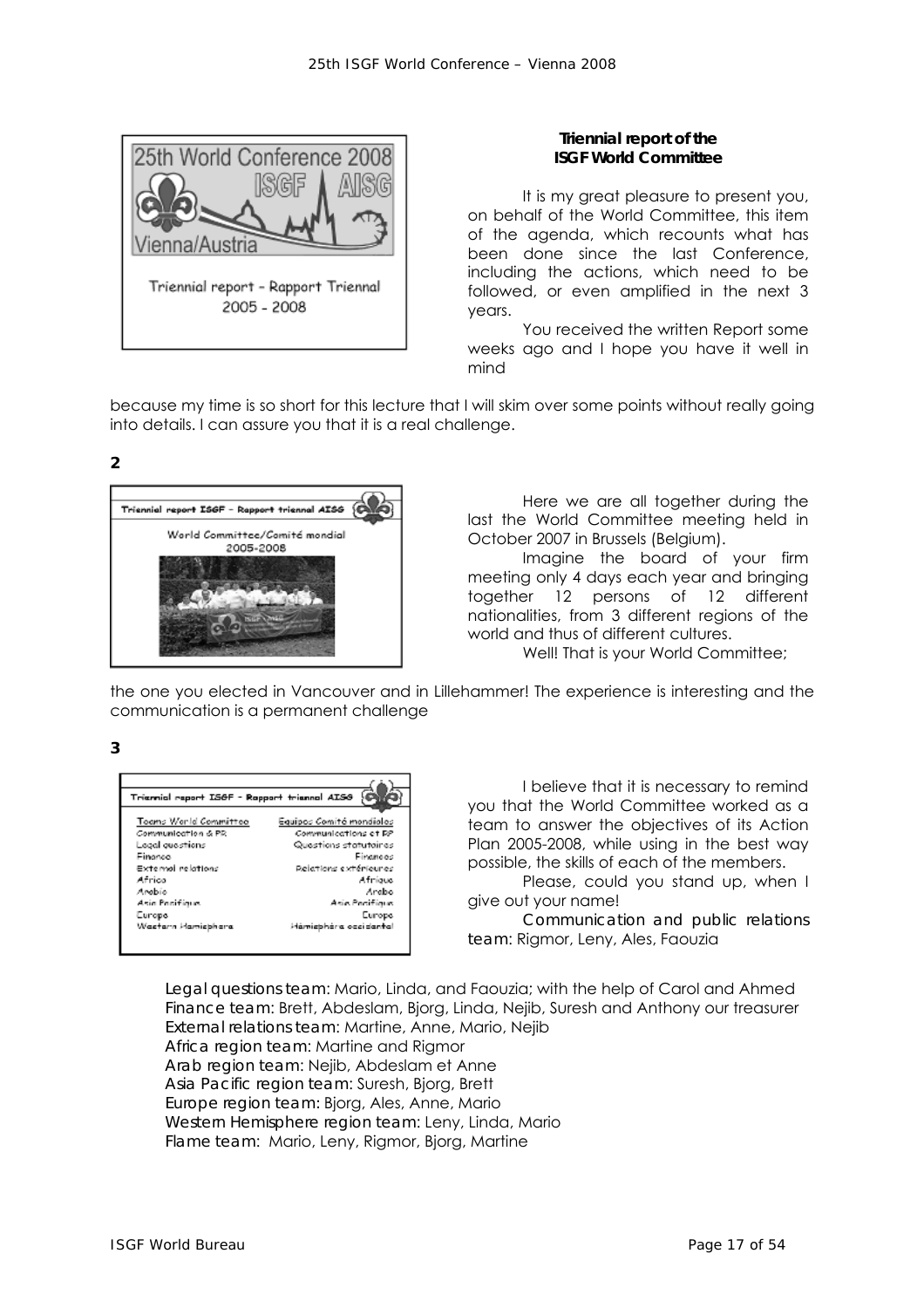The World Committee is not ISGF; we are only the persons that you have elected to implement the Action Plan. ISGF is you, it is all of us, my friends.



In 2006, as usual during the first year after a World Conference the subregional gatherings were held; they enabled the members of ISGF to meet again on a more local level and to discuss the objectives of the World Conference in order to implement them locally.

The World Committee was represented at each sub-regional gathering with the aim of increasing its visibility and of

better communicating with the NSGF's. Thanks to Germany **5** 



Thanks to Norway

**6** 

**4** 



Thanks to Luxemburg

**7** 



Finally, thanks to Italy, which had, moreover, the task of the organisation of the MED (Mediterranean zone) where a motion on Peace has been adopted by the 20 ISGF countries present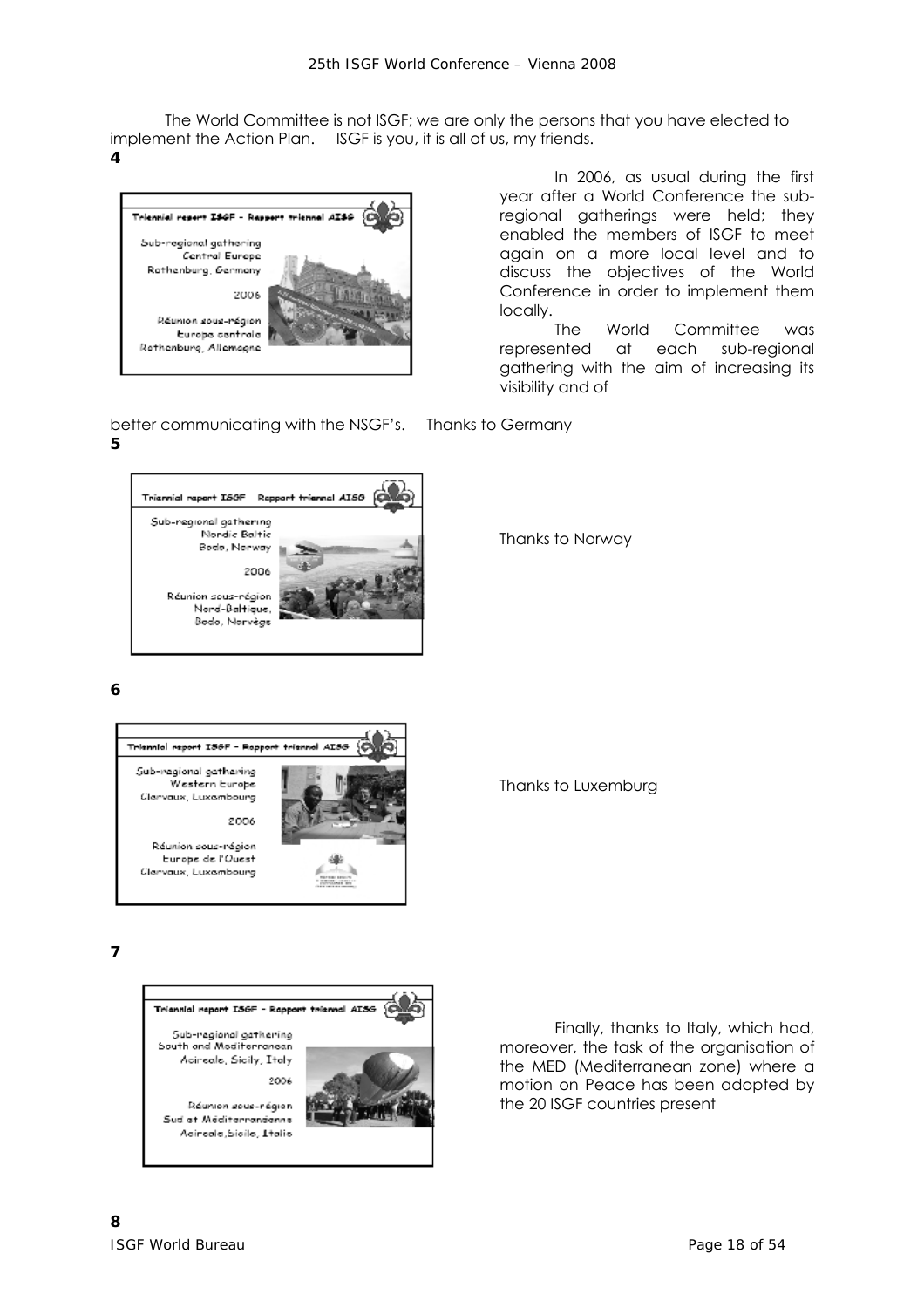

**9** 



La conférence de la région arabe Tunis, Tunesie

**10** 



For two years after the World Conference, the Regional Conferences take place.

As for the sub-regional gatherings, the World Committee was represented, with the aim of increasing its visibility and of better communicating with the NSGF's.

Jane Wardropper, the Chairman of the Europe region was elected in Krakow (Poland) and she will tell you more on the region and its objectives.

Mr Hedi Bakouche, Chairman of the Arab Region will speak to you on Monday of the Arab Region and its progress.

The 2nd African gathering of November 2007 has settled the real basis of the development of ISGF in sub-Saharan Africa; a coordinator for Africa has been elected and several documents have been adopted, as well as a Law and a Promise for adults.

To continue to forge ahead, the gathering of Accra has decided that the third African gathering will be held in Zambia in 2010.

I would like to underline that the success of this gathering, is confirmed by the number of persons coming from this region who present themselves to your votes as candidates to the World Committee **11** 

|                                      | Triannial report ISOF - Repport triannel 4ISO |                                     |
|--------------------------------------|-----------------------------------------------|-------------------------------------|
| ResponsyFdetwortes ResponsyFakewatte |                                               | Mainber-s/mambries                  |
|                                      |                                               | Name (ALAM - GM/RS)<br><b>Later</b> |
| Almes                                | Alma e.                                       |                                     |
| Anabic                               | Arcbe                                         |                                     |
| Avres Pracadores                     | Asis Positique                                |                                     |
| Curvue                               | Europe                                        |                                     |
| Were lights.<br>Hemephere.           | <b>Elémesptekne</b><br>accudental             |                                     |

" The International Scout and Guide Fellowship will be a worldwide network." *(Mission)* 

We spoke of the Europe region, of the Arab region, and of the future Africa region.

In Asia Pacific, as well as in the Western Hemisphere (America), very important work has been done.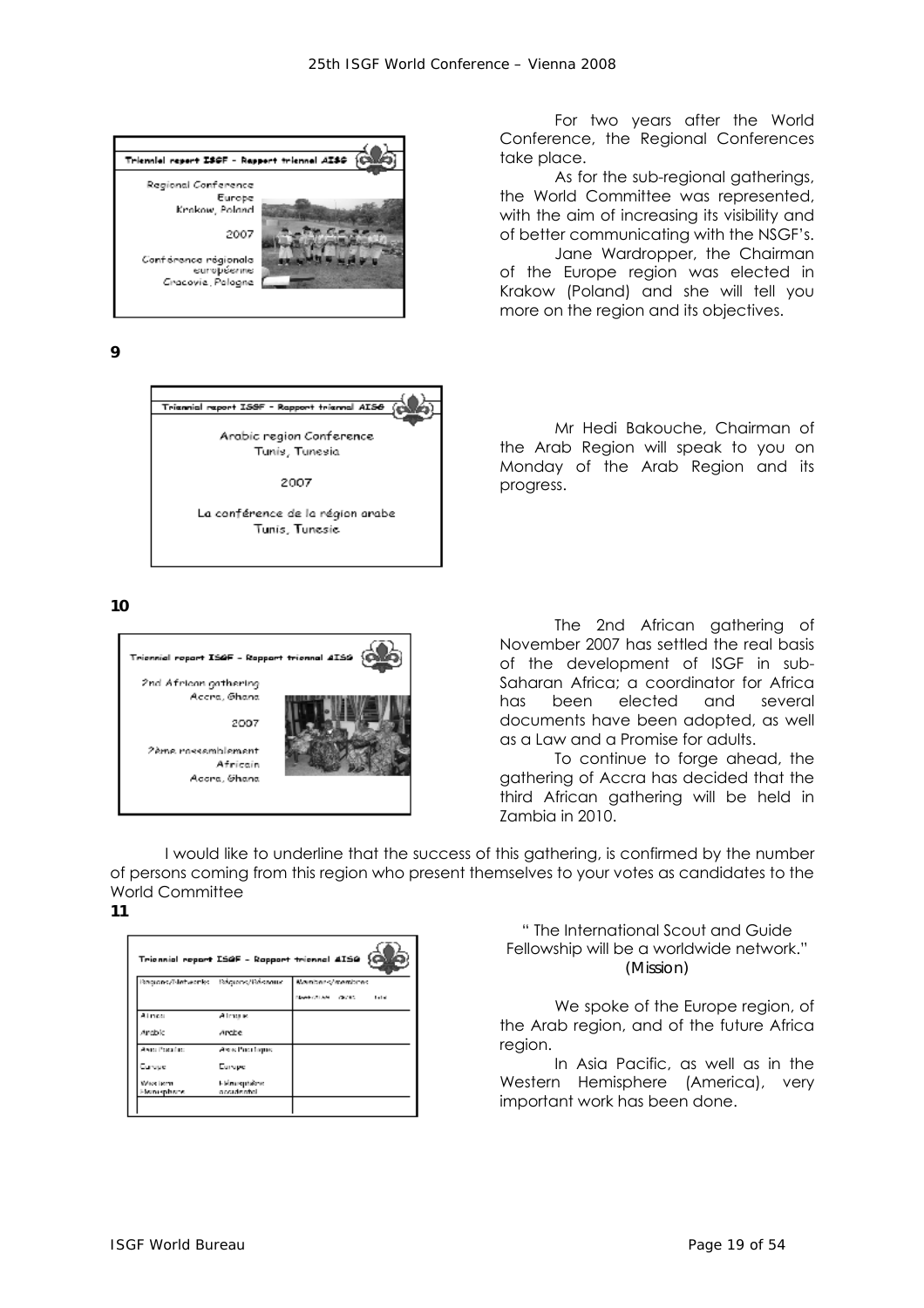The "Region" teams of the World Committee will give you more information on the above two Regions of the world in a few days. **12** 



Here we are! Our key operation; quite normal for an operation, which opened so many doors in Scouting in so many countries in 2007.

2007: Centenary of Scouting and the project of the World Committee "The Scout and Guide Spirit Flame"; unique operation in the history of Scouting. In 100 years, nothing like that has happened before

I greet in front of you the Flame team, which did amazing work, but also WAGGGS and WOSM, who supported us in this enterprise and the 9 countries and Monaco which made this operation become a success to the credit of ISGF.

What a pride it was to see the flag of ISGF at the head of the marchers!

But I would like to insist on one point; some people criticised us for having used the money from the Development Fund for this operation. It is true and we have already reimbursed part of it. Since I have been in the World Committee it was said that Scouting and Guiding for young or adults should be more visible in the world. The vision for 2020, voted in Lillehammer in 2005 says that ISGF will be a worldwide network, visible and active in making a better world; the Flame has been an important stage for the existence of this network.

"Make a better world": we thought of it; around this Flame operation, humanitarian projects in the 4 African countries are being followed. **13** 



And our Mission is also to support actively the World Association of Girl Guides and Girl Scouts and the World Organisation of the Scout Movement.

If you read carefully the report "the Flame in a Nutshell", you will see that, thanks to the very important media coverage, in all the countries through which the flame travelled, the operation

allowed Guiding and Scouting for youth to be recognised again and again and contributed to their development.

I know that some people are waiting for figures; in spite of repeated requests to the different countries we did not get them. But we know that the membership of young people increased in several countries.

Yes! the Flame required money but it enabled ISGF to fulfil its Mission and its Vision.

Finally do you remember the wonderful website of the Flame that gave so much pleasure to all those who saw it?

Does somebody have an idea of the number of visitors of this website? No? 91505.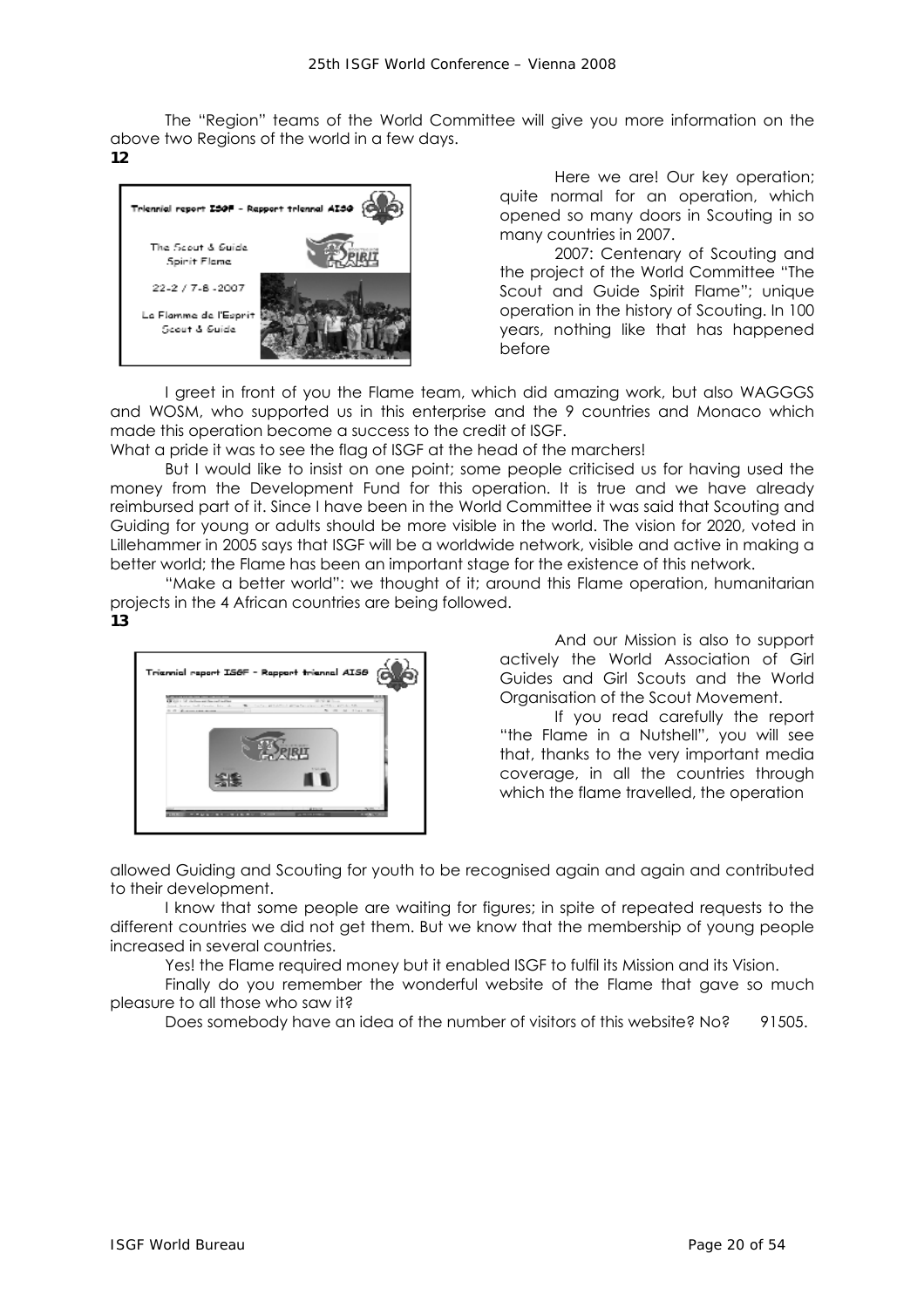

As you know, after a track of several thousands of kilometres, the Flame arrived in Chelmsford (UK) at the Centenary World Jamboree, on the first of August 2007, the day when the Scouts of the World renewed their Promise.

The Flame finished its journey at the ISGF Information Centre; displayed in front of the tent, it was the subject of questions from the great number of visitors; more than 1500.

Werner Weilguny from Austria and his team had totally taken charge of the ISGF Information Centre. 15 volunteers represented ISGF during the whole Jamboree Thanks to all of them!

**15** 



For 40 years, every year, the International Scout and Guide Fellowship of Austria organises the "Forum of Grossarl" (Austria).

Who says that this Forum is not an ISGF Forum?

Of course it is: everything in the village is a picture of ISGF:

decorations in the streets, events, the participants who are all members of National Fellowships.

Some people work there because being there, enables them to meet many people; others spend good snowy holidays.

**16** 



ISGF would like to improve its visibility and to rejuvenate.

Thus it is necessary to go to the grassroots level to present ISGF to those who will be likely to join it one day or another.

At the grassroots level are the World and Regional Conferences of our sister organisations.

The floor, in plenary sessions (usually), exhibitions, documents in the pigeonholes of the countries, informal meetings, allow the representatives of ISGF to do their job of communication. The message is: "ISGF is open to all those who leave their youth organisations whatever their ages are."

A young leader of a country where there is no ISGF told me "Oh I did not know of this association; it is interesting to know of it, that would enable us to know where to find the Guide Leaders who have left us, if ever we need their support."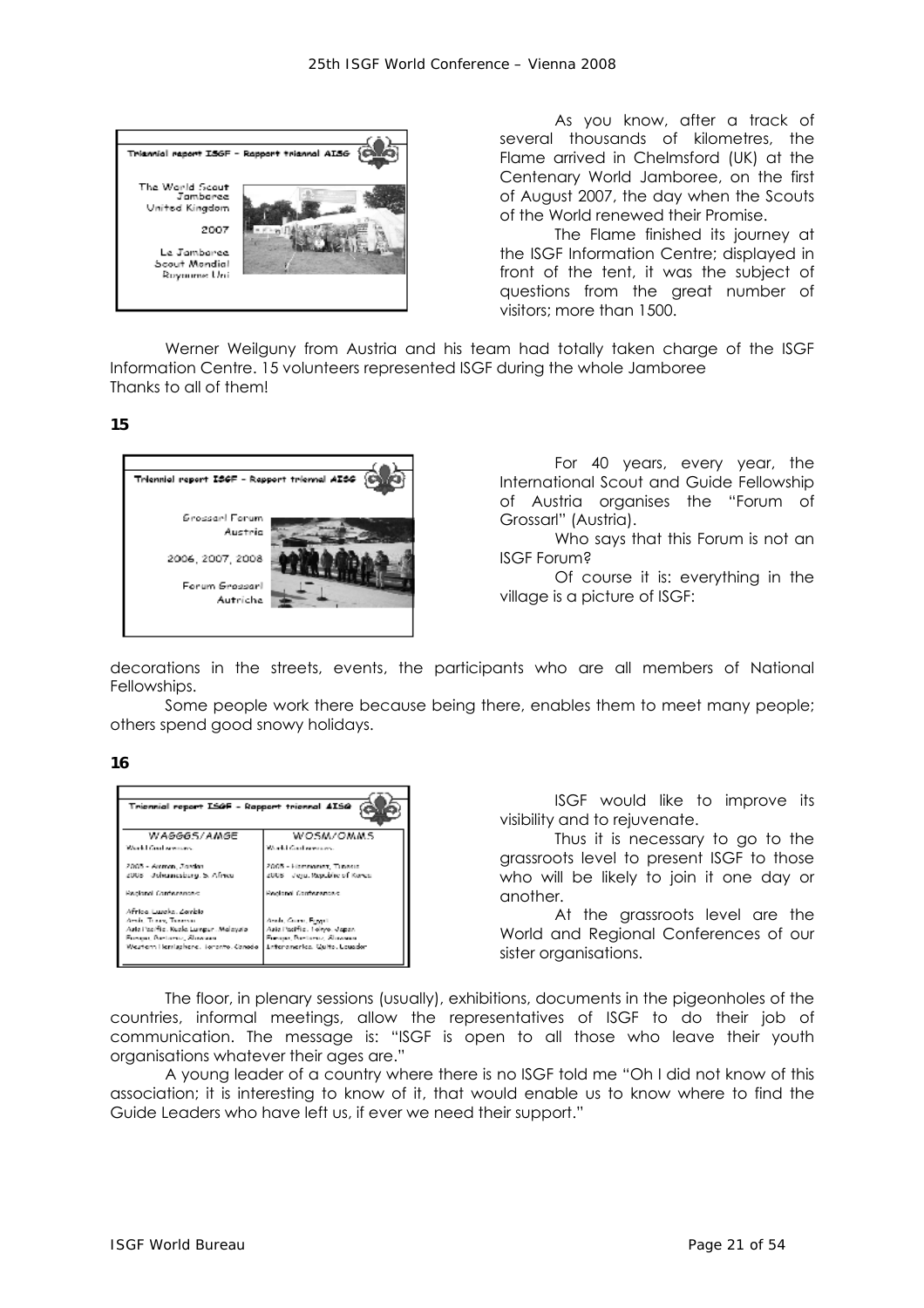**17 SHOPP A 12** 

**18** 



Central Branch had 777 members in 2005, but this number fell quickly to 487 because some Central Branch Members became Associate or even Full Member Fellowships.

But it grew up again to 705 on the 1st April 2008.

There are757 members today, 56% members more in the Central Branch in 3 years time!

Doesn't that show a great vitality of this Central Branch? But behind this success, there is a name: Leny Doelman. Thanks to you, Leny!

Triennial report ISGF - Repport triennal AISG New Central Branch countries: Cape Verde, Congo (Brazzaville), Cuba, Iran,<br>Japan, Jordan, Liberia, Nicaragua, Peru, Sudan, Togo, Uruguay, Venezuela Nouveaux pays de Branche centrale: Cap-Vert, Congo (Brazzaville), Cuba, Iran, Sup-Verli, Songo (Orazzavino), Saba, Iran,<br>Japon, Jordanie, Liberia, Nicaragua, Pérou,<br>Soudan, Togo, Uruguay, Venezuela

Read for yourself the names of the new countries of the Central Branch.

*Africa region*: 4: Cape Verde, Congo (Brazzaville), Liberia, Togo *Arab region*: 3: Iran, Jordan, Sudan *Asia Pacific region*: 1: Japan *Western Hemisphere*: 5: Cuba, Nicaragua, Peru, Uruguay, Venezuela

What a wonderful job for the future development of ISGF in the world, isn't it? **19** 



**20** 



organisation.

little cards created by Leny: but I noticed that, for my African friends, they are extremely important; they are the proof that their holders are members of a World

They look like nothing, all those

Since the last Conference, 115 new twinnings have been established, but 273 stopped corresponding.

The TOP 4 of the twinning is constituted by United Kingdom, Australia, Canada and New Zealand, which go on corresponding.

New members of the Central Branch ask to start a twinning; but when the National Presidents and the International Secretaries are contacted, answers never come.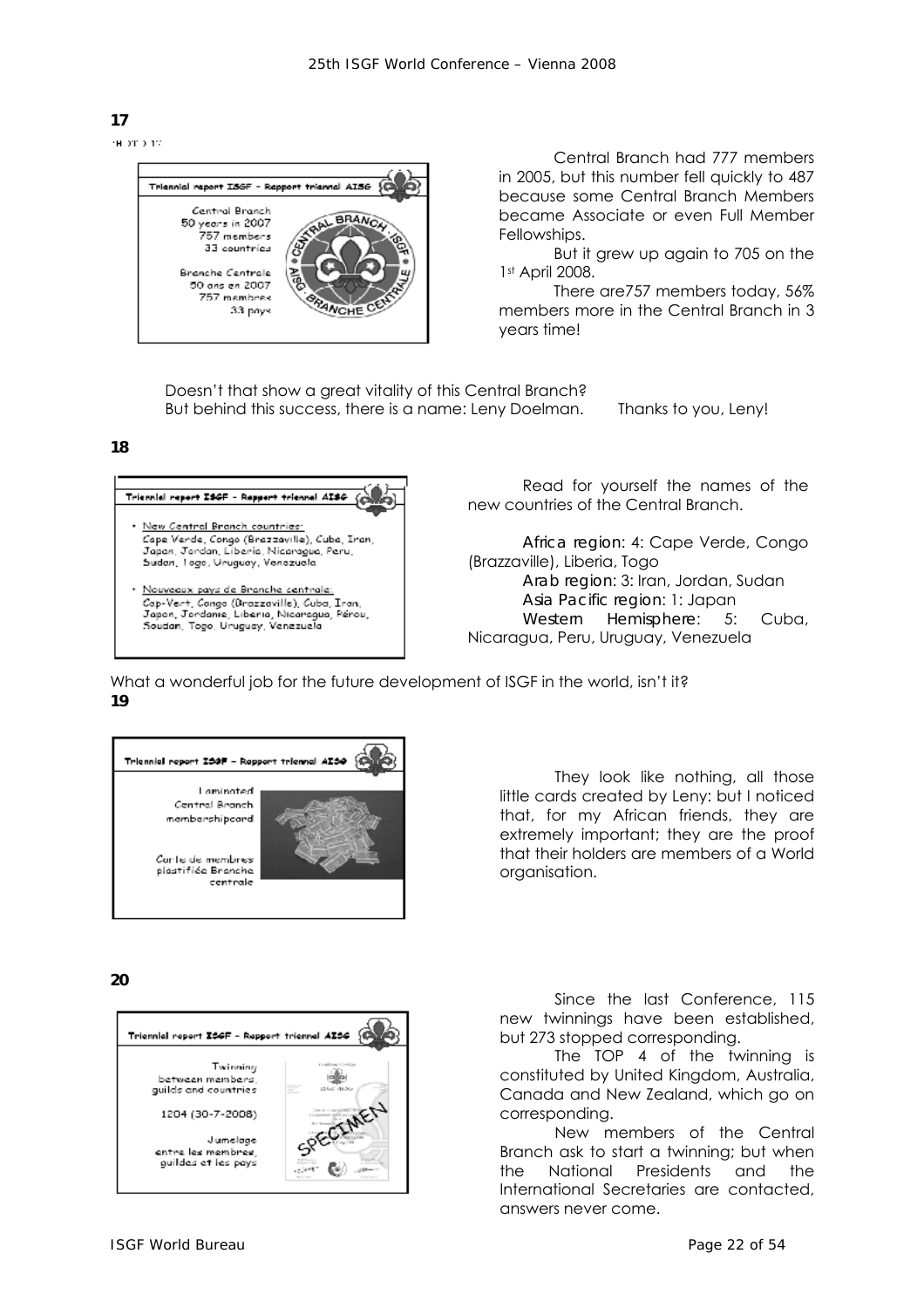All the International Secretaries will receive during this Conference some instructions about twinning in their country, as well as a general overview on twinning, a registration form and a short history on "Twinning".

**21** 



The World Committee had decided to modernise the ISGF website and make it more accessible to all, this was one of its priorities

We have had a period of transition with a 'blog' created in October 2007 by Ales and the Communication team; this 'blog' has had a great success with 22 411 visitors.

The 'blog' does not exist any more as the new ISGF site has become operational for a few weeks.

Since May 2008, the new website has received 25197 visitors. The figures are explicit by themselves.

Go on the website regularly; you will find in it, all that you have always wanted to know without knowing where to ask. **22** 



Our contract with Strade Aperte was to be finished in December 2007.

For practical reasons (particularly payments on line) we have decided to work with Score, the WOSM shop which has accepted to sell ISGF items.

Score is now the ISGF official shop. From now, please tell us what sort of items you would need.

The World Bureau will be able to give you more information.

**23** 



For the last 3 years, the relationship with WAGGGS and WOSM has considerably improved

For the Flame operation, we have had total support from WAGGGS: the WAGGGS Chairman made its promotion herself, during the European and World Conferences. The WOSM support was slightly more timid and a little more reserved. But now that the operation has been a success everything is fine.

In 2001, a "Statement of Relationship" was signed between WAGGGS and ISGF, and between WOSM and ISGF. This had become somewhat obsolete; Mario, of the World Committee legal questions team, has thus proposed to WAGGGS and WOSM a new text called "Memorandum of partnership" which is under consideration.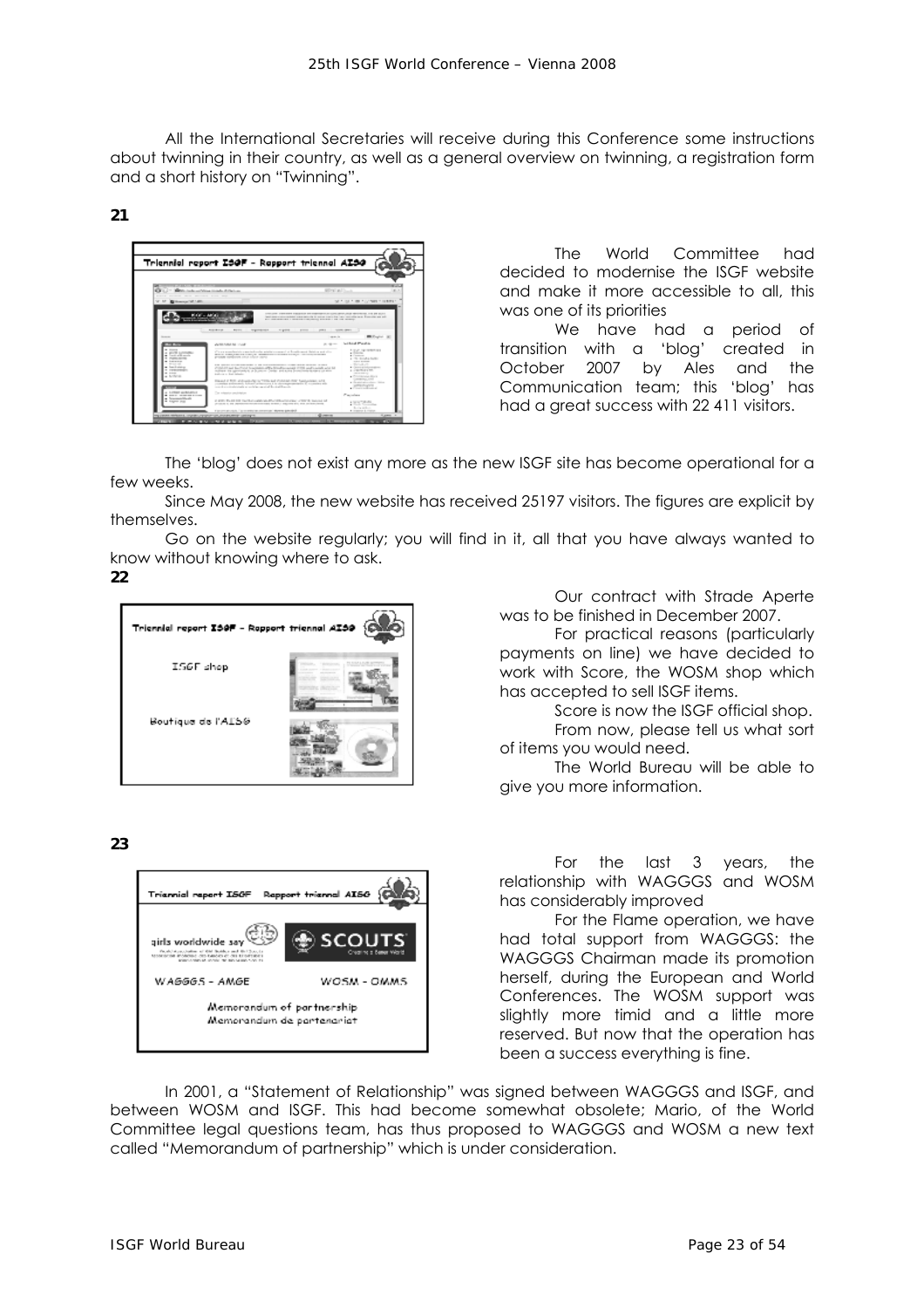ISGF was represented at the WAGGGS and WOSM Regional and World Conferences (except the WOSM Africa Conference) and vice versa.

The damper in these good relations was the impossibility for ISGF to have the floor during the two last World Conferences. We just hope that such a situation will not happen again.

From 2010 to 2012, WAGGGS will celebrate the Centenary of Guiding; ISGF has already offered to join in, but there was no answer yet as it may have been too early.

#### **24**



European Commission, UNESCO, the World Union of Parliamentary Scouts: how difficult it is to find time to create good relations with such big organisations!

But with the United Nations High Commissioner for Refugees (UNHCR), it has started. With an idea launched during the triennium 2002-2005, the relationship will move forward.

A Partnership Agreement has been signed at World level; it is on our website; I know that some of you found difficulties to get in touch with the UNHCR Representative of your country.

We are trying to solve this problem.

But thanks to the UNHCR Office in France, two projects are in progress, which will be proposed to you:

- 1. The first one will be the support to children refugees from Iraq in Syria who live in very difficult conditions, particularly in winter. Scouting and Guiding of Syria will be contacted later to bring them help.
- 2. The second will be the support to schools in the East of Burundi, where children who lived in refugee camps in Tanzania and who are now back in their country, can go to school. For this project, the Guides of Burundi, whom I met during the WAGGGS World Conference, are ready to give their assistance.

**25** 



The idea of this catalogue became a reality during the Conference of Lillehammer when Germany was presenting the "Harambee" project in Kenya and was asking for partners.

The creation of this "Catalogue" has been voted by the World Committee of October 2006. It will be very soon on the ISGF website, with its "directions for use".

What is it about?

All the developing countries have projects, which would enable them to improve the life of the village communities, to improve Scouting and Guiding in their country. But they do not have means to implement them.

By filling some forms in the catalogue, their projects will be on the ISGF website.

Then everything could become possible, if by chance more better-off countries look at the website and decide to assist them either financially or by practical means and/or human resources.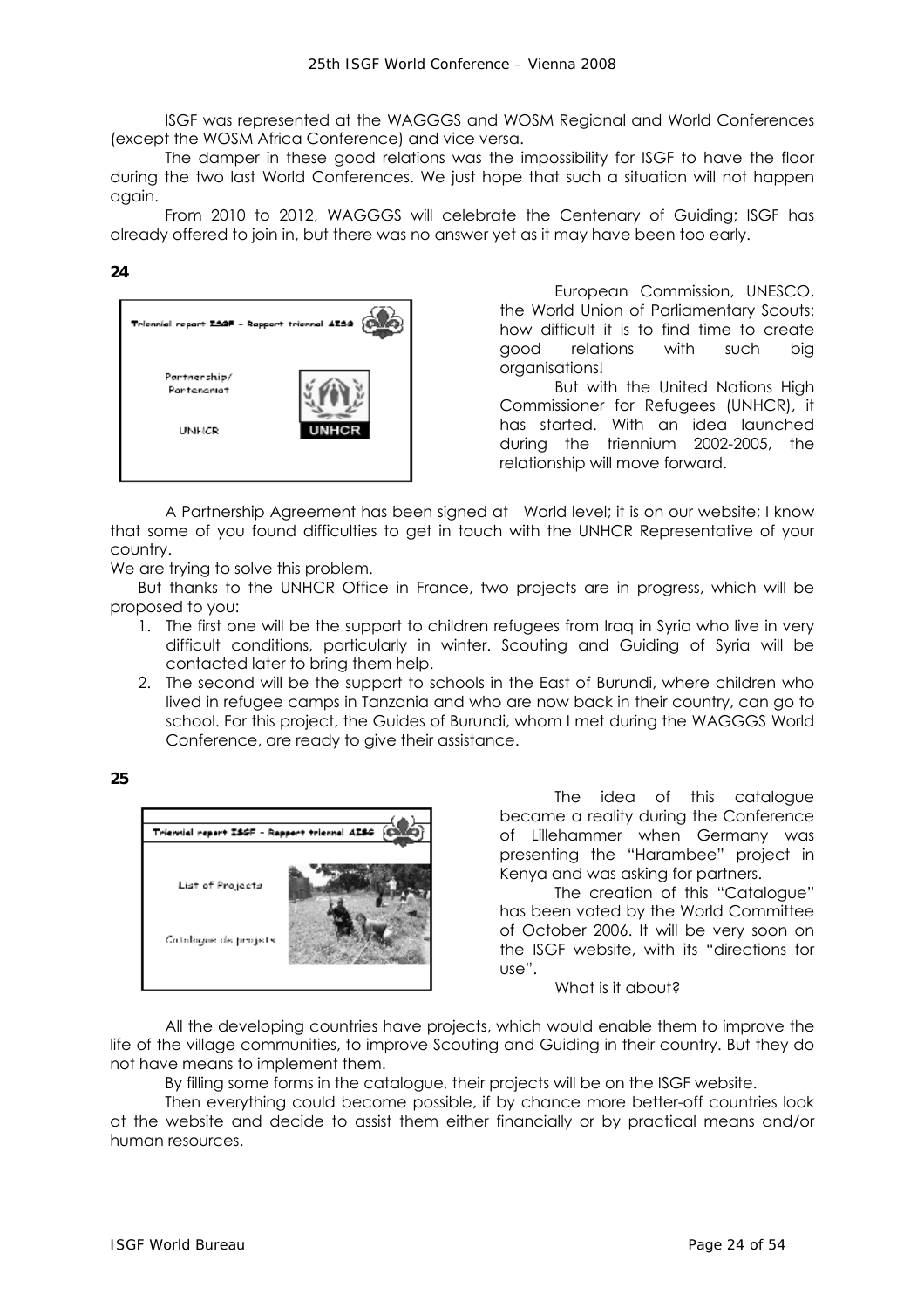Indeed, it is not forbidden to think that ISGF is the biggest organisation for international solidarity. In the National Fellowships of all countries the members have a great number of professions; many of these persons are ready to bring their skills to those who ask for help with in addition the Scout spirit.

**26** 



Thank you for your attention and long life to ISGF, to all its National Fellowships and to all the members of the Central Branch. *(Martine Lévy)*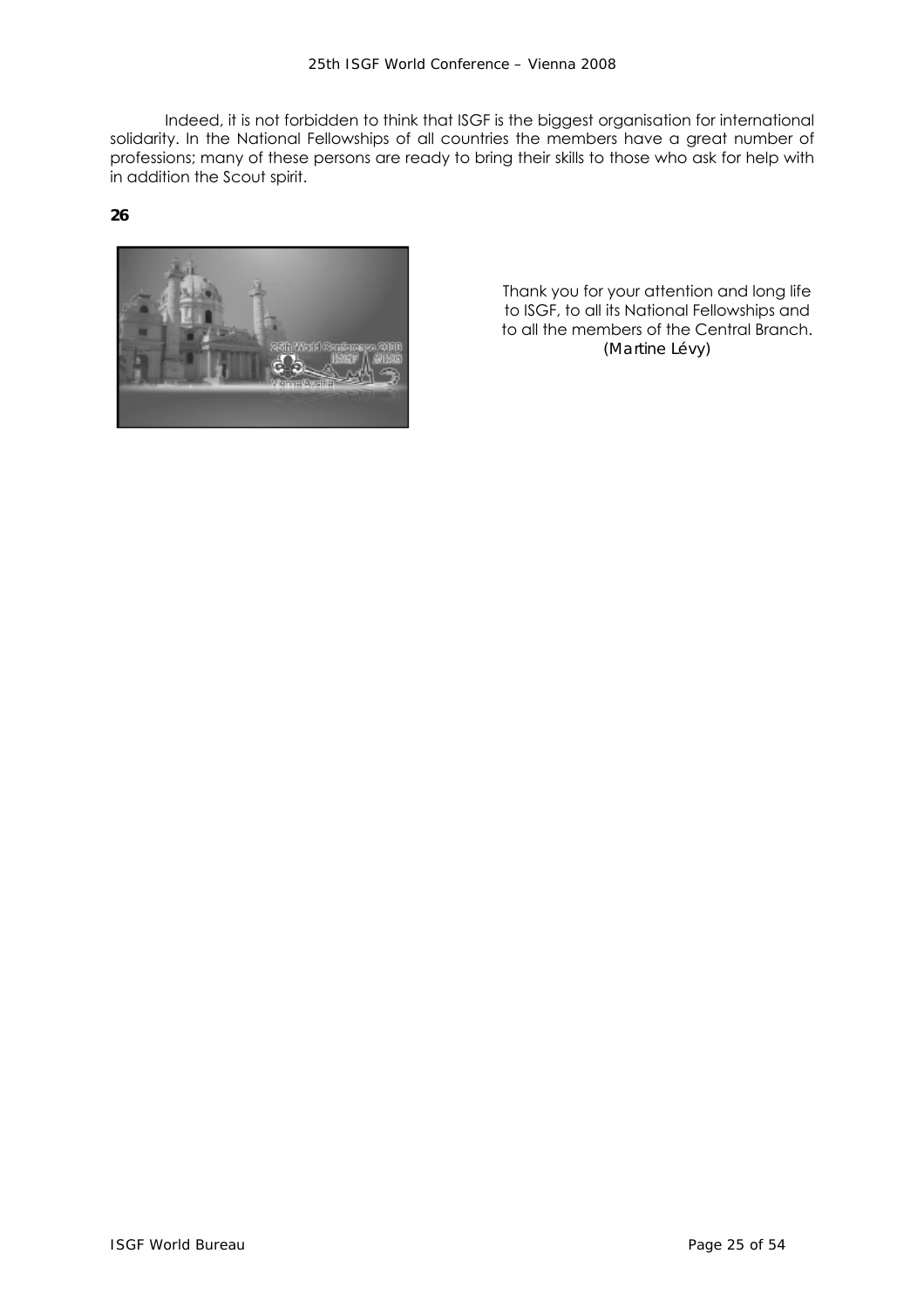# **The current fee system**  *By Nejib Gharbi, Vice-Chairman ISGF World Committee*

The new fee system has been presented and voted in June 2005 in Lillehammer during the World Conference. it includes membership growth measures. These measures intend to encourage NSGFs to improve their membership which results in a fee decrease.

In this fee system there is no increase as far as the fees are concerned. Any increase would be the result of the consumer price indexation.

In case there is no membership growth, the old system will apply. This system is part of our Strategy of Development.

Membership is a key factor for our Organisation health. For a better explanation we will use the barometer image.

The application of the system coincides with a phase of stabilisation of the ISGF number of members. This phase started in 2001.

As it is shown on the following table:

**I: the expansion phase (in good health)** which corresponds to the strong coming in of the former socialist countries and to the remarkable increase of the number of members of the United Kingdom.

**II: the decline phase (very poor health)** which corresponds to the year 2000. It has been the most difficult year in the ISGF history. All the NSGFs lost members except Switzerland and Portugal. The most important losses came from Poland, Belgium, France, Greece and Italy.

**III: the resumption phase (poor health)** which corresponds to the year 2001. The resumption resulted from the reintegration of members from Belgium, France, Greece and Italy. Arab and Asia countries participated slightly to this resumption. The improvement of the membership is deadened by the leaving of a great part of the United Kingdom members.

**IV: the stabilisation phase** which started as from 2002. Since, the number of members stabilised around 75000 members.

Distinguishing the phases of evolution shows that the evolution of the number of members depends on the development policy of ISGF.

The existence of a fair and clear fee system is by itself a factor for the stabilisation of the development policy.

The evaluation of the fee system is mainly based on the evolution of the number of members. The effects must be looked in a relative way compared to the development phase of the ISGF membership, to the length of the applicability of the system, and to its understanding by the NSGFs.

During the stabilisation period (2002-2007), the number of members has evolved with ups and downs. The number oscillates between 74 and 75 000 members.

The evaluation is done for the two first years (2006-2007) of the application of the new fee system. Globally and during 2006, the number of members increased of 25 while in 2007 it decreased of 600.

The detailed evaluation of the new fee system made it possible to distinguish three groups of countries: a group of countries which did not react to the new fee system, a group of countries which had a reaction in favour of it, and a group of countries with an unfavourable reaction.

**Group I**: the group with no reaction comprises 15 countries. Those countries did not react. Their number of members has not moved for the last six years.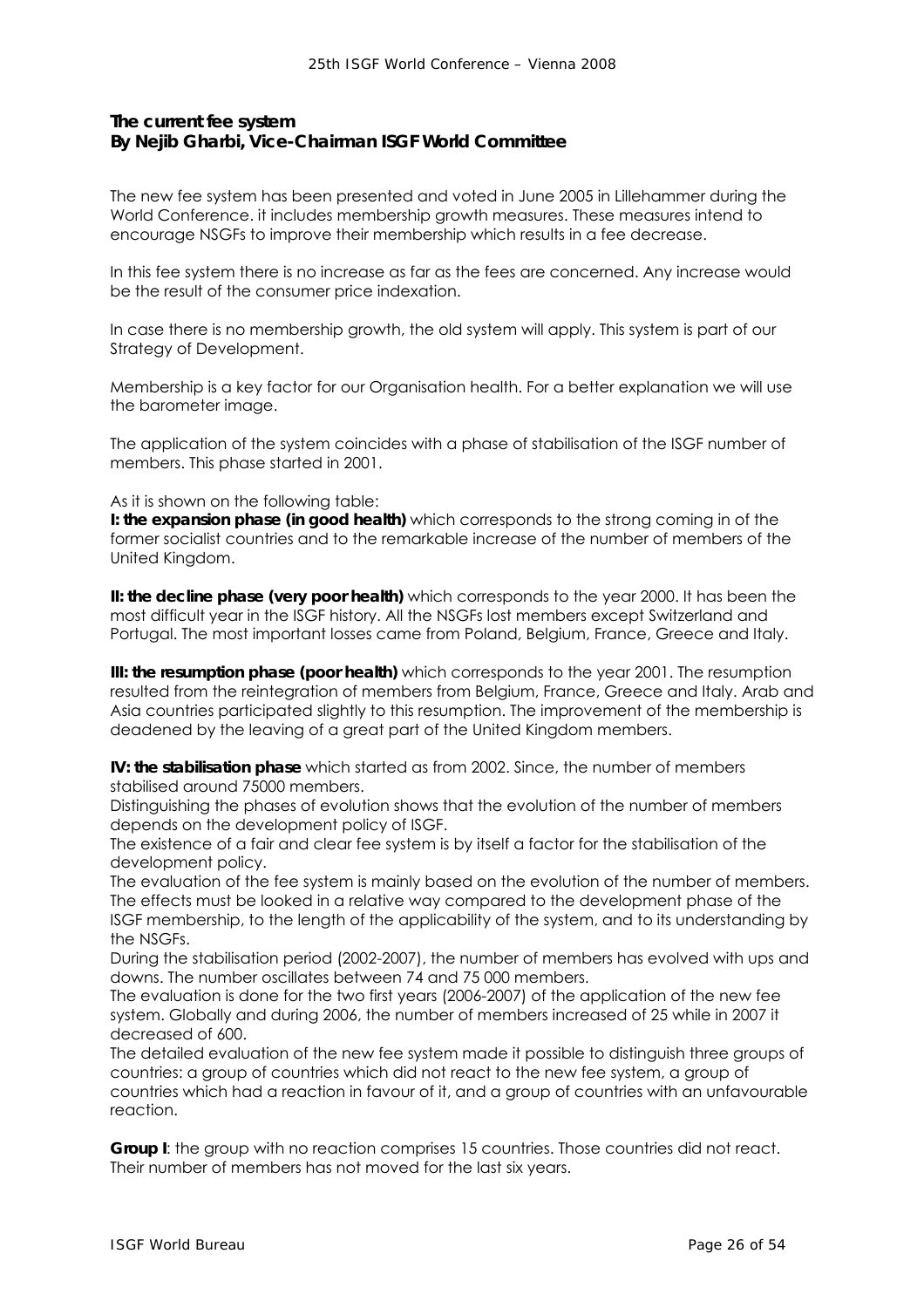**Group II:** the group with a reaction in favour comprises 24 countries. They improved their membership level either:

- with a limited decrease of the number of their members (13 countries)
- with an increase of their number of members after stagnation (7 countries),
- with an acceleration of the expansion (4 countries).

**Group III**: the group with an unfavourable reaction comprises 20 countries. The level of membership deteriorated either:

- by speeding the decrease of the number of their members
- by a diminution of their number after a stagnation (4 countries),
- by a slowing down of their expansion 12 countries).

At this level of analysis, with the application of the new system in these two last years, one can see that the fellowships in ISGF reacted differently:

- 15 countries which kept the same membership level at least on the 6 last years
- 24 countries reacted in favour and improved the level of their membership
- 20 countries where the reaction was unfavourable with a deterioration of the level of their membership.

As the evolution of the number of members depends on other factors, the short period when was implemented the new fee system does not allow evaluating its performance.

The success of the new fee system needs a period of gestation in order to get over the hindrance to a good application and to propose accompanying measures to warrant an incentive aspect of the fee system.

The World Committee members would appreciate that you give the system another chance so as its performances can be evaluated.

Thank you for your attention.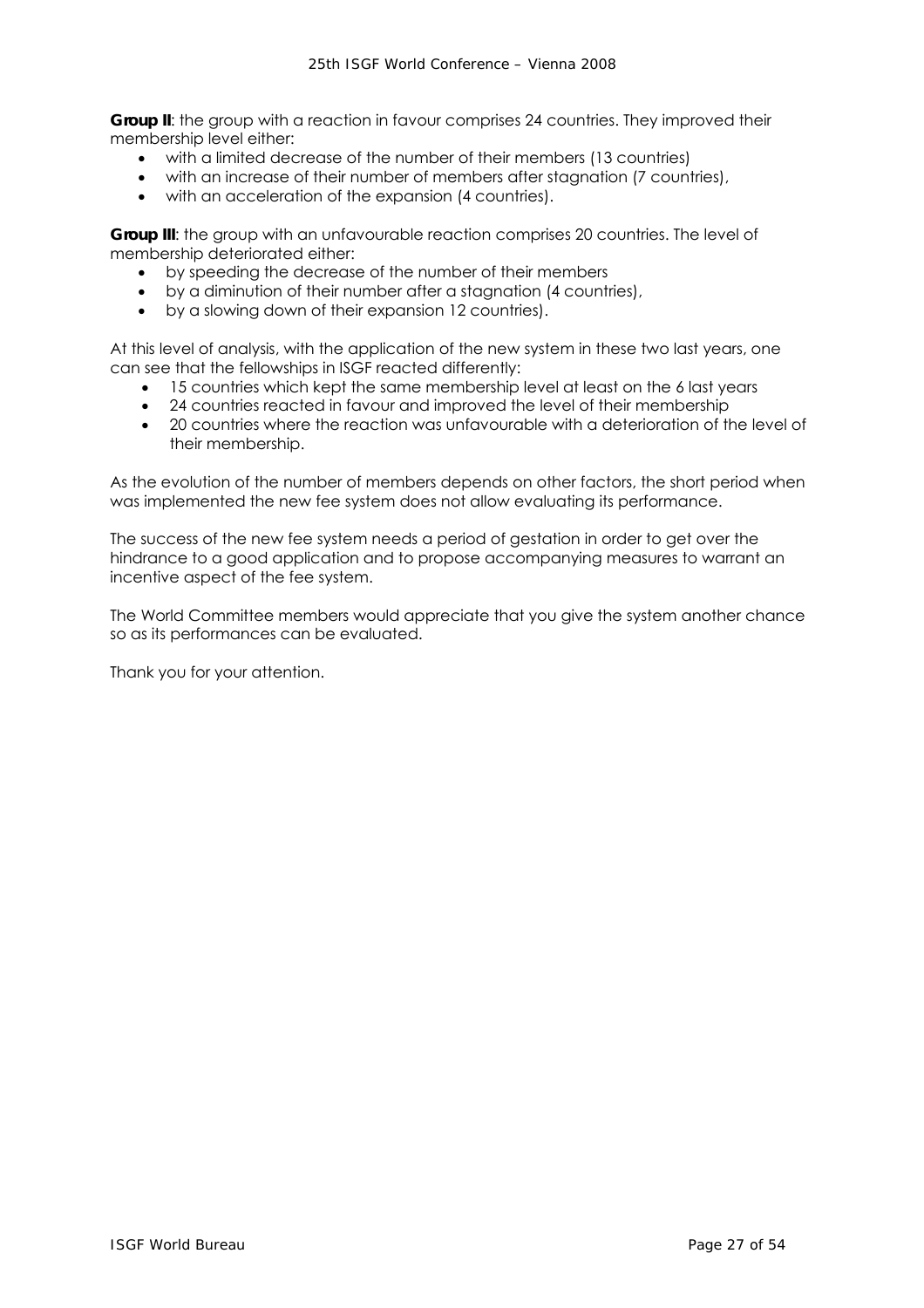# **ISGF Action plan 2008-2011**

| <b>Needs</b>                                            | <b>Action</b>                                                                                                             | <b>Tasks for NSGFs</b>                                                                                                                                                                  | <b>Tasks for World</b><br>Committee                                                                                                                                      |  |
|---------------------------------------------------------|---------------------------------------------------------------------------------------------------------------------------|-----------------------------------------------------------------------------------------------------------------------------------------------------------------------------------------|--------------------------------------------------------------------------------------------------------------------------------------------------------------------------|--|
| Development                                             |                                                                                                                           |                                                                                                                                                                                         |                                                                                                                                                                          |  |
| Attract young<br>adults                                 | • Launch national<br>campaign<br>• Encourage family<br>scouting<br>• Have younger active<br>members of World<br>Committee | - Formulate the plan<br>- Invite families to activities<br>- Find younger candidates                                                                                                    | - Support with material<br>- Encourage young<br>members to stand as<br>candidates                                                                                        |  |
| Communication                                           |                                                                                                                           |                                                                                                                                                                                         |                                                                                                                                                                          |  |
| Better use of<br><b>ISGF</b> website                    | • Provide regular<br>updating<br>• Add new features                                                                       | - Contribute contents<br>- Use them, provide<br>information                                                                                                                             | - Ensure adequate<br>website administration<br>- Add features to the<br>website                                                                                          |  |
| More<br>information,<br>interaction and<br>transparency | • Information on<br>WCom meetings<br>· Policy documents                                                                   | - Contribute comments and<br>reactions<br>- Contribute comments and<br>reactions                                                                                                        | - Provide agenda,<br>minutes<br>- Circulate documents,<br>including through<br>website                                                                                   |  |
| <b>Visibility</b>                                       |                                                                                                                           |                                                                                                                                                                                         |                                                                                                                                                                          |  |
| Make ISGF<br>more known                                 | • Presence at World<br>Jamborees as ISGF<br>• Develop a uniform<br>image<br>· Improve public<br>relations about ISGF      | - Organize service team for<br>Jamboree<br>- Consider using uniform or<br>other common signs<br>- Send news, photos, articles<br>etc. to local and national<br>media, and ISGF website. | - Conclude relevant<br>arrangements with<br><b>WOSM</b><br>- Provide common ISGF<br>signs<br>- Provide "for media"<br>assistance (press<br>releases etc.)                |  |
| Networking                                              |                                                                                                                           |                                                                                                                                                                                         |                                                                                                                                                                          |  |
| Be part of the<br>family                                | • Events and<br>gatherings<br>• Twinning<br>• Virtual networking                                                          | - Open your events and<br>gatherings to international<br>participation<br>- Start and maintain active<br>twinning                                                                       | - Provide possibility for<br>publishing invitations<br>- Calendar of events<br>- Provide possibilities to<br>meet needs, including<br>the website<br>- Provide tools and |  |
|                                                         |                                                                                                                           | - Encourage and support use<br>of modern technology                                                                                                                                     | learning materials                                                                                                                                                       |  |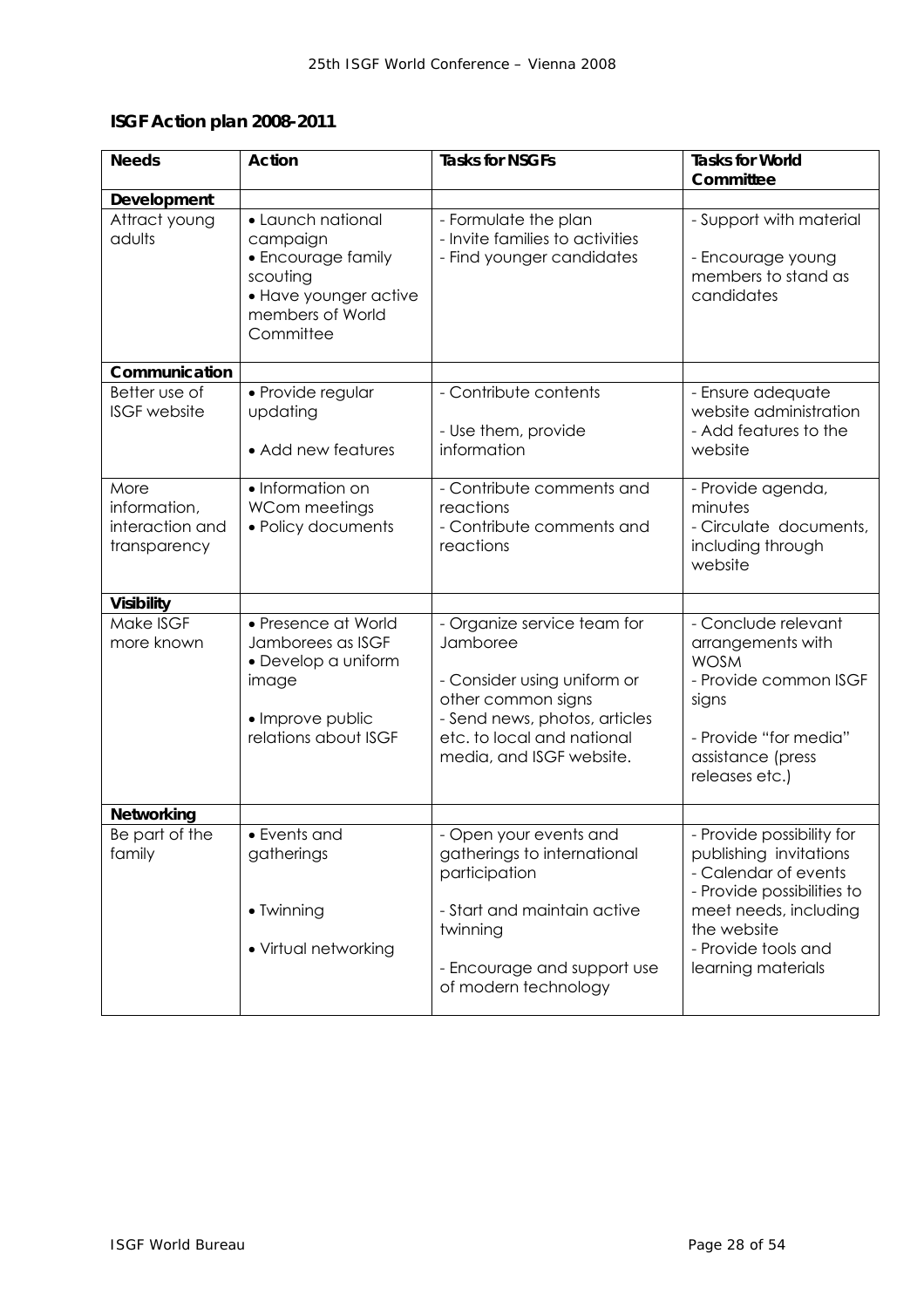# **Statement on the removal of the 25th World Conference**   *Amitié Tunisienne des Anciens Scouts et Guides*

The Amitié Tunisienne des Anciens Scouts et Guides has been cooperating with ISGF since 1977 and has had a member on the ISGF World Committee over 18 years. She has been honoured by the decision made by the General Assembly at the 24<sup>th</sup> World Conference in Norway : it was accepted that Tunisia holds the 25<sup>th</sup> World Conference.

This Tunisian Fellowship well structured and well established over the country has started to work since 2006 in order to prepare the 25<sup>th</sup> ISGF World Conference. It set up a Host Committee composed of skilled and experienced Scouts leaders. They worked very hard. Everything was running smoothly when practical and logistic problems appeared.

Tozeur, 550 Kilometres far from Tunis, is not provided with a good road network. The air transport is very poor. It cannot transport 500 to 600 people over 2 or 3 days. We can say that participants will make their own way to the Tozeur Airport. But honestly and in a scout way we cannot agree to let them do it on their own.

So, we proposed to move to Hammamet in Tunisia and the World Committee has been asked for his position.

The World Committee definitely refused and requested a Tunisian delegation to come to Brussels and to sign a statement that we could not accept. "*Our World Committee request that a delegation composed of one or two persons and authorised to sign to come to Brussels on 24th October 2007…* 

*We remind you that you are expected on 24th October at 9.00 and in case you decide not to come the World Committee will examine the question and will decide on the steps forward as far as the ISGF World Conference is concerned"*.

The first part of this document defines the structure of the Tunisian Scout and Guide Fellowship, its functioning and its relationship with the "Scouts Tunisiens" in very strict terms. Te second part deals with the World Conference issue. It gives very precise instructions as to the preparation and functioning of the World Conference. it event instructed that a firm be appointed in order to organise the whole conference including looking after the arrival and departure of the participants from and to Tozeur airport. In such case the basic rule requests that we enter into negotiation if we want to find an acceptable solution. Many times the Amitié Tunisienne des Scouts et Guides has invited the World Committee to

come to Tunis to visualise the situation but our invitations were left unanswered. This is far from what a negotiation is supposed to be.

To put an end to this chapter, we wonder whether it is worse to move the Conference from one city to the other in the same country or to move it to another country whereas there was no mistake from the Tunisian Scout and Guide Fellowship.

However I can assure you that the Tunisian Scout and Guide Fellowship will continue to actively support Scouting and Guiding in Tunisia and worldwide, to carry on its activities aiming at the development of fellowship, brotherhood, mutual understanding and solidarity among the communities whatever their nature, their religion, their cultural. It will continue to support ISGF in its future activities.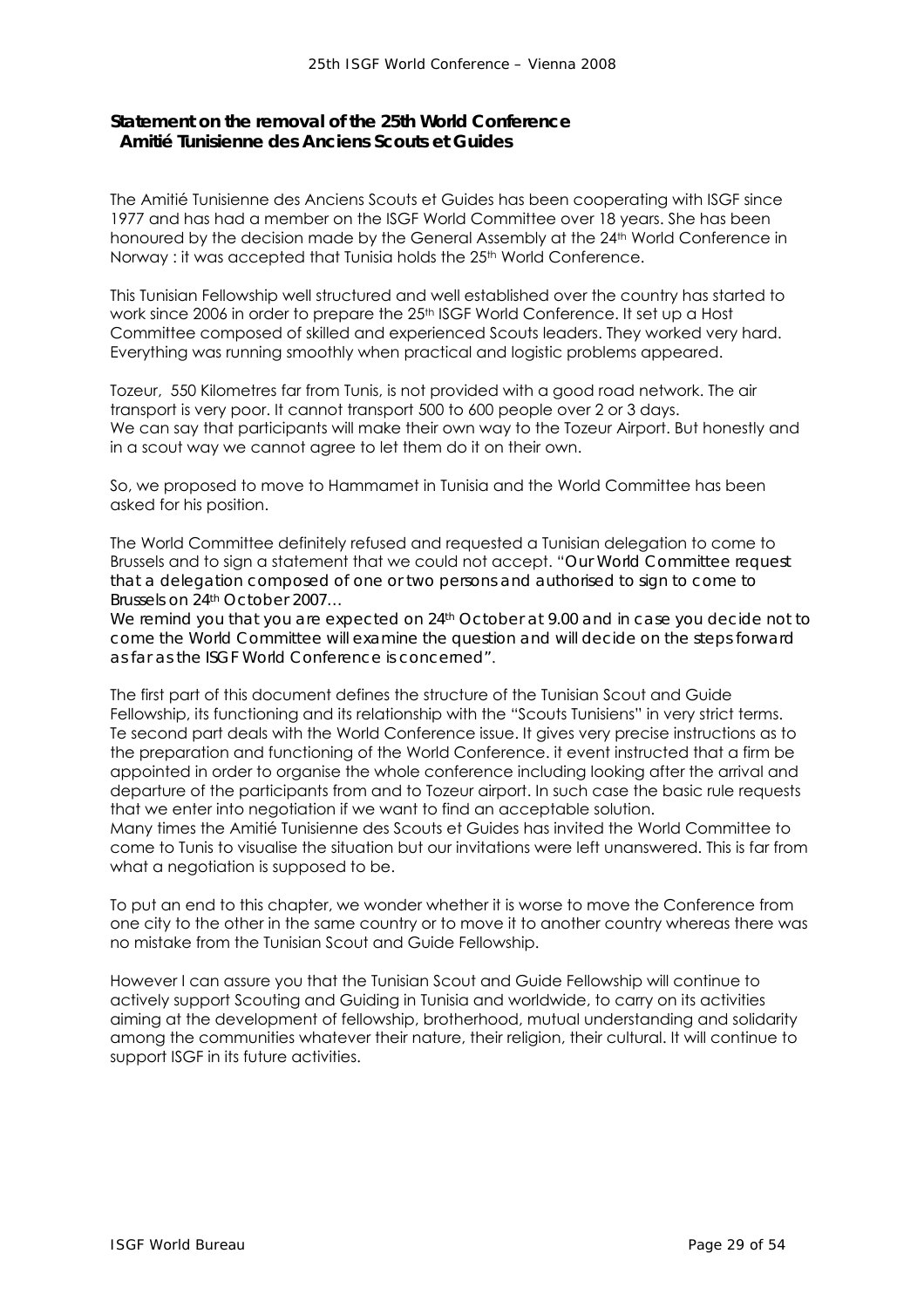# **WOSM presentation** *Luc Panissod, Acting Secretary General World Organisation of the Scout Movement*

Dear Sister and Brother Scouts,

It is an honour and a privilege for me to stand here before you today in my capacity as the Acting Secretary General of the World Organisation of the Scout Movement (WOSM) as designated by the World Scout Committee just ten months ago. It is also an opportunity to meet some personal "old friends".

#### **1. the recent past**

It is to a certain extent fortunate that your 25<sup>th</sup> World Conference is taking place at the time in 2008, right after WOSM's 38th World Scout Conference which just finished about a month ago.

Indeed, had this not been the case and your Conference had taken place earlier, I would have had far less positive news to bring you about the state of the Organization, the World Scout Committee and the World Scout Bureau.

I would have had to inform you that because of very strong concerns expressed in the autumn of 2007 by a number of NSOs (including some key stake-holders), as well satellite partners about the Governance of WOSM, our Organization found itself in an unprecedented situation of institutional crisis.

After considering all avenues possible to resolve this crisis with the various actors, our World Committee considered it had no alternative but to separate from our former Secretary General and to commit itself to engaging in a process of in-depth dialogue with all actors of the crisis.

It also had to commit to deal with all issues raised by this constitutional crisis in time for the World Scout Conference in Korea, in full transparency with all NSOs, so as to be able to bring proposals to the World Scout Conference to remedy the structural problems and other deficiencies that had been identified.

As a consequence of this crisis, and as you may well imagine, the period from November 2007 to July 2008 (the time of our World Scout Conference) has been an extremely difficult period for the World Scout Committee and the World Scout Bureau.

Since I took on this new position in Cairo in November last year, the Committee and the Bureau have been extremely active, spending considerable time on handling the spill over effects of this institutional crisis in a rather tense and insecure environment.

We had to rebuild the confidence and unity of the team of professionals of the World Scout Bureau, particularly in the Geneva Office. The Bureau Staff (116 people in 13 different locations) was at the forefront of all the turbulence and uncertainty and it took some time to get people back together and on the same track, both in Geneva and in Regional Offices, we had to re-establish relationships with key stake-holders.

We had to develop new working relationships with the World Scout Committee through tighter co-operation and coordination with our volunteers.

We had to renew lost relationships with the Regions-"flying the flag' of the World scout Committee and the World Scout Bureau.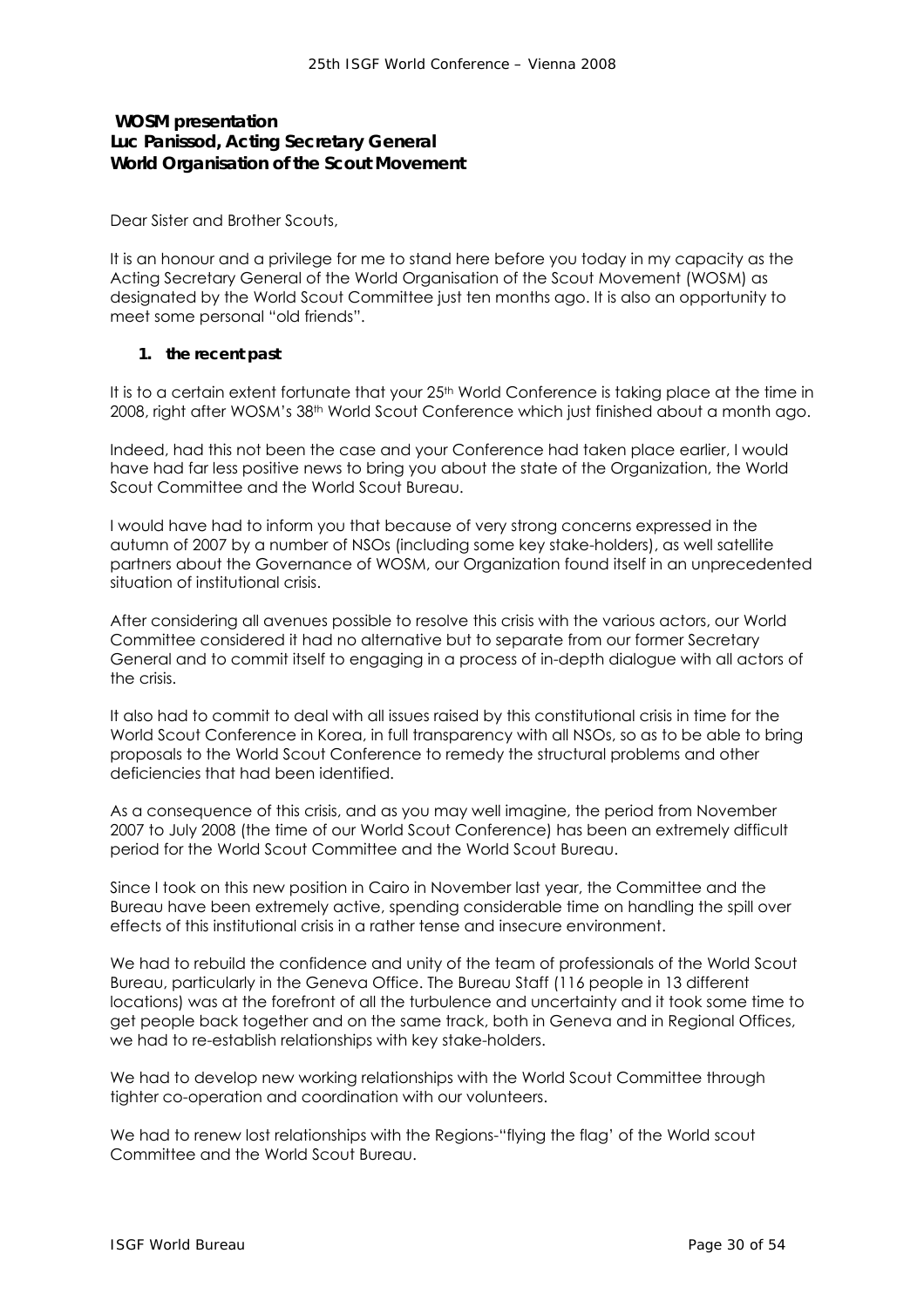And above all we had to strive to continue business as usual and to prepare to deliver what is considered to have been a very successful 38th Worlds Scout Conference in Korea in July 2008. Together with the World Scout Committee, we worked hard to develop a format, an agenda and working methods which focused on Membership Growth and Development and achieving good Governance. Major changes in the Conference structure, agenda and logistics were also introduced.

…and last but not least, we also had to try to think towards the future!

You may say that what I have just mentioned is a very restrictive overview of the life of WOSM and of the work achieved by the World Scout Committee and the World Scout Bureau since our 37th World Scout Conference in Tunisia in 2005 and up to 2007. And you would be right. However, since you will find a plethora of information about this triennium in our Triennial Report which can be downloaded from our website scout.org, I would rather like to use the opportunity which was given to me today to address your Conference and talk about the future. I must also confess that I did not feel appropriate to report on, to claim credit for two years of activities and achievements which took place under the leadership of our former Secretary General and our former Chairman, who resigned from his position in February 2008, for whom I am also thinking today.

Before moving onto a brighter picture, I would like to take the opportunity to say a few words about 2007, our Centenary year. As you can imagine, a lot was invested at world, regional, national and local levels to make the centenary year a real success. Hundreds of inspirational Gifts for Peace projects were presented at the scouting's Sunrise on 1 August. And the 21st World Scout Jamboree that took place in UK, and which was certainly attended by some of you, helped to reaffirm the unique role Scouting plays in today's society. With around 40,000 participants from 155 countries, the Jamboree surely achieved the objective of reaffirming Scouting's global picture.

Centenary initiatives were supported by the WSB in all the regions, and some great events took place. Like for example in the Asia-Pacific Region where the APR Rover Peace Baton was a project undertaken to celebrate the golden anniversary of the region and the Centenary of Scouting. The region-wide event which ran for six months involved over 200,000 people, covering approximately 40,000 km in 23 countries. The climb of the Baden Powell Peak, so named by the Nepal Government in 2007, was another important regional celebration which was promoted region-wide, with the support of the WSB.

A highlight of the relationship with the International Scout and Guide Fellowship (ISGF) was the support given by WAGGGS and WOSM to the ISGF Scout and Guide Spirit Flame initiative for which special support was offered in terms of communication, contact with NSOs and general coordination. I will not expand on this project since I have seen that a special report (which I took great pleasure to read) is part of your Conference documents.

Still in the spirit of relationships, we are grateful to ISGF for its annual support through the Colonel Wilson Scholarship which enabled two young Scouts to attend the World Scout Jamboree.

And I will also not forget the presence of a representative of our World scout Committee, Mr Georges El Gorayeb, on the ISGF Board.

And the last world event to mark the Centenary was of course the World Congress which was held in Geneva in November 2007. This exposed world-class researchers to the scout Movement and gave the academic world further evidence of the contribution of one hundred years of Scouting to non-forma education and to society at large. This has opened new doors of co-operation between Scouting and the academic world which will contribute to enhancing the image and credibility of Scouting.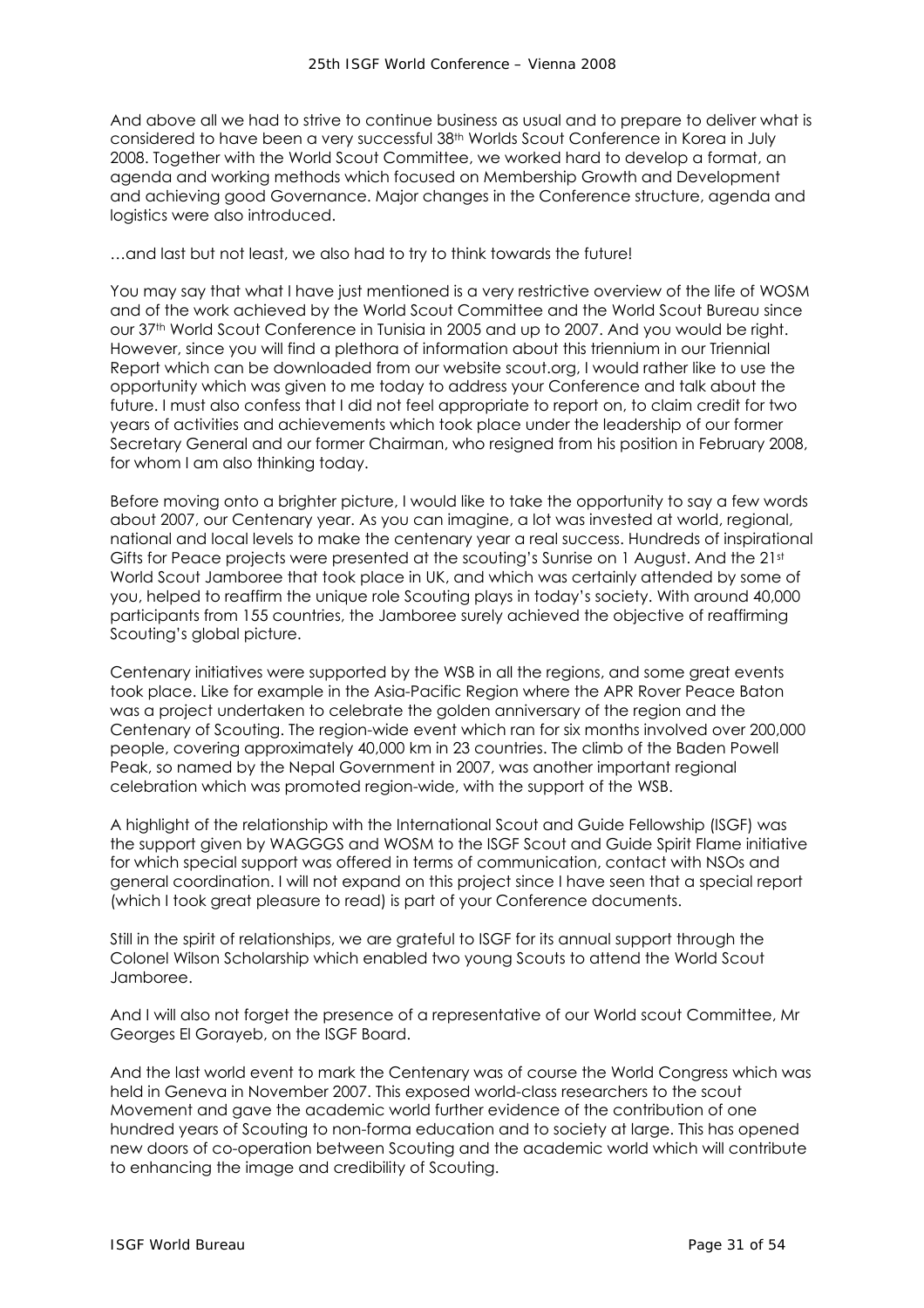Overall these great initiatives are wonderful examples of a vibrant Movement!

#### 2. **Let's now move to the immediate past, the present and the future**.

The 38th World scout Conference was held from 14-18 July 2008 on Jeju Island, Korea and hosted by the Korea Scout Association. The World Scout Conference is the governing body (the "general assembly") of World scouting and is composed of all the members of the Organization: the National Scout Organizations (NSOs). Its function is to consider the policy and standards of the Scout Movement throughout the world, formulate the general policy of the World Organization, and take the action required to further the purpose of the Movement. It was the largest ever attended Conference with 1189 participants from 150 countries and was preceded by the 10<sup>th</sup> World scout Youth Forum.

The fear that some had that the Conference would be taken as a platform to further divide the Movement did not materialise. In fact, much to the contrary, all participants contributed to the work of the Conference with a positive and constructive spirit, looking towards the future with the objective to re-unite the Movement whose unity has been so dangerously threatened. The best demonstration of this positive spirit was that although there were a number of constitutional changes proposed, very few changes were actually made to the Constitution, with the Conference having wisely realised that issued or deficiencies identified could be solved through better systems and better organisation and not necessarily through constitutional changes

As a sign of good health for our Organization, the Conference welcomed five new members to their first Conference: National Association of Cambodian Scouts (NACS), the Organization of the Scout Movement of Kazakhstan (OSMK), the Association of Scouts of Montenegro, the Scouts of Syria and the National Organization of Scouts of Ukraine (NOSU).

Singapore and Japan were biding to host the 23rd World Scout Jamboree in 2015 and Japan was chosen by the Conference.

Seven people were elected to serve on the World Scout Committee, from twelve candidates: Mr. Eric Khoo Heng-Pheng (Malaysia), Mr. Wahid Labidi (Tunisia), Mr. John May (the U.K.), Mr. John Neysmith (Canada), Mr. Oscar Palmquist (Brazil), Mr. Simon Rhee (Korea) and Mr. William F. "Rick" Cronk (the USA).

The World Scout Committee elected Mr. Rick Cronk as Chairman, and Mr. Mario Diaz Martinez and Mr. Simon Rhee as Vice-Chairmen.

Continuing their mandates on the World Scout Committee are Mrs. Therese Bermingham (Ireland), Mr. Mario Diaz Martinez (Spain), Mr. George El Ghorayeb (Lebanon), Mr. Nkwenkwe Nkomo (South Africa), Mr. Gualtiero Zanolini (Italy).

Many of WOSM's partners were participating in the Conference including Brett Grant, Jean-Luc De Peape, Toby Suzuki and your Secretary General, Faouzia Kchouk.

Key agenda items were of a thematic nature and of an institutional and constitutional nature.

On the thematic side, under the umbrella of the Strategy for scouting, progress on each of the seven strategic priorities was reported with many countries presenting examples of success and best practices. NSOs had the opportunity to participate in a choice of over thirty workshops run by NSOs for NSOs on topics such as membership growth, youth programme, support to volunteers and developing volunteering in Scouting, and scouting's profile.

Issues relating to membership growth were addressed with a particular emphasis so as to offer better Scouting to more young people. A new Membership Development Toolkit was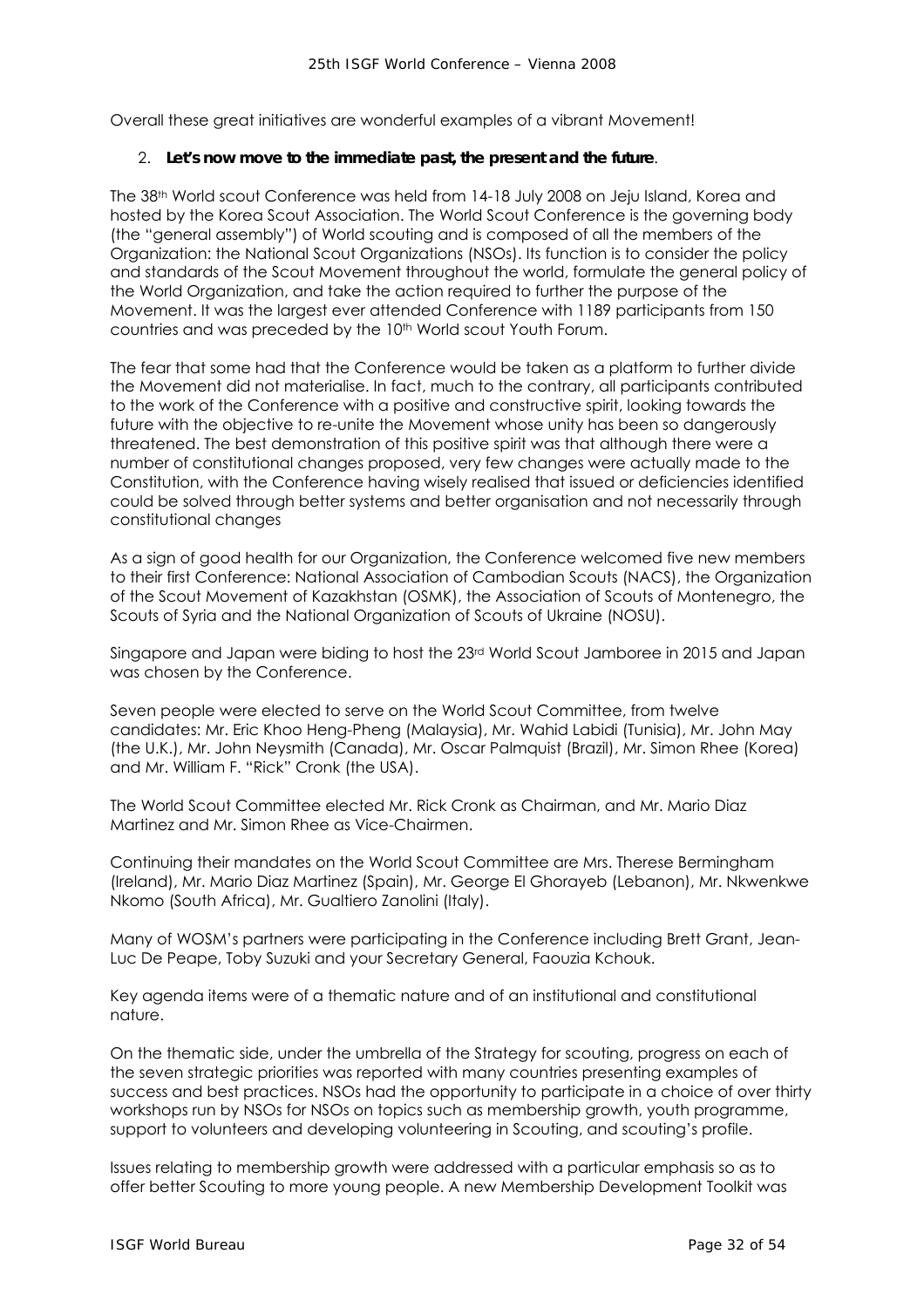presented to the Conference in order to encourage NSOs to think about the issue and learn how they can attract new members and retain existing ones through the example of NSOs best practices. A dynamic workshop allowed NSOs to interactively explore the toolkit and a copy was provided to each NSO to take home with them.

The new World scout Environment Programme (WSEP) was also launched at the Conference. This includes the World scout Environment Badge, activity resources, and a framework for environment education. The WSEP strengthens the commitment of World Scouting to the environment. The Web of Hope, a partner organisation of WOMS, was present at the Conference, collecting data in order to carbon footprint the event.

Eventually, the Conference voted on the following resolutions:

- Deciding that the Strategy for Scouting adopts "membership development" as the strategic focus for the triennium 2008-2011 and that the strap-line for the Strategy should be "action for growth" so that the title of the Strategy would be "The Strategy for Scouting-action for growth",
- Requesting the World Scout Committee and World Scout Bureau to give priority to supporting action for growth by NSOs, Volunteers in Scouting, Adult Resources, Youth involvement in decision making, Education for Peace, the scouts Award and Environmental Education in Scouting.

The new corporate identity of the World Scout Shop has been launched during the Conference, following the decision of the Board of Scout Resources International (SCORE) to start a plan of development for 2008-2011. Scoutstore, as it is known, will provide new services to the NSOs and all Scout event organisers.

On the institutional and constitutional side, Governance was a key focus throughout the Conference. Some of the issues identified were:

- The need for continued debate and analysis in the next triennium;
- Policy and strategy for World Scouting needs to be developed at world level but delivery should be local;
- A deeper debate on membership criteria;
- The financial implications of good governance must be addressed;
- The need for improvement in the Organisation's communications, having sustainable developments in our governance.

It also clearly came out that the Regions, which as pr the WOSM Constitution have an advisory role to the World Committee, wanted to be more closely associated with the decision making process and to have their operational activities at regional level better and more responsibly valued. This resulted in Regional Chairmen, who until Korea were only invited to attend meetings of the World Scout Committee, being made ex-officio full members of the World Committee but without voting rights. This was a passionate debate indeed!

Eventually the Conference voted on Resolutions requesting the WSC;

- To establish a new Governance Review task Force and continue working on the Governance of WOSM,
- To re-think the election system at World Conference to ensure better balancing,
- To propose to the next World scout Conference rules of good practice for electoral campaigns,
- To adopt an action plan (for 3 years), in accordance with the human and financial resources are explicit,
- To increase their consultation with Regional Scout Committees and/or Regional Offices,
- To develop guidelines for fair competition between NSOs bidding for World Scout Events,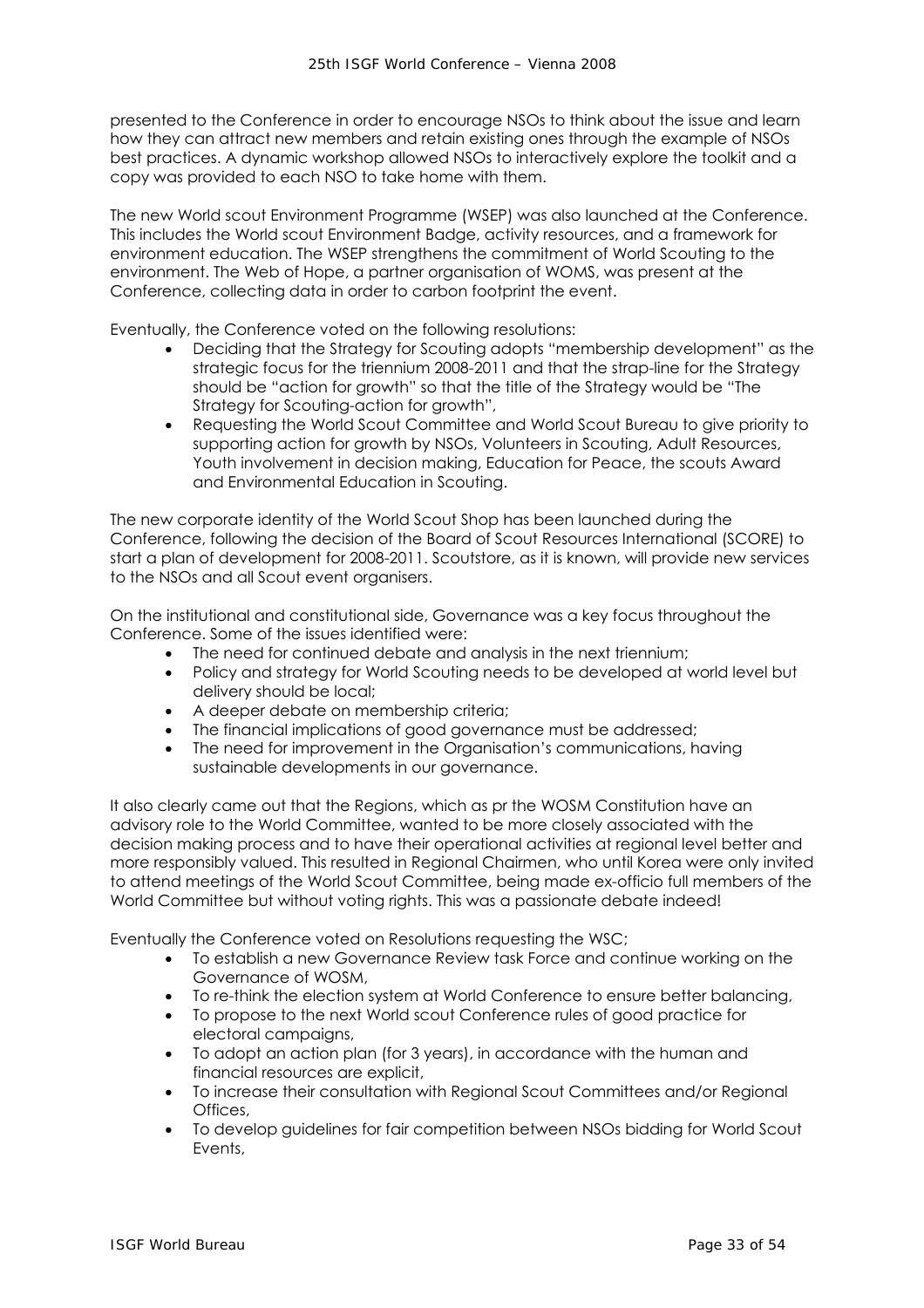• To encourage all NSOs to use the policy statement on "External Relations and Partnerships in WOSM3 adopted by the World Scout Committee as a tool at national level and to support them in this endeavour.

This policy statement has a certain importance as far as relationships between organisations which have been granted consultative status with the World scout Committee, like ISGF, and WOSM. Indeed one of the provisions of this policy is that at the beginning of every triennium, the World scout Committee will review and consider renewing this status of these organisations that support NSOs and WOSM. This will be one of the items on the agenda of the first meeting on the new World Committee which will meet in Geneva on 7-9 November 2008.

Let me conclude. Altogether the World Conference adopted thirty business Resolutions and the ones I referred to above are only a few of them. As you can imagine, all the Conference directives represent a he amount of work to be carried out in a short period of time since the next World Conference in Brazil is only two and a half years from now- And we have no alternative to deliver!

Undoubtedly, the World Scout Committee and the World scout Bureau will have to review and adapt their structures as well as their ways of operating in order to best allocate their limited resources to well selected priorities. This will require the goodwill of every individual, NSO and partner of WOSM. I can only hope that when re-discussing the memorandum of understanding with WOSM, ISGF will come out as a reliable partner that will help us to achieve our goal of better Scouting for more young people, and ultimately to creating a better world.

Thank you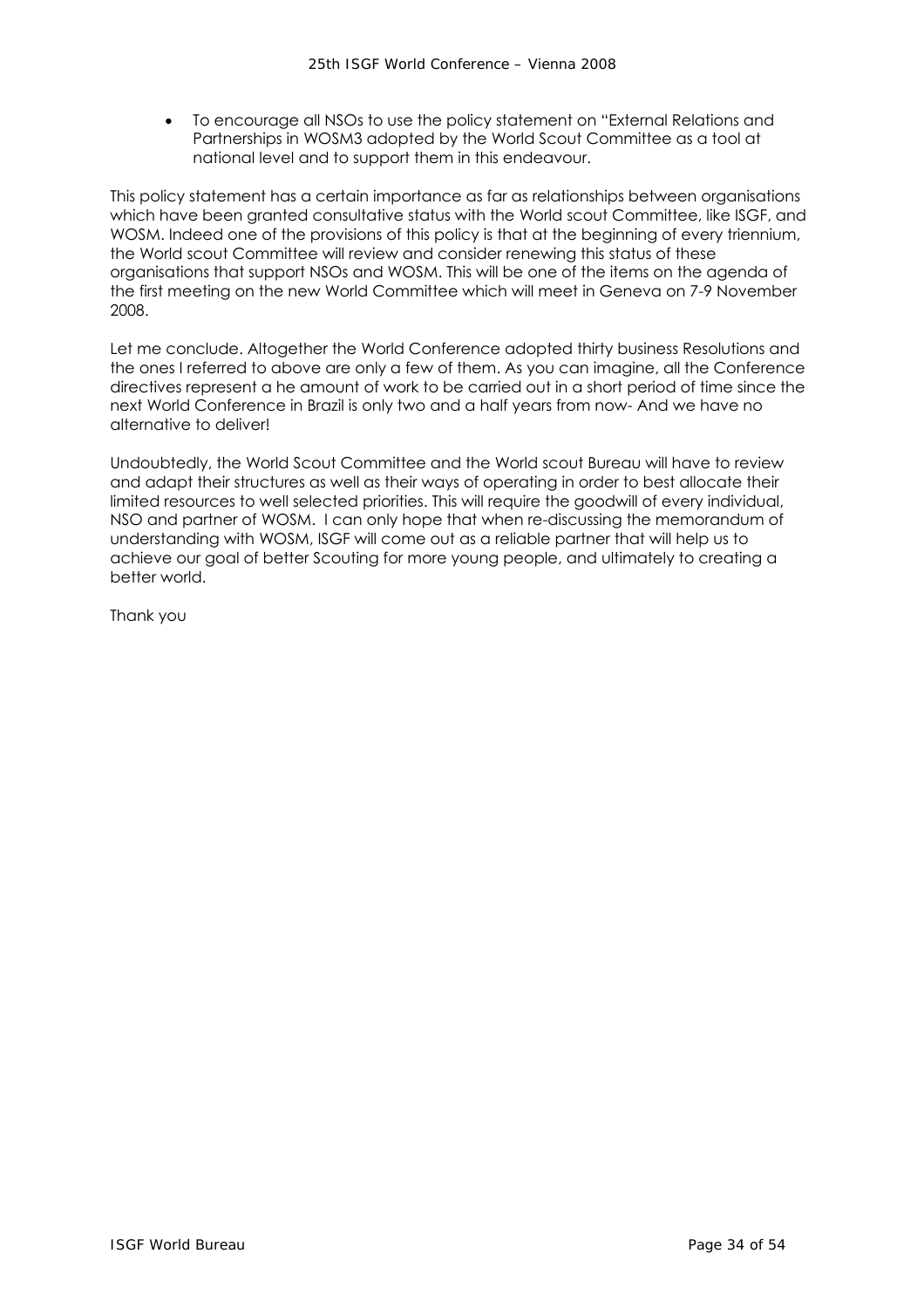# **WAGGGS Presentation**  *Liesbeth Lijnzaad, member of the WAGGGS World Board*

Good morning,

My name is Liesbeth Lijnzaad, and I am a member of the World Board of the World Association of Girl Guides and Girl Scout (WAGGGS). It is a pleasure for me to be here in Vienna with you today!

To begin of my presentation I would like to remind you of WAGGGS mission which is:

"To enable girls and young women to develop their fullest potential as responsible citizens of the world."

To achieve this mission we work with many different partners, like the UN, other major youth organisations and, of course, ISGF.

ISGF and WAGGGS have been working together for many years. We at WAGGGS value our relationship with the ISGF. We are grateful for the ongoing sponsoring coming from the Rieck-Muller and Ceschi fund for a young woman to attend a WAGGGS event, and for the support and promotion by ISGF for WAGGGS.

In the past triennium representatives of ISGF visited our World Bureau twice, which provided a good opportunity for exchange. Also we have had to pleasure to present WAGGGS' Bronze Medal to Martine Levy at the Africa regional conference in Zambia in 2007 as a sign of great appreciation of her work for WAGGGS.

A highlight of the relations with the International Scout and Guide Fellowship (ISGF) has been ISGF's Scout and Guide Spirit Flame initiative to celebrate hundred years of scouting. The flame was watched along the route and at ceremonies, and it was visited at the Jamboree, by an estimated total of 1.2 million people. When the flame arrived at the Jamboree, WAGGGS was among the participants to greet it!

We were happy to welcome ISGF representatives Martine Levy and Faouzia Kchouk at our World Conference in Johannesburg this July. ISGF was present in the so- called WAGGGS EXPO – the information area at the conference – with a display. We hope that ISGF will again participate in our World Conference in 2011 in Edinburgh.

The conference has been a great success and our membership is now 145 Member Countries. But what I would really like to tell you about, are our new programmes and publications that were launched at the conference.

At the World Conference we launched our new Global Action Theme:

Girls worldwide say "together we can change our world"

It is a continuation of the triennial themes that we have used in the previous period. It is based on the Millennium Development Goals of the United Nations aimed at ending poverty in the world by 2015.

The Millennium Development Goals will be the focus of WAGGGS' advocacy work and other programmes and projects. The current *adolescent health messages* will continue and will be integrated into this new focus. Existing projects and partnerships will also continue and become part of the new focus on the Millennium Development Goals.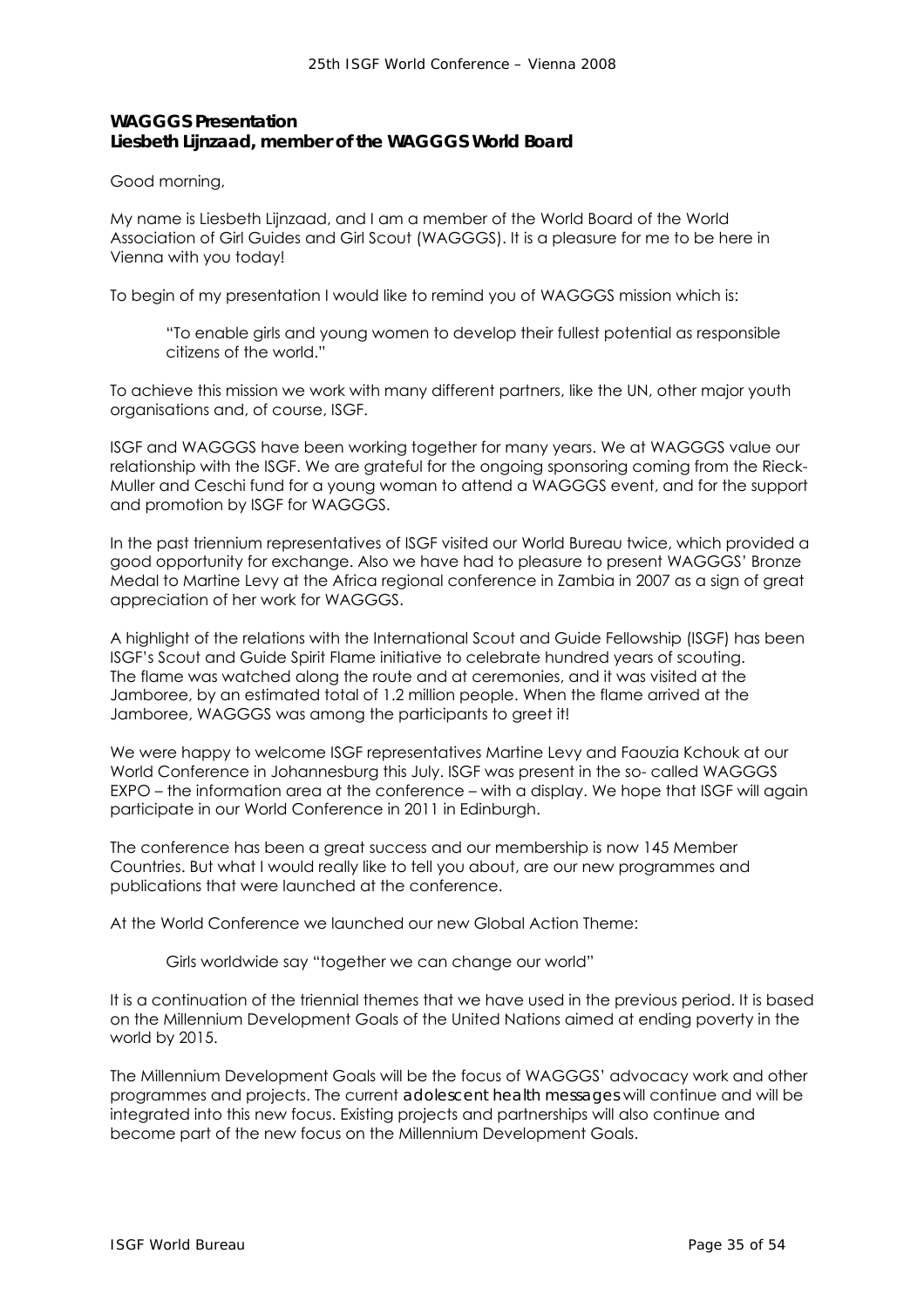As you can see, the new theme is the logical continuation of the previous themes that WAGGGS has worked on.

But now, with the "together we can change our world" message and the focus on the Millennium Development Goals, WAGGGS is taking responsibility, and contributing to the global agenda of fighting poverty.

We need to act to help the poorest people in the world. Today, 30,000 children die every day from poverty and neglect, 2 billion people live without adequate food and basic needs, and more than 3 million people will die of HIV/AIDS this year. These numbers may not hit the headlines in newspapers everyday but this is the equivalent to 1 tsunami every week, or 100 jumbo jets crashing everyday.

Ending poverty was the historic promise made by the world leaders at the United Nations Millennium Summit in 2000. There are eight areas of focus and through work in these interlinked areas, the aim is to improve the lives of the poorest people in the world as well as to raise awareness worldwide about the situation. All UN member states have signed up to measurable targets with clear deadlines, the ultimate deadline being 2015, by which all goals should be achieved.

Here are the eight areas or goals that were defined in order to eradicate poverty. As you can see they all are in line with Girl Guide and Girl Scout values, and these are issues that concern girls and young women worldwide today.

WAGGGS has already been working in several areas, such as for example combating HIV/AID, promoting gender equality, ensuring environmental sustainability and improving maternal health. We will continue with this important work and we will widen its scope to include all Millennium Development Goals.

One of WAGGGS newest publications is this innovative AIDS training toolkit which was introduced to WAGGGS members for the first time at the World Conference, and later on was presented to the whole world at the International AIDS Conference in Mexico City in August of this year. It completes a range of WAGGGS publications on this topic. The WAGGGS training toolkit on HIV and AIDS was launched at AIDS 2008, the XVII (seventeenth) International AIDS Conference in Mexico City at an event with the First Lady of Mexico, Margarita Zavala, as the guest of honour. Over 22,000 registered participants were attending the conference and among them was the WAGGGS delegation with young representatives from each of the countries featured in the AIDS training tool kit and from Mexico. 7 of our delegates were under 25 and they ensured a strong visibility by hosting a stand in the Global Village, contributing to panel presentations and running workshops in the Youth Pavilion.

Another new WAGGGS publication is the Advocacy toolkit that was also launched at the World Conference. In answer to the needs of our Member Organizations, WAGGGS has produced a comprehensive toolkit on Advocacy in conjunction with our Europe region. It contains "everything you need" to create an advocacy campaign, which will help Member Organizations with their advocacy work. The Advocacy toolkit will also be available to download from the WAGGGS website.

Then we come to another new initiative – the World Leadership Development Programme. This programme was also launched at the world conference. It will provide international leadership skills to meet the needs of current and future leaders in our Member Organizations, the five regions and at world level. It brings together a unique training programme and best practice in the WAGGGS tradition of non-formal education, it is inter-cultural, intergenerational and value-based.

It is a Programme based on 8 core modules which contains a number of components designed to meet needs of the leaders of tomorrow.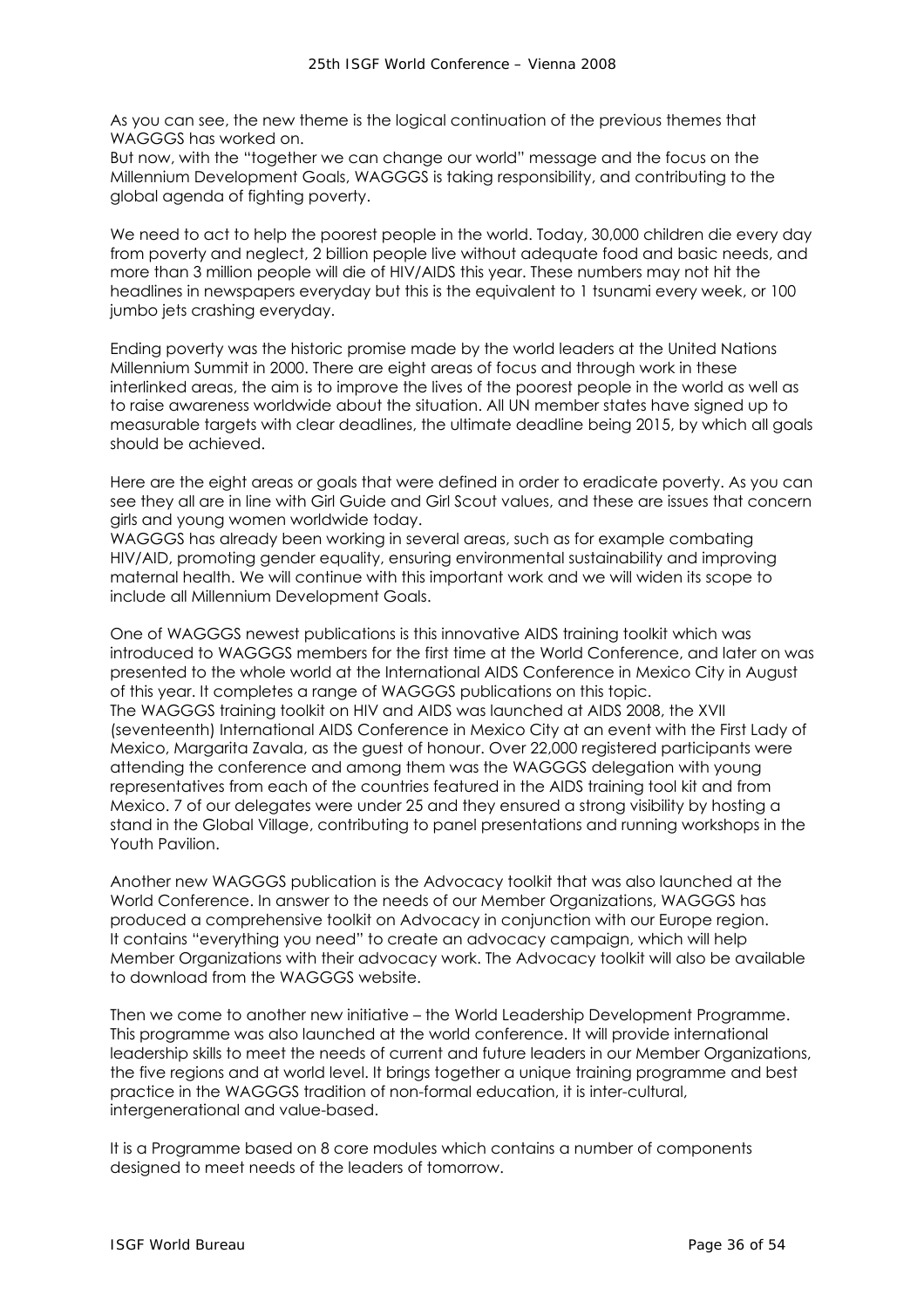Trained WLDP Facilitators will deliver the programme. And this is not a simple programme, work will include a workshop and preparatory work for the participants as well as work to be done after the workshop. Participants will be guided through the programme with mentoring and coaching, and active learning will be a key component.

Here is a list of events where the WLDP will be applied – and we hope that at least one of them will be visited by a young woman whose travel will be sponsored by ISGF.

This slide shows you what we have been doing since 2002, and where we intend to be in the triennium 2012 – 2014, when we hope to be ready for our next century.

All that has happened in the past provides the foundation, for now….. and what we do now, sets us up for the future!

WAGGGS is of course developing many programme activities as well as media and communication resources to promote the success story that is Girl Guiding and Girl Scouting today, to promote and celebrate our future.

And we will also have a good reason to celebrate:

We will celebrate the birth of our Movement in the near future – from 2010 to 2012. Why?

1910 saw the first Girl Guide groups started in the UK by Robert and Agnes Baden-Powell. By 1912, Girl Guiding and Girl Scouting had been introduced in many countries around the world.

 "Hundred years of changing lives". This is our Centenary message and this is how it looks. The logo incorporates the colours of our five regions and spells out what WAGGGS core function in society is

Highlights of the Centenary will be things such as:

- Centenary Celebration Days: every year on 8 April (100<sup>th</sup> day of the year) when badges can be earned; (and I am sure that there will be ways for ISGF to contribute to these celebration days)
- Centenary Ambassadors: two WAGGGS members from each MO of whom one needs to be under 25 will have an important role in ensuring the participation of all our member organisations:
- Centenary merchandise is already available on our online shop and there will be more soon!
- Centenary Appeal: of course we will do fundraising and perhaps ISGF could lend us a hand to do that?

Well, dear friends, I hope this has given you a good overview of all the interesting and challenging actions WAGGGS will be undertaking in the coming triennium. As always, we value the support of the ISGF as our trusted partners with whom we share a common heritage.

Finally, I would like to take this opportunity to congratulate the newly elected members of the ISGF World Committee with their election and to wish the whole committee good luck with their important work. We in WAGGGS are looking forward to opportunities to co-operate with you and we are open to your suggestions.

Thank you for your attention.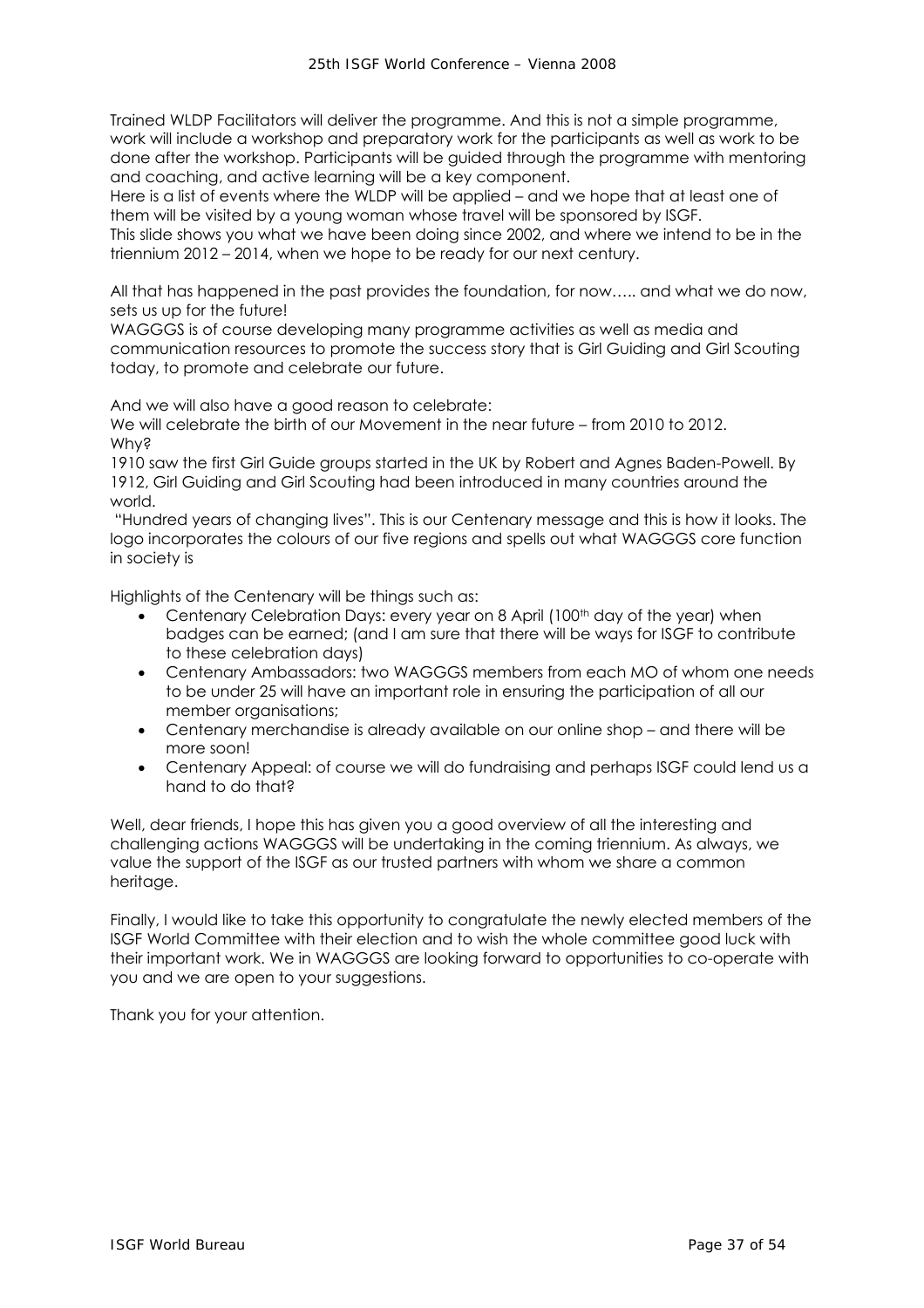# **European Region Report 2005 – 2008 Jane Wardropper,**

At the last World Conference, in Norway, it was confirmed that there would be both regions and sub regions and I present to you the report of the European Region for the last three years.

In 2006 each of the sub regions held a Gathering or Conference during which there was time for fun, discussions, making new friendships and renewing old ones. These events, which provide an opportunity for people to mix, give that extra international dimension for members and thanks go to the host countries, Norway, Luxembourg, Germany, and Italy for the success of these events.

In 2007 over 400 members gathered in Krackow for the Sixth European Conference, this was hosted by Poland and throughout the Conference everyone was looked after by the Polish Scouts and Guides – They were a superb advertisement for Scouting and Guiding as no matter how tired they were, they willingly looked after everyone and sorted out problems large and small. Conferences are not all hard work and during this one we had opportunity to enjoy a folk dancing display, it was only later we realised that several of the dancers were scouts and guides. At the Conference we said goodbye to Gjermund Austvik, from Sweden who had completed his term of office as representative of the Nordic Baltic Sub Region, Gjermund was thanked for all the work he had done for the Committee. Olav Balle from Norway was welcomed as his successor. Werner Weilguny was thanked for his work as Chairman of the European Committee during the past three years.

Dominating the programmes for many Countries have been the Celebrations, in 2007, of the Centenary of the Foundation of Scouting. Guilds supported their local Scouting "youth organisations" helping boys and girls to attend the 2007 21stWorld Scout Jamboree in the UK. Other members worked in the Service teams necessary to support such a large event and a team staffed the ISGF Information tent which was organised as a European Region initiative by Werner Weilguny from Austria. In addition many Guild members worked in service team for events in their own countries providing that strong link between the Youth movement and the Adult one. I am sure that many organisers would have difficulty in running camps, jamborees, fun days etc if it were not for all the help given in various ways by Guild members.

Linked with the Centenary celebrations was the passage of the "Scout and Guide Flame" from Kenya through Europe en route to the Jamboree. In the countries which received the Flame there were many opportunities for publicising the International Scout Guide Fellowship and working with Scouting and Guiding to celebrate the richness and diversity of the movement to which we all belong. I have memories of the Sea Scouts arriving at Brownsea Island, in rowing boats, with the Flame for its short visit to the site of that first camp.

 In March there was a very productive meeting between the World Committee "Europe Team" and the European Committee exploring the roles of the two groups.

Europe has 29 member countries and each National Organisation is unique weaving together the needs traditions and heritage of that country. National membership varies from less than a hundred in three countries to a maximum of over eighteen thousand in one country. Despite the total membership in Europe being over sixty thousand members there is a need everywhere to stimulate the recruitment of new members. With this in mind the European Committee decided to hold two workshops "The Future and The Foundation for Growth", during 2008, the theme for the workshop being recruitment and retention of members. The first was held in Cyprus in April, and thanks to the hospitality of the Cypriot Guilds and the hard work and commitment shown by everyone present it was a success. During this workshop the European Challenge was launched to encourage Guild members to learn more about another Guild in their own country and work with them on a specific project and then find out about a Guild in another European Country. It is recognised that many Guilds are very successfully twinned with other Guilds and visits and holidays are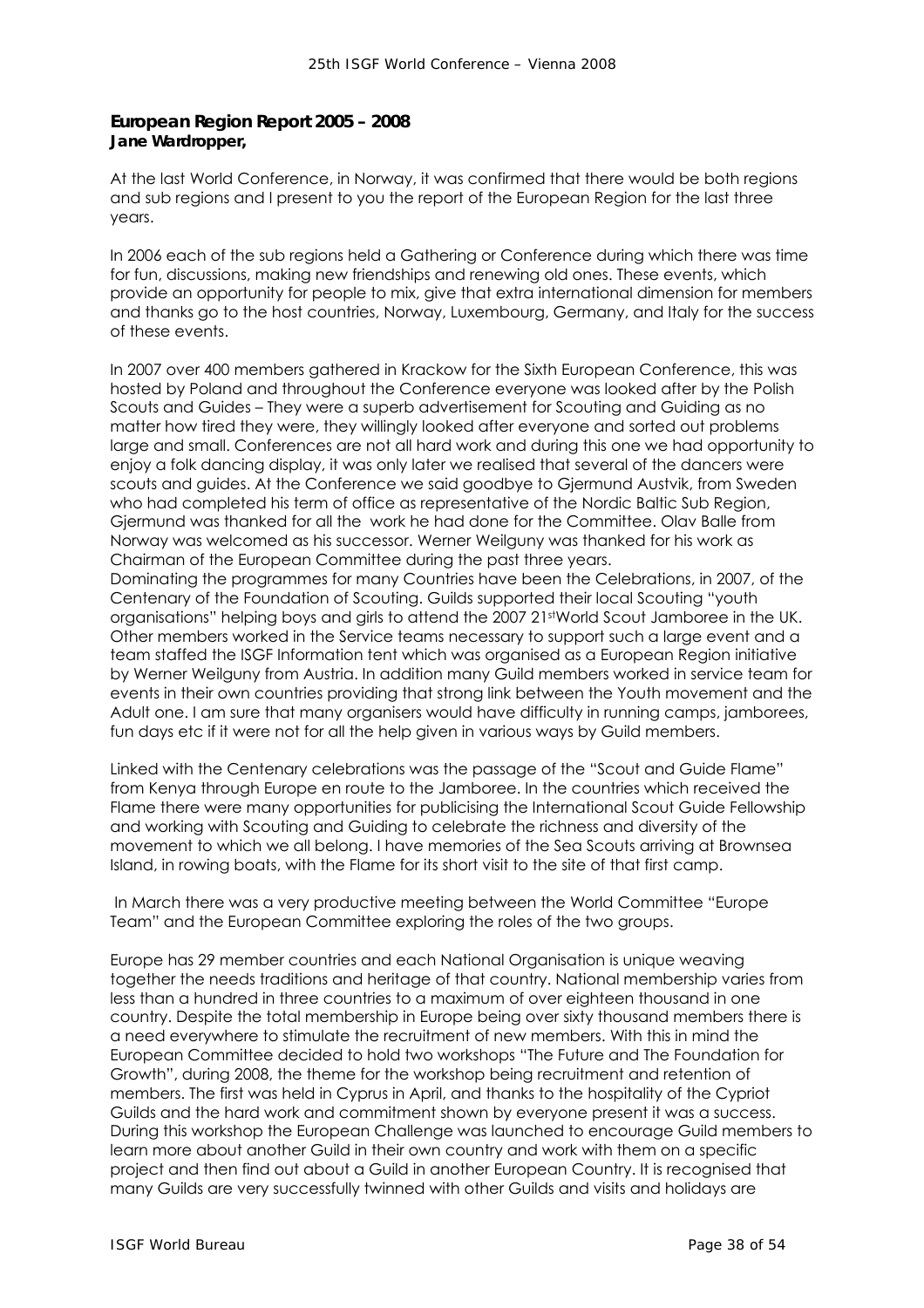arranged, some of the members of one Guild in England recently visited their twinned Guild in Australia. Many links are often in next door countries thus reducing the distance travelled. It came very strongly from the workshop that one of the great strengths of the International Scout and Guide Fellowship is Friendship and a Europe Friendship Badge has since been developed.

I would like to take this opportunity to congratulate Austria as this year the Fortieth Forum Grossarl was held with participants from 22 Countries enjoying friendship, fellowship, fun, snow and much more. An experience I would recommend.

Throughout Europe individual Guilds and National Organisations have supported many projects both in their own countries and abroad which provide facilities and funding for Non Governmental Agencies working with people with many needs both social and physical and rising to the occasion to support those affected by natural disasters such as typhoons and earthquakes. One particular project which I would like to mention is the support that International Scout and Guide Fellowship members give to the Peace Flame Project by helping with the arrangements for transporting the Peace Flame which travels from Bethlehem to Austria and then all over Europe and beyond.

In addition members have supported Scouting and Guiding in countries throughout the World. As an organisation we are very poor at publicising our successes, but if each Guild and country looked back at what they had achieved they would be very surprised that through their actions they had touched so many people world wide thus helping to make the world a better place.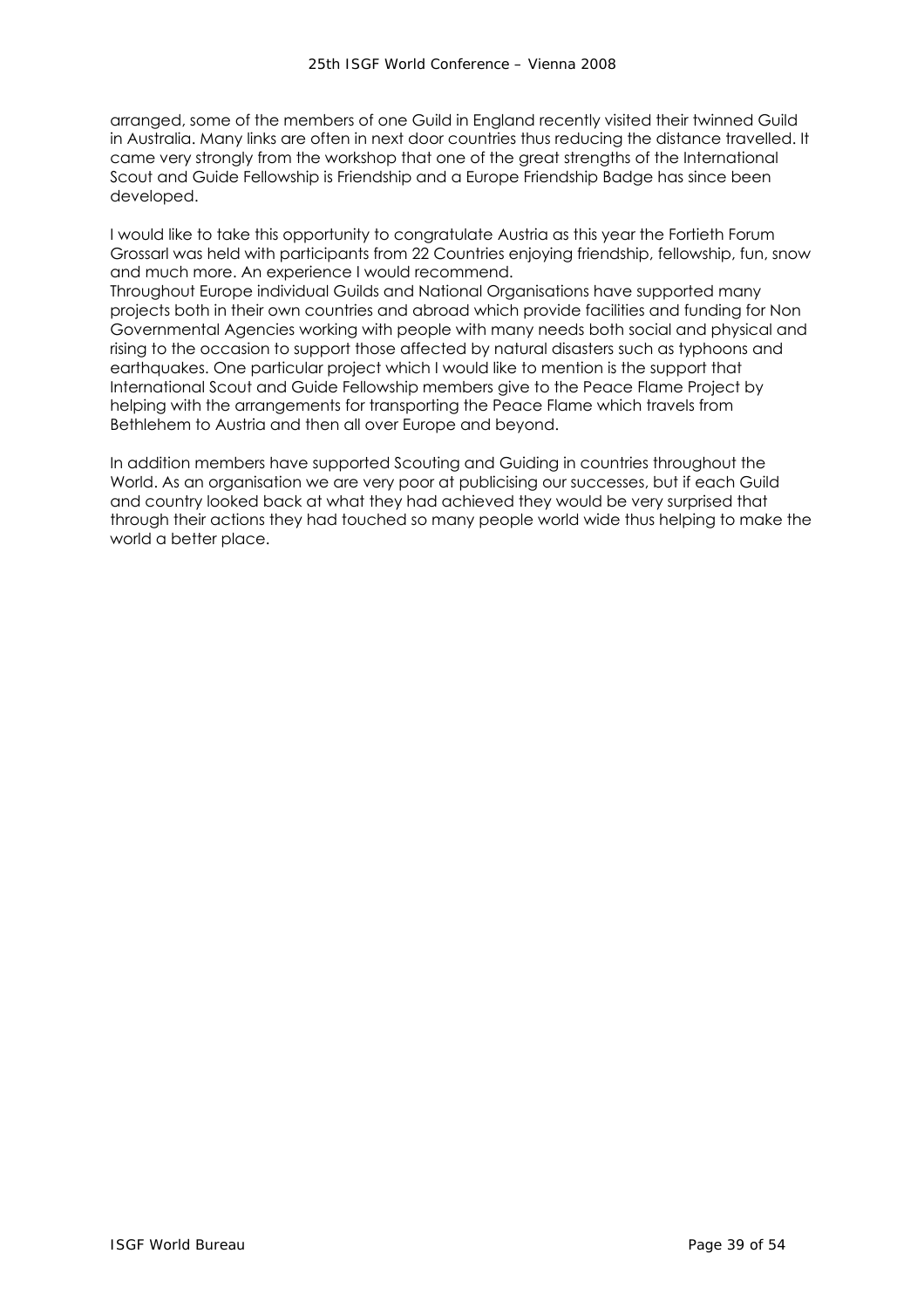# **Presentation of the Arab Region**  *By Hédi Baccouche, Chairman of the Arab Region*

First I would like to express my thanks to the World Committee and its Chairperson, Martine Levy for having given me the opportunity to address your audience. I will also take this opportunity to congratulate the colleagues who were newly elected to the World Committee.

The Arab Union has been member of the International Scout and Guide Fellowship since the end of 1999. Created in 1984 during the 16<sup>th</sup> Arab Scout Congress scout, held in Amman, it is by now composed of ten countries, Morocco, Algeria, Tunisia, Libya, Egypt, Lebanon, Kuwait, Saudi Arabia, Bahrain and Jordan. Its headquarters and Secretariat General are based in Beirut. Many other Arab countries are missing. Some regimes still hesitate to give autonomy to their Scout organizations These Organizations want to have under their direct control the Adult Scout structures. We have to bear in mind that certain Arab countries have recently been initiated into Scouting contrary to many others that, like Tunisia, have a secular Scout tradition. One of the priorities of the Arab Union is to have them more involved so that they join us in fine. Progress has been made. We will tirelessly keep on doing our best. It should be remembered that Scouting, in the Arab Region, has developed further to a strong and sincere wish to open up to the external world, to integrate the new world and to develop the dialogue between citizens of different religions, different races and countries that are different. This determination to go towards the other is worth being welcomed and strongly encouraged.

So to allow the Arab Union to be part of the International Fellowship, to play an active part in its activities, we, from our side, commit ourselves to take further steps, but an action on your part, based on understanding, welcome (consent) and support, is requested.

We are pleased to notice that the International Scout and Guide Fellowship is represented at very high level at our Regional Conferences, the last one being held in Tunisia. The presence of many Arab delegates to this conference, men and women, is encouraging. I am pleased particularly with the presence in force of the Libyan guides who are attending the Conference as part of their fiftieth birthday celebration. In addition, the election of two Arab representatives, one from Libya, the other one from Morocco does strengthen our commitment at the international level.

We were happy when Tunisia was accepted to organise the 25<sup>th</sup> ISGF World Conference by the General Assembly in Norway which is to be considered as a further step to reinforce the relationship between the Arab Scouts and the Scouts from all over the world. We planned to have it held in Tozeur, in the South of Tunisia. After a long and meticulous preparation, we realized that it would have been difficult to meet all the conditions. We offered another location. The world Committee preferred to stick to Tozeur. There has been an unfortunate misunderstanding. We regret it. Despite this misunderstanding, we are always prepared to organise, in relationship with the World Committee, activities in Tunisia or in any other Arab country.

We convey our thanks to our Austrian colleagues who, at very short notice could take up the challenge and successfully organise the 25<sup>th</sup> Conference in Vienna, Austria, this great, ancient and beautiful country.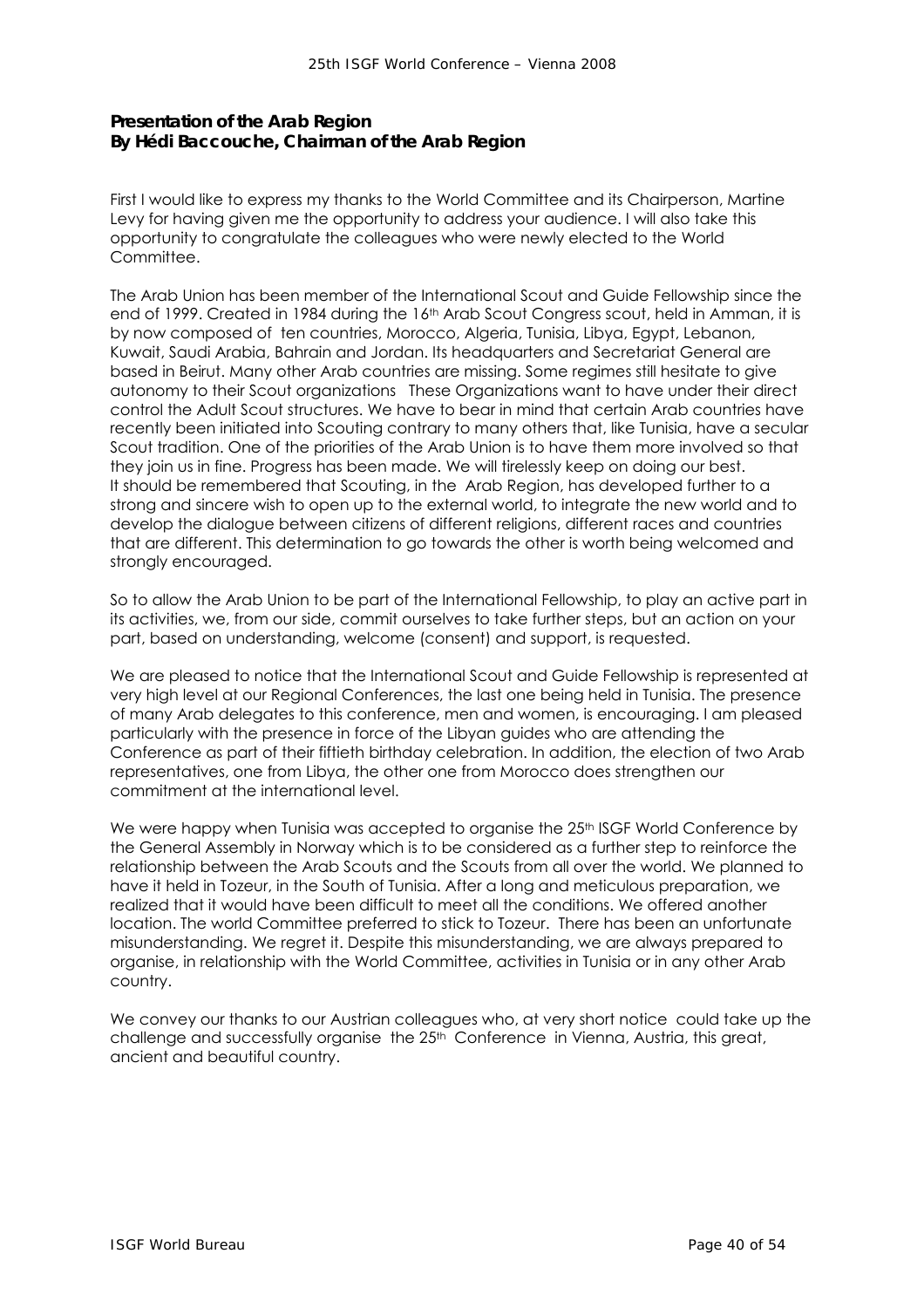# **Morning Reflexion proposed by the World Committee**

The actors are three members of the World Committee and one representative of each region of the world

With the music "Imagine" of John Lennon, the participants at the conference arrive in the main courtyard of the University of Vienna and gather around these 8 persons.

*"Together act for a better world" is the theme of the Conference* 

""Imagine a hot air balloon which goes down slowly, slowly ; it is there ; it lands here just now in our circle.

In its gondola, the message for Peace signed in Sicily in November 2006 by more than 600 delegates originated from 20 European, Arab and African National Fellowships gathered for the Mediterranean Gathering.

The message is the Motion for Peace:

- Peace is the possibility to travel with no fear.
- Peace is tenderness for the man, from his birth to the day of his death.
- Peace is welcoming the others like friends.
- Peace is freedom of thought, communication, expression.
- Peace is a renunciation to selfishness either the people's selfishness and the nations' one; sometimes it is also a renunciation of some freedom rights so as to favour someone else's freedom.""

""All together in 2007 we celebrated the 100 years of Scouting, and ISGF, particularly, with the "Scout and Guide Spirit Flame"

All together, this year 2008 we celebrate 55 years of ISGF.

All together, 2010 we shall celebrate 100 years of Guiding!

All together, we'll celebrate, in December 2008 the 60 years of the Universal Declaration of Human Rights.

All together let's act to promote the values contained in these messages""

\*\*"" I raise the Flame of the rights and duties of man, woman and child (member of the World Committee)

I raise the Flame of Brotherhood *(member of the World Committee)* 

I raise the Flame of solidarity *(member of the World Committee)* 

I raise the Flame of non violence *(European member)* 

I raise the Flame of liberty *(member of the Arab region)* 

I raise the Flame of Peace *(African member)* 

I raise the Flame of Hope *(member of Asia Pacific region)* 

I raise the Flame of Life *(member of the Western Hemisphere)*""

""ALL TOGETHER : we raise the Flame of the values of Scouting and Guiding.""

The participants leave the place with the music "Imagine" of John Lennon which rings out in the courtyard of the University.

*\*\* by Jean Hillel, from France*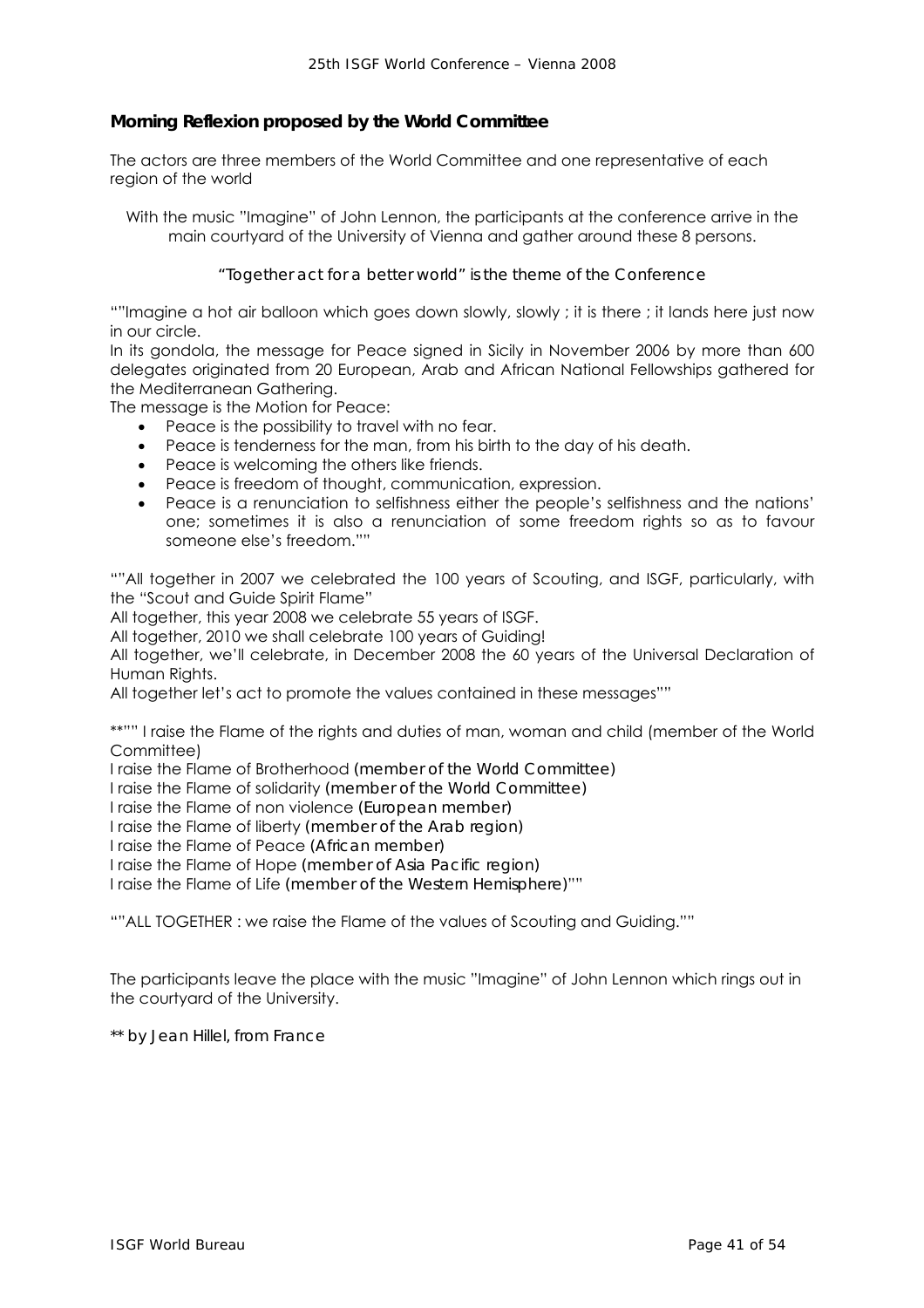# **Reflexion proposed by the Europe Region**  *Presented by Jane Wardropper, Chairman of the European Regional Committee*

ISGF EUROPEAN REGION WORKSHOP REFLECTIONS

#### **The Theme is Peace**

| Peace - | the ability to solve problems in a non-violent way, |
|---------|-----------------------------------------------------|
|         | with creativity and empathy.                        |

- **Peace** between and within nations and religions is a goal of many persons and organisations, especially the United Nations
- **Peace** starts on a small scale in the community, on the job, among the family, in

ourselves*.* 

*(European Forum, Grossarl 2006)* 

#### **The Star Fish Flinger**

As the old man walked down the beach at dawn, he noticed a young man ahead of him picking up starfish and flinging them into the sea. Finally catching up with the youth, he asked him why he was doing this. The answer was that the stranded starfish would die if left until the morning sun.

"But the beach goes on for miles and there are millions of starfish" countered the other. "How can your effort make any difference?" The young man looked at the starfish in his hand and then threw it to safety in the waves.

"It makes a difference to that one," he said. *(Grandmothers for Peace Organisation)* 

Peace may sound simple-one beautiful word- but it requires everything that we have , every quality, every strength, every dream every high ideal *(Yehudi Menuhin [1916 – 1999])* 

#### **The World Prayer Society**

At the United Nations the World Peace Prayer Society is a Non- Governmental Organisation affiliated with the United Nations Department of Public Information since 1990. In this capacity, the Society has been working in partnership with many spiritual, religious, values-based, educational and peace organisations. It works within the United Nations system to encourage prayer for world peace and support the inclusion of expressions of faith and values in UN documents and activities.

The first Peace Prayer Day was held in 1990.

Since 1997, the World Peace Flag Ceremony has been an integral part of the International Day of Peace programme at the United Nations.

There is a Peace Pole in the Lobby of the United Nations Headquarters in New York. People are invited to place a prayer or message of peace inside the hollow pole. In 2000 a desktop Peace Pole was presented to every Member State of the UN on their Country's national holiday.

Each Peace Pole has the "Peace Prayer" **May Peace Prevail on Earth** written on it in the six official languages of the UN.

*(World Peace Organisation)* 

If there is to be peace in the world, There must be peace in the nations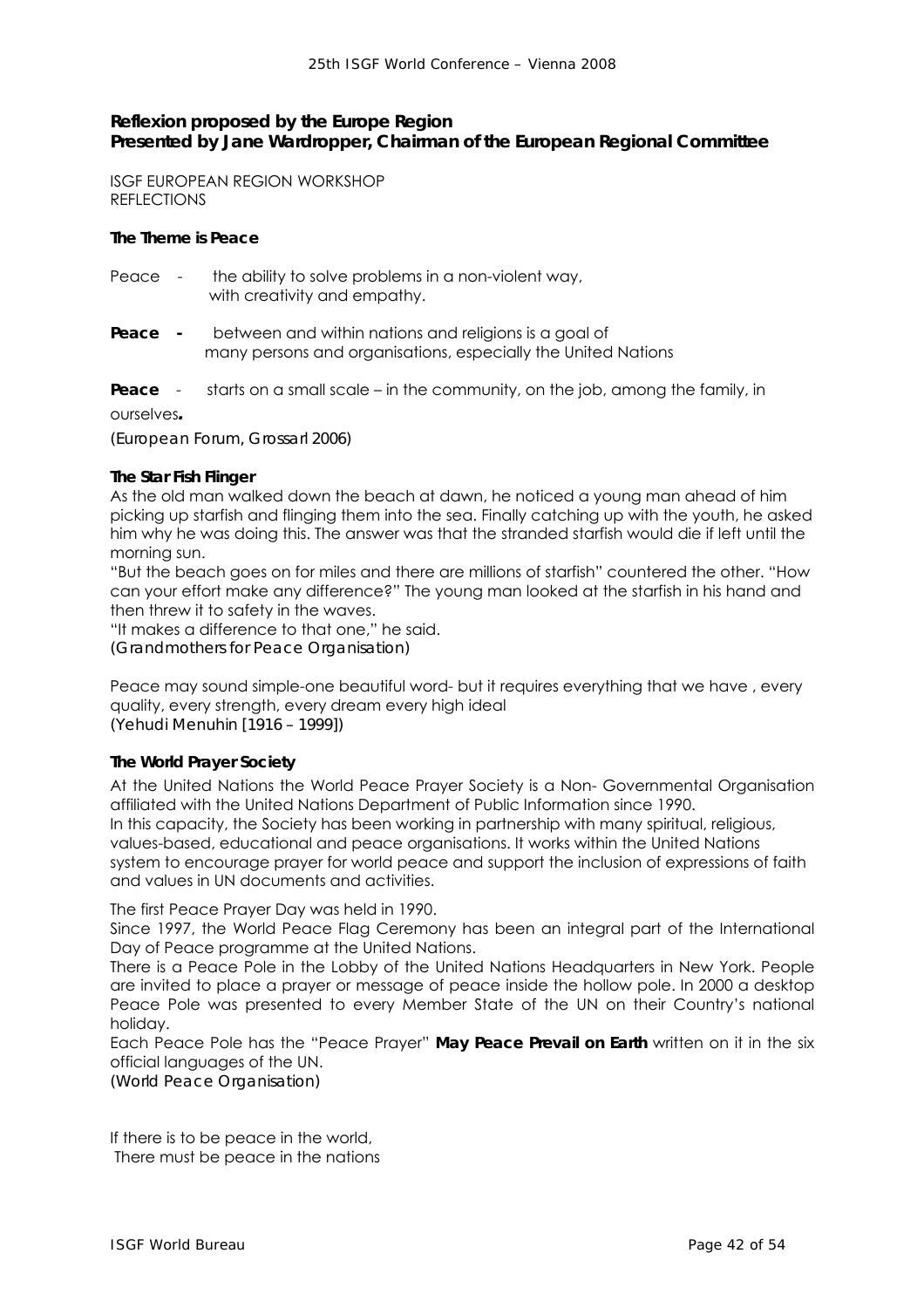If there is to be peace in the nations, There must be peace in the cities.

If there is to be peace in the cities, There must be peace between neighbours

 If there is to be peace between neighbours, There must be peace in the home.

If there is to be peace in the Home, There must be peace in the heart.

*(Lao Tzu [570-490BC])* 

One Day we must come to see that peace is not merely a distant gaol that we seek, but that it is a means by which we arrive at that goal. We must pursue peaceful ends through peaceful means.

*(Martin Luther King Jr. [1929-`968])* 

#### **Nobel Peace Price**

Since its inception in 1901 the Nobel Peace Prize has been awarded to 95 individuals and 20 organisations. One recipient, in 1991, was Aung San Suu Kyi who was being held in detention by the Military Dictatorship in Myanmar (Burma

) and was represented at the ceremony by her husband.

Professor Francis Sejersted, chairman of the committee declared:

 "Her absence fills us with fear and anxiety-----In the good fight for peace and reconciliation, we are dependant on persons who set examples, persons who can symbolise what we are seeking and mobilise the best in us. Aung San Suu Kyi is just such a person. She unites deep commitment and tenacity with a vision in which the end and the means form a single unit. Its most important elements are: democracy, respect for human rights, reconciliation between groups, non violence, and personal and collective discipline."

The basis of her political philosophy, in spirit and deed, has been her Buddhist faith, which is also the foundation for her belief in human rights. In championing human rights in her political opposition to military dictatorship, she needed to be fearless. An example of this is an incident during her election campaigning when she courageously faced a detachment of soldiers, whose officer lined them up in front of her, prepared to fire if she continued to walk down that street, which she did.

For many years she had lived abroad but returned home to nurse her dying mother and saw at first hand the government brutally repressing a popular movement in opposition. She became engaged in politics and headed a political party in the elections, which were permitted by the Government, however before election day she was held in detention in her home. Despite this her party won but the leaders were jailed.

The military government continues to this day and Aaung San Suu Kyi remains to be a prisoner within her own home and country, having spent twelve of the last eighteen years under arrest.

Let us Pray for the people of countries where there is oppression thinking particularly of Tibet, Myanmar (Burma), Zimbabwe, and all countries where there is a struggle for political power We pray to God to eradicate all the Misery in the world: that understanding triumph over ignorance, that generosity triumph over indifference,

that trust triumph over contempt, and that truth triumph over falsehood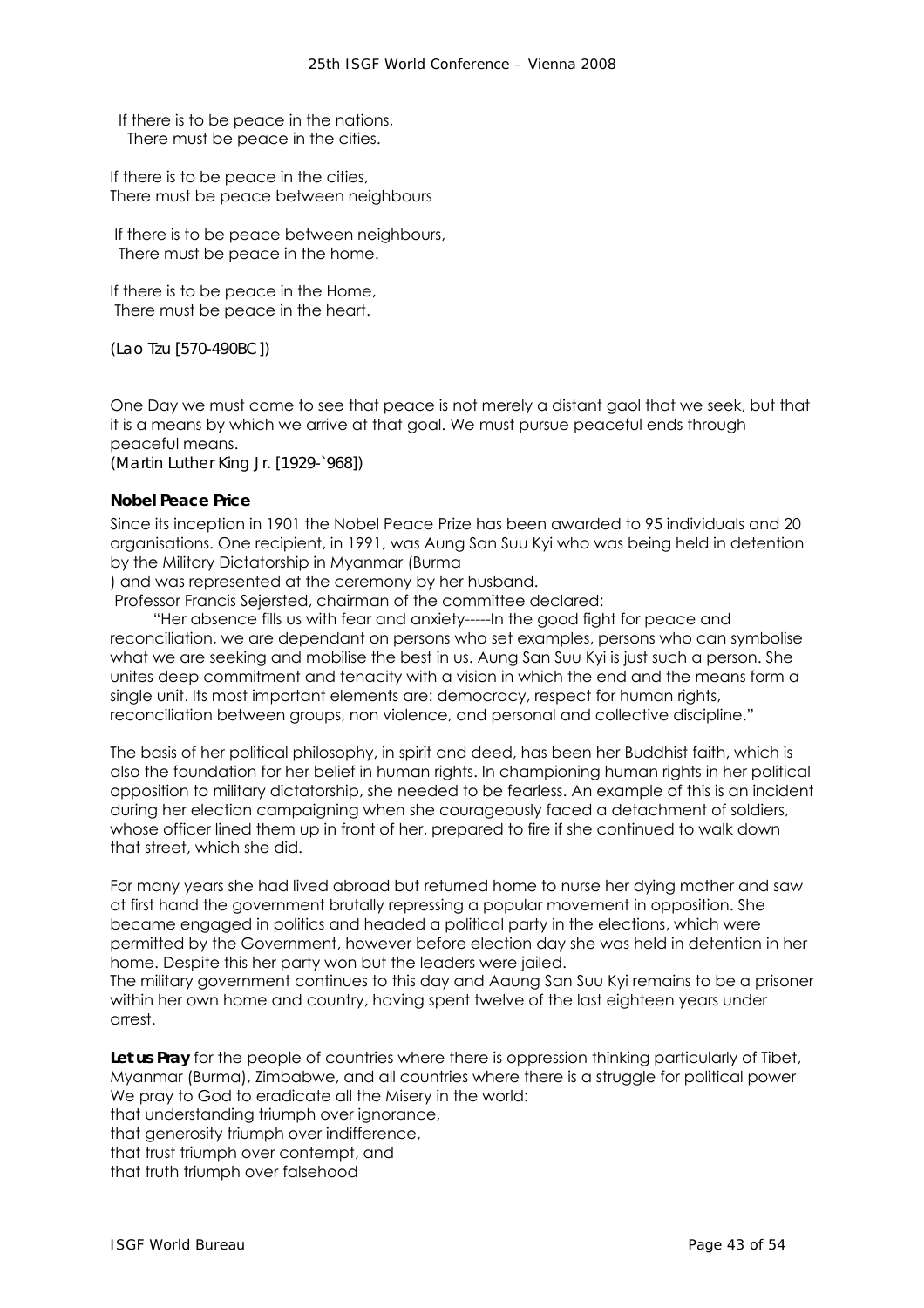#### *( Zorastrian Prayer for Peace)*

**We Pray** for the people of countries where there is war and conflict: We pray for continued blessings on all peacemakers, on leaders who value peace, on everyone who promotes non-violent solutions to conflict. We pray for a speedy end to all violence and warfare around the world.

We pray for an end to prejudice throughout our country and the world; that we respect all people as precious children of God; and that racism. sexism, religious intolerance and all other forms of bigotry and discrimination will be forever banished from our hearts, our society and our laws. *(Prayers for Peace :1)* 

We pray for members of the International Scout and Guide Fellowship that by their activities each person can in some small way work towards peace in this world.

That all members can take a few moments out of the rush of life to be peaceful of heart and promote peace within their own families

Amen

Peace is not the silent result of violent repression, Peace is the generous, tranquil contribution of all to the good of all Peace is dynamism. Peace is generosity It is right and it is duty

At the end of these reflections we would like each person to pick up a Dove from the basket.

#### *References*

European Forum, Grossarl 2006); Programme for 2006 Forum Grossarl Grandmothers for Peace Organisation: www.grandmothersforpeace.org World Peace Organisation: www.worldpeace.org Lao Tzu: www.wagingpeace.org Martin Luther King Jr. [1929-`968]: www.waginpeace.org Nobel Peace Prize: www.nobelprize.org Zorastrian Prayer for Peace: for Peace, St Pauls Chapel, New York: www.saintpaulschapel.org Prayers for Peace :1 www.saintpaulschapel.org

If difficulty search prayers for Peace Saint Paul's Chapel, Manhatten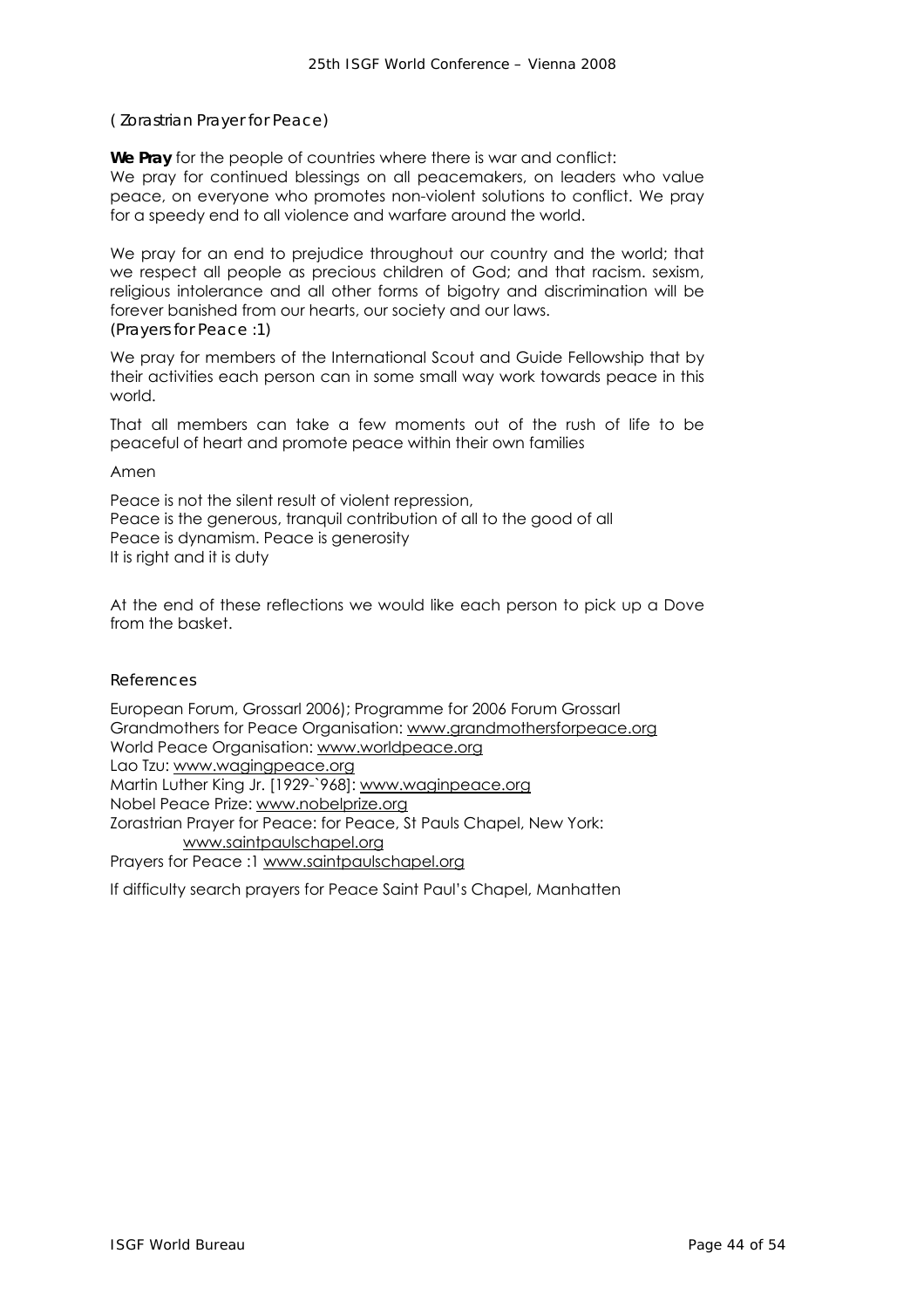# **Morning reflexion proposed by the Arab region**

## *Presented by Hedi Baccouche, Chairman of the Arab regional Committee*

Not long ago, destroying and murderous attacks increased worldwide, in Moslem countries first and in the West later. They reached a degree of violence, horror and cruelty never equalled. The most spectacular remain the suicide attacks against the World Trade Centre in New York and the Pentagon in Washington, on September 11, 2001. They spread fear, horror, and worry.

These attacks were mostly claimed by individuals and groups of Islamic origin. They indentified themselves with a reactionary, fanatic and totally impervious Islam. It is not the Islam practised by the majority of the Moslems. It has no antecedents in the history of the Moslem world. It is not the Islam of the Prophet Mahomet and the first Moslems. It is not the Crusaders' Islam. It is not Islam which pushed the Moslem colonized people to fight the foreign occupation and to endure enormous sacrifices for freedom. It is not either the Islam of the beginning of the 20<sup>th</sup> century, the Islam of the prestigious reformers, Jamel-Eddine Afghani and Mohammed Abdou. It is a minority and marginal Islam. It is a cyclical and temporary Islam. It is an Islam which has no future.

Its supporters who progress secretly and clandestinely claim to be the sole representatives of Islam, excluding all the other Moslems, governments and citizens whom, what is more, they excommunicate. Their first enemies are the Moslems themselves. They fight them with ferocity, and neither their families, neither their wives nor their children are saved. Their objectives, if they have some, are confused, vague and impracticable. We would rather say that men's problems on earth are not a major concern for them.

The Islam practised by the majority of the Moslems is a peaceful and open-minded Islam, an Islam of tolerance. According to the Koran and to Mahomet's tradition, the Moslem who does not respect people who believe in God, does not venerate Moses and Jesus as well as Mahomet, all God's messengers, does not believe in God.

The advocates of a so-called civilizations clash do not take into account the role of the Moslems in the birth of the modern world, the link they provided between ancient civilizations and particularly the Greek civilization on one hand and the universal civilization on the other hand. They deny the inexorable progress of the Moslems towards the modern civilization which spreads, because of the globalisation, to the whole Humanity, despite the survival of the ancient societies specificities. Behind the thesis of a so-called civilizations clash, these advocates actually serve the strategic, political and economic interests of the Powerful of the day

Nevertheless, and for the time being, what it is agreed to call terrorism is the Humanity's major concern. We must face up to it with wisdom and resolution, together Muslim and non Muslim, governments and citizens. Worldwide there are injustice to be repaired, imbalance to be corrected and arrogance to be controlled. These injustice, imbalance, arrogance maintain the tensions, prepare the wars and feed violence.

Tunisia, under Zine El Abidine Ben Ali's chairmanship, is strongly committed in this confrontation. It does it according to three principles, loyalty to the Islamic identity of its population, the defence of an open and modern approach of Islam and a constant vigilance against any fundamentalist manipulation of Islam while taking advantage of the religion to autocratic power's ends.

Scouts, younger and older ones, from every creed, race, country, strongly committed to the universal values of peace, coexistence, fraternity, love for others, faithful to the education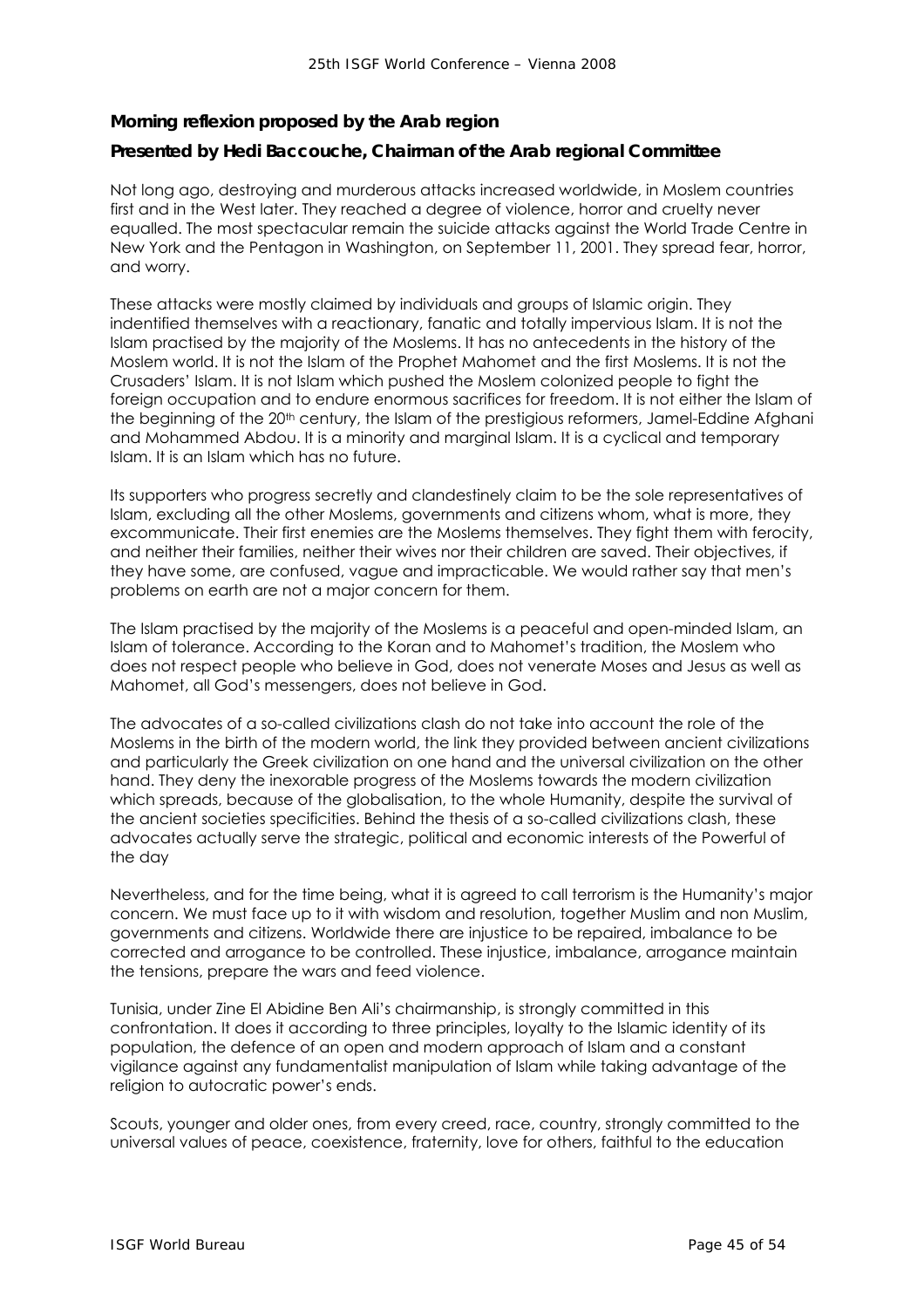spread by the first of them, Baden-Powell, are called, more than ever, to play a decisive part in this fight for a better word.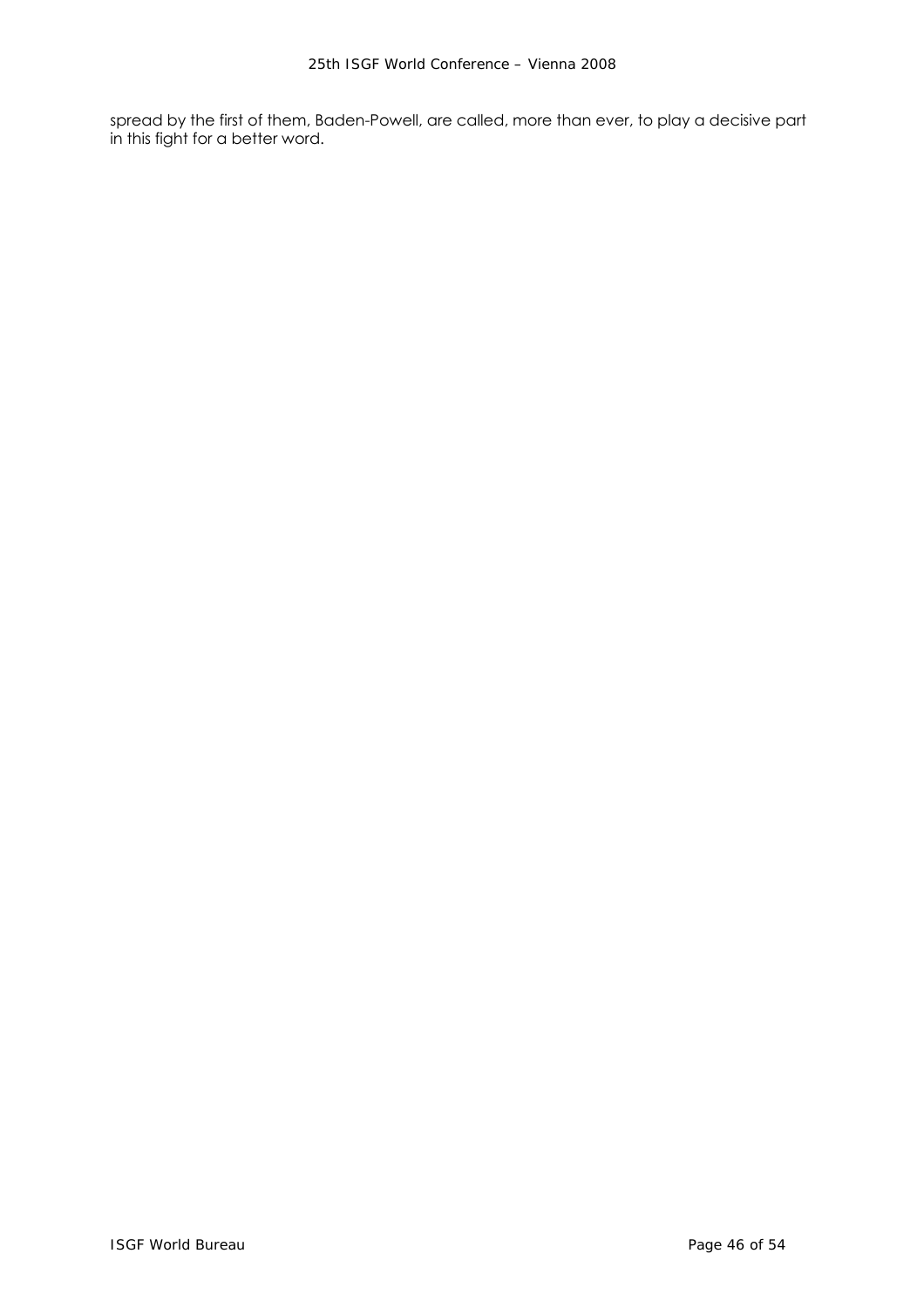# **Word Conference Chairmanship**

# **World Conference Chairman**

Mr. Alfred Partsch

**World Confrence Vice-Chairman**  Mrs Carol Bowen

#### **Resolutions Committee**

Mr. Germund Austvik Mr. Ahmed Ben Mansour Mr. Jean-François Lévy

#### **Tellers**

Mrs Elizabeth Zinggl Mrs Elfriede Erasim Mrs Petre Huka Mr. Richard Huka

#### **Participants list**

#### **World Committee members**

Martine Levy **Chairman** Bjorg Walstad Vice-Chairman Nejib Gharbi Vice-Chairman Linda Bates Member Abdesslam Ben Moussa Member Alès Cerin **Member** Leny Doelman Member Anne Dupont **Member** Member Brett D Grant Member Suresh Lalwani Member Rigmor Lauridsen Member Mario Sica **Mario Sical Accessor** Member Anthony Florizoone Treasurer ; Ex officio

#### **National delegations**

#### 1 **ALGERIA/ALGERIE**  Mr. Mohamed Réda Bestandji Head of delegation Mr. Mostefa Abdoun Member Mr. Mohamed Berami Member Mr. Amor Nehal Member

- 2 **AUSTRALIA/AUSTRALIE** Member Ms Yvonne James Head of delegation Mrs Jennifer Nelson Member Mr. Brian Jackson Member
- 3 **AUSTRIA/AUTRICHE**  Mr. Slanec Hans Head of delegation Mr. Weilguny Werner **Member** Member Mr. Martschini Wilfried Member Mr. Buchner Günther Member
- Georges El Ghorayeb Member, WOSM Representative Faouzia Kchouk **Secretary General, Ex officio** Margaret Gossing **Assistant to the Secretary General** 
	-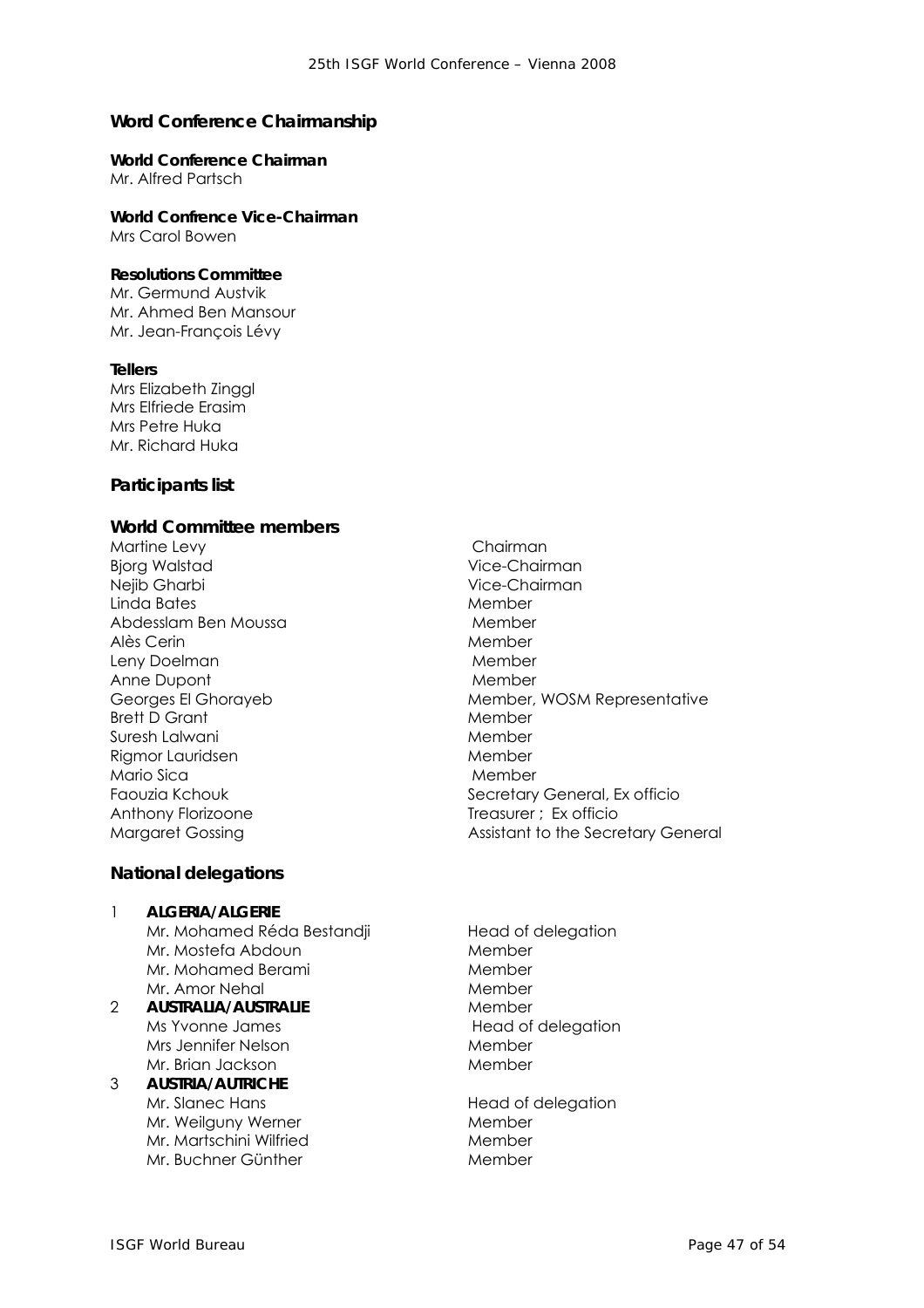- 4 **BAHREIN**  Mr. Mohammed Husain Aljawder Head of delegation Mr. Salem Rajab Zaed Omar Member M. Abdulkhalik Abdulrahman Member Melle Layla Abdulmutaleb Sayed Ali Member 5 **BELGIUM/BELGIQUE**  M. Pierre Decoene Head of delegation Mr. Jean Luc Depaepe Member Mrs Madette Van Stratum Member Mr. Etienne Raulier Member 6 **CANADA** Member Ms. Audrey Waddy Head of delegation 7 **CHILE/CHILI**  Mr. Juan Salazar **Mr. Juan Salazar Edge Executes** Head of delegation 8 **CYPRUS/CHYPRE**  Mr. Photis Mammides Head of delegation Mr. Michael Mavronichis Member Mr. Ioannis Antoniades Member Mr. Georgios Antoniou Member 9 **CZECH REPUBLIC/REP. TCHEQUE**  Mr. Jan Adamec Head of delegation 10 **DENMARK/DANEMARK**  Mrs Hanne Borgstroem Head of delegation Mr. Niels Rosenbom Member Mrs Anne Haastrup-Nielsen Member Mrs Anne Marie Hansen Member 11 **ESTONIA/ESTONIE**  *Procuration à* l'Allemagne 12 **FINLAND/FINLANDE**  Mrs Lena Kainulainen eta alderriko head of delegation 13 **FRANCE**  Mr. Claude Berthié Head of delegation Ms. Germaine Viot and Member Ms. Monique Delot Member Mr. Yves Zacchi Member 14 **GERMANY/ALLEMAGNE**  Mrs Christa Schmeiβer Head of delegation Mr. Herbert H.Krisam Member Mr. Jan Kröger Member Mr. Harald Kesselheim Member 15 **GREECE/GRECE**  Mr. Christos Loukatos **Head of delegation** Ms. Maria Fagogeni Member Ms. Sofia Kousiadou Member 16 **HAITI**  Mrs Marlène Frédérique Head of delegation Ms Ghislaine Cadet Member Mrs Anne-Marie Audain Member Mrs Lise Pierre-Pierre Member 17 **HUNGARY/HONGRIE**  Mrs Schumicky Kati Head of delegation Mr. Somogyi Dezsö Mr. Schumicky Jenö 18 **ICELAND/ISLANDE**  Mr. Adalbergur Thorarinsson Head of delegation Mr. Bjorn Stefànsson Member Mrs Olafia Einarsdottir Member
	-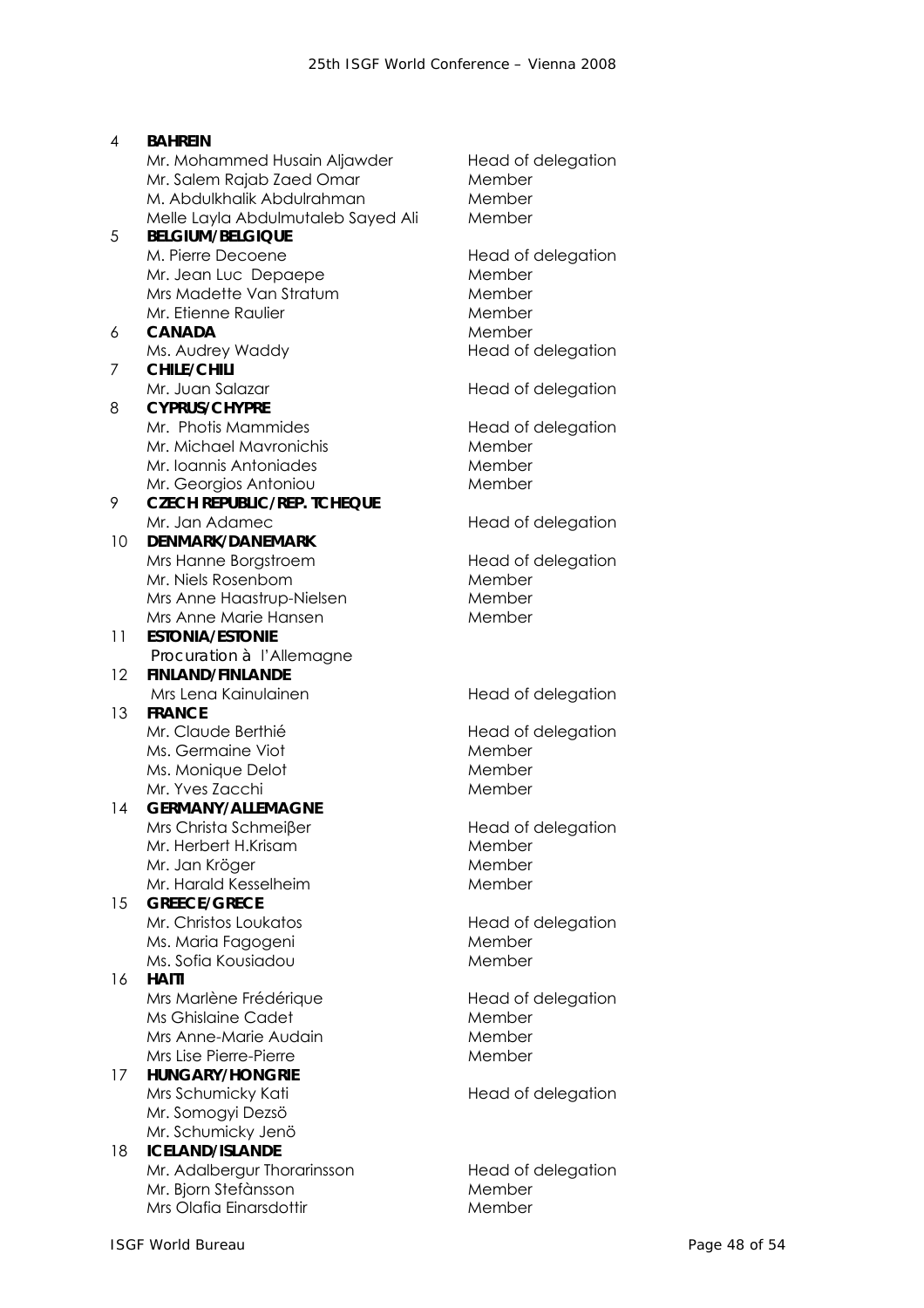**ISGF World Bureau Page 49 of 54** 19 **INDIA/INDE**  Mr. Pratap Laxman Rao Head of delegation 20 **IRELAND/IRLANDE**  Mrs Sheila Luckwill **Head of delegation** Mrs Verra Pepper Member Miss Gwenda Wratt **Member** Member Mrs Ann Bowen Member 21 **ITALY/ITALIE**  Mr. Antonio Cecchini Head of delegation Mr. Riccardo Della Rocca Member Ms. Virginia Bonasegale Member Ms Anna Ponzecchi Member 22 **KUWAIT/KOWEIT**  Mr. Sultan Gh. Almoftah Head of delegation Mr. Mohammed A. Malallah Member Mrs Najat Jouhar Member Mrs Nehad Khudair Member 23 LATVIA/LETTONIE **Member** Member *Procuration au* Liechtenstein 24 **LIBYA/LIBYE**  Mr. Taher Ayad Ettoumi Head of delegation Mr. Ali Mohamed Swissi **Mr. Ali Mohamed Swissi** Mr. El-Ageli Ahmed Ali Member Mr. Muftah Mohamed Ajaj Member 25 **LIECHTENSTEIN**  Mrs Gattinger Ruth Head of delegation Mrs Sprecher-Erne Hedy Member Mr. Buechel Kurt Member 26 **LITHUANIA/LITHUANIE**  *Procuration au* Danemark 27 **LUXEMBURG/LUXEMBOURG**  MrsChapron Lucienne Head of delegation Ms Hippert Ginette **Member** Mr. Brosius Norbert Member Mr. Zehren Albert Member 28 **MALAYSIA/MALAISIE**  Mr. THAMBINATHAN Gunaseelan Head of delegation Mr. Sunder Member 29 **MOROCCO/MAROC**  Mr. Laraichi Abdekhaq Head of delegation Mr. Bensaïd Abdelaziz Member Mr. Guedira Abdelaziz Member Mr. Bennani Abdellah Member 30 **NETHERLANDS/PAYS-BAS**  Mr. Ronald van 't Slot Head of delegation Mrs Maya Breuker Member Mrs Claudia Bouwens Member Mr. Jan Smits Member 31 **NETHERLANDS ANTILLES-CURACAO**  MrsNanda Chocolaad Head of delegation Mrs Verna Lopez Member Mrs Verna Lopez Member Mrs Clarina Gomez **Member** 32 **NEW ZEALAND/NOUVELLE ZELANDE**  Mrs. Jaqueline Cordiner **Head of delegation** Mr. Jan Jessiman Member 33 **NORWAY/NORVEGE**  Mr. Olav Balle **Head of delegation** Mr. Trond Walstad Member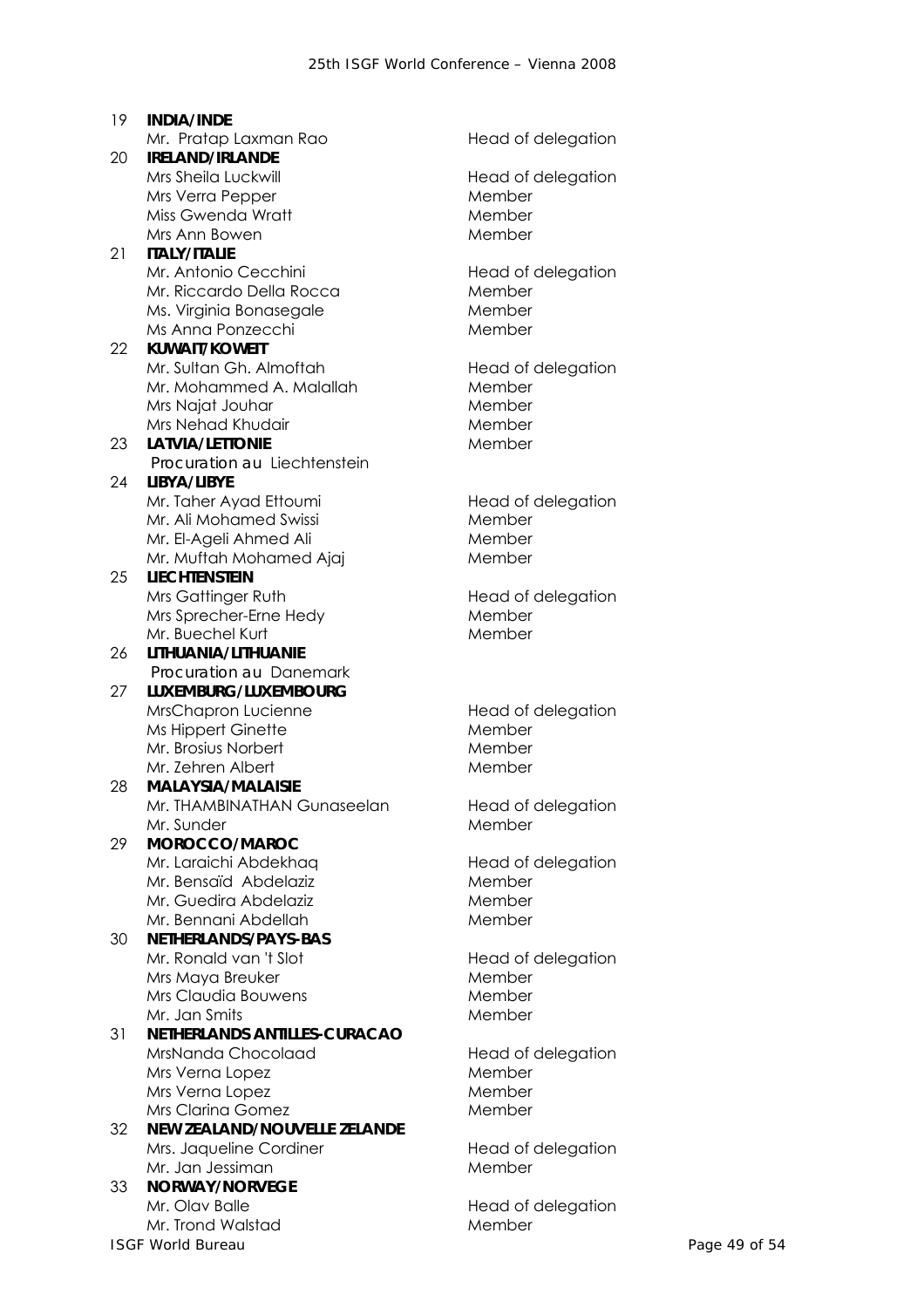| 34 | <b>PANAMA</b>                                        | Member             |
|----|------------------------------------------------------|--------------------|
| 35 | Procuration à la France<br>POLAND/POLOGNE            |                    |
|    | Procuration à l'Autriche                             |                    |
| 36 | <b>PORTUGAL</b>                                      |                    |
|    | Mrs Mida Rodrigues                                   | Head of delegation |
|    | Mr. José Ribeiro                                     | Member             |
|    | Ms. Ana Rodrigues                                    | Member             |
|    | Mr. Fernando Alves                                   | Member             |
| 37 | ROMANIA/ROUMANIE                                     |                    |
|    | <i>Procuration à la Suisse</i>                       |                    |
| 38 | <b>SAUDI ARABIA/ARABIE SAOUDITE</b>                  |                    |
|    | Dr. Abdullah Omar Nasseef                            | Head of delegation |
|    | Prof. Abdullah Sulaiman Alfahad                      | Member             |
|    | Dr. Khaled Ali Abu Alkhair                           | Member             |
|    | Mr. Kamil Mahmoud Fatani                             | Member             |
| 39 | SLOVAKIA/SLOVAQUIE                                   |                    |
|    | Olga Slivkova                                        | Head of delegation |
| 40 | <b>SPAIN/ESPAGNE</b><br>Ms Maria Del Carmen Cuadrado |                    |
|    |                                                      |                    |
|    | Fernandez<br>Mr. Antonio Jesús Lillo Fernandez       | Head of delegation |
|    | Mr. Andres Roman Onsalo                              | Member<br>Member   |
|    | Mr. Antonio Fernandez Cruz                           | Member             |
| 41 | <b>SWEDEN/SUEDE</b>                                  |                    |
|    | Mrs Gunilla Engvall                                  | Head of delegation |
|    | Mme Anna-Brita Lundahl                               | Member             |
|    | Mr. Bjornar Johnsen                                  | Member             |
| 42 | SWITZERLAND/SUISSE                                   |                    |
|    | Mr. Peter Huber                                      | Head of delegation |
|    | MrsEsther Hausammann                                 | Member             |
|    | Mr.Marc Barblan                                      | Member             |
|    | Mrs. Christine Pasche                                | Member             |
| 43 | <b>TUNISIA/TUNISIE</b>                               |                    |
|    | Mr. Ktari Mohamed Tjani                              | Head of delegation |
|    | Mr. Bahri Raouf                                      | Member             |
|    | Mrs Bahri Hakia                                      | Member             |
|    | Mr. Baaziz Ameur                                     | Member             |
| 44 | <b>UK/ROYAUME- UNI:</b>                              |                    |
|    | <b>Trefoil Guild</b>                                 |                    |
|    | Ms. Elizabeth Ferrier                                | Head of delegation |
|    | Mrs Margaret Wellock                                 | Member             |
|    | <b>Adult Scout Alliance</b>                          |                    |
|    | Procuration à UKTG                                   |                    |
| 45 | Central Branch/branche centrale                      |                    |
|    | Mr. Toby Suzuki                                      | Head of delegation |
|    | Mr. David Mansour                                    | Member             |
|    | Mrs Kit Irving                                       | Member             |
|    | Mrs Altagrace Blanc                                  | Member             |
|    |                                                      |                    |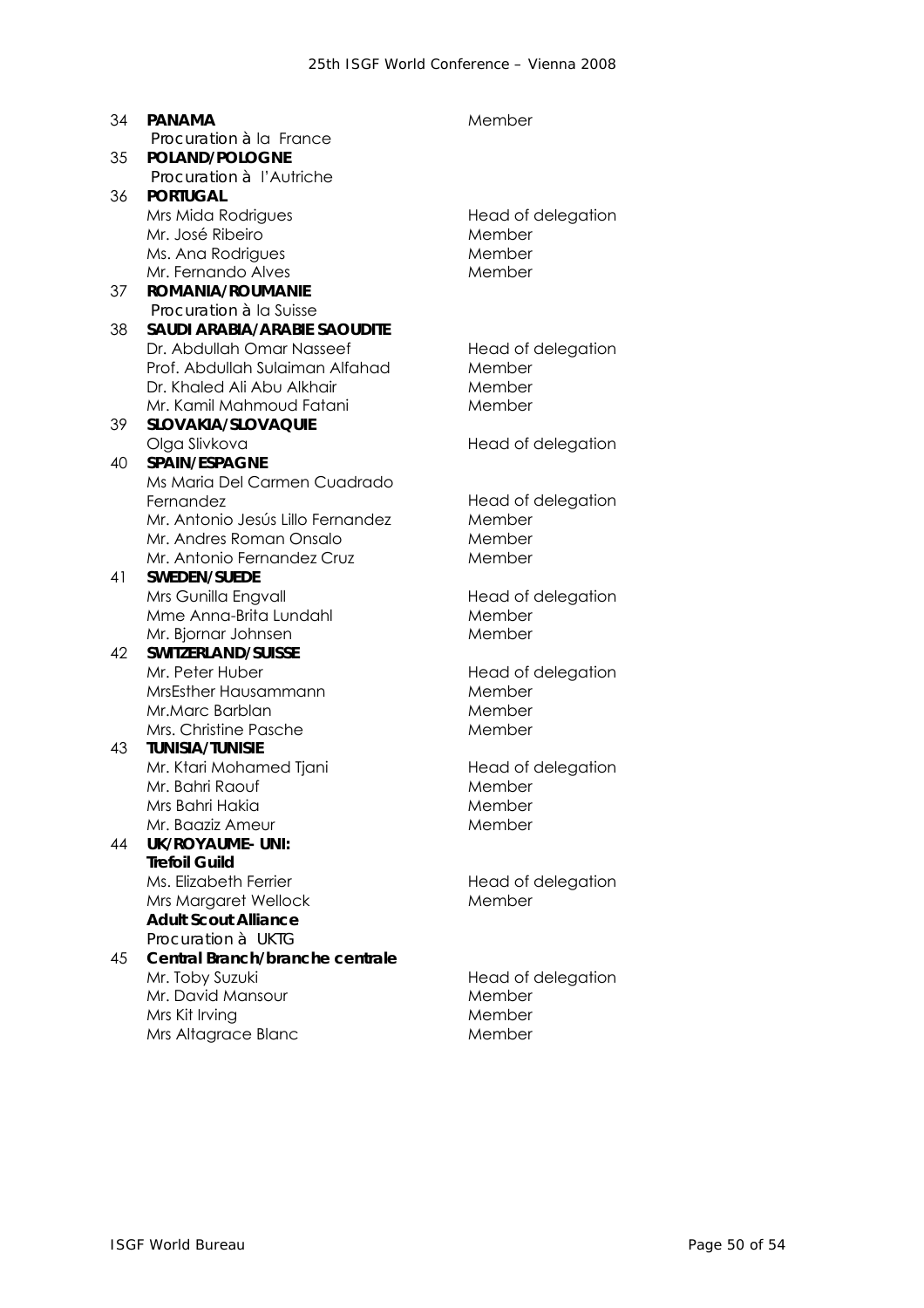# **Evaluation questionnaire**

#### *5 (excellent) – 1 (very poor)*

44 questionnaire were handed to the Austrian Host Committee

| Welcome<br>General Info before the conference<br>Welcome upon arrival<br>Registration/information<br>Conference fee                                                                                                 | 1<br>3<br>1<br>4<br>1<br>9                     | $\overline{2}$<br>5<br>4<br>3<br>$\overline{2}$<br>14                                             | 3<br>12<br>$\overline{2}$<br>8<br>15<br>37 | 4<br>11<br>13<br>13<br>17<br>54          | 5<br>12<br>26<br>18<br>9<br>65           |
|---------------------------------------------------------------------------------------------------------------------------------------------------------------------------------------------------------------------|------------------------------------------------|---------------------------------------------------------------------------------------------------|--------------------------------------------|------------------------------------------|------------------------------------------|
| Conference organisation<br>Conference venue<br>Conference schedule<br>Daily conference hours<br>Documents<br>Simultaneous translation<br><b>Displays</b>                                                            | 1<br>6<br>5<br>4<br>3<br>$\overline{2}$<br>20  | $\overline{\mathbf{c}}$<br>$\overline{4}$<br>11<br>8<br>7<br>$\mathbf{1}$<br>$\overline{2}$<br>33 | 3<br>8<br>11<br>11<br>15<br>13<br>12<br>70 | 4<br>18<br>8<br>9<br>10<br>10<br>9<br>64 | 5<br>13<br>10<br>9<br>9<br>11<br>5<br>57 |
| Conference<br>Opening ceremony<br>WC chairman's report<br>Financial report<br>Contents of program<br>Workshop on the activity plan 2008-11                                                                          | 1<br>$\overline{2}$<br>3<br>3<br>8             | $\overline{2}$<br>$\mathbf{1}$<br>7<br>8<br>8<br>7<br>31                                          | 3<br>9<br>8<br>13<br>13<br>15<br>58        | 4<br>10<br>15<br>9<br>6<br>13<br>53      | 5<br>24<br>15<br>14<br>12<br>6<br>71     |
| <b>Election to the World</b><br>Committee<br>Printed documents on Candidates<br>Presentation of the candidates at the WC                                                                                            | 1<br>$\overline{2}$<br>$\overline{\mathbf{c}}$ | $\overline{2}$<br>8<br>11<br>19                                                                   | 3<br>8<br>15<br>23                         | 4<br>13<br>11<br>24                      | 5<br>6<br>6<br>12                        |
| Accommodation<br>Accommodation standard<br>Accommodation service<br>Value of money                                                                                                                                  | 1<br>1<br>1                                    | $\overline{2}$<br>$\overline{2}$<br>1<br>5<br>8                                                   | 3<br>8<br>6<br>8<br>22                     | 4<br>15<br>19<br>16<br>50                | 5<br>18<br>17<br>14<br>49                |
| <b>Meals</b><br>Menus<br>Service<br>Special diet requirements met                                                                                                                                                   | 1<br>$\mathbf{1}$<br>6<br>1<br>8               | $\overline{2}$<br>6<br>3<br>$\mathbf{1}$<br>10                                                    | 3<br>12<br>14<br>7<br>33                   | 4<br>17<br>15<br>5<br>37                 | 5<br>10<br>9<br>4<br>23                  |
| General atmosphere<br>understanding between participants<br>Meeting and making friends<br>understanding rules and guidelines of ISGF<br>possibilities to express ones opinion<br>and to actively participate in the | 1<br>3<br>$\overline{2}$<br>1                  | $\overline{\mathbf{c}}$<br>3<br>3<br>12<br>8                                                      | 3<br>7<br>9<br>13<br>14                    | 4<br>18<br>13<br>13<br>12                | 5<br>14<br>27<br>6<br>5                  |
| conference                                                                                                                                                                                                          | 6                                              | 26                                                                                                | 43                                         | 56                                       | 52                                       |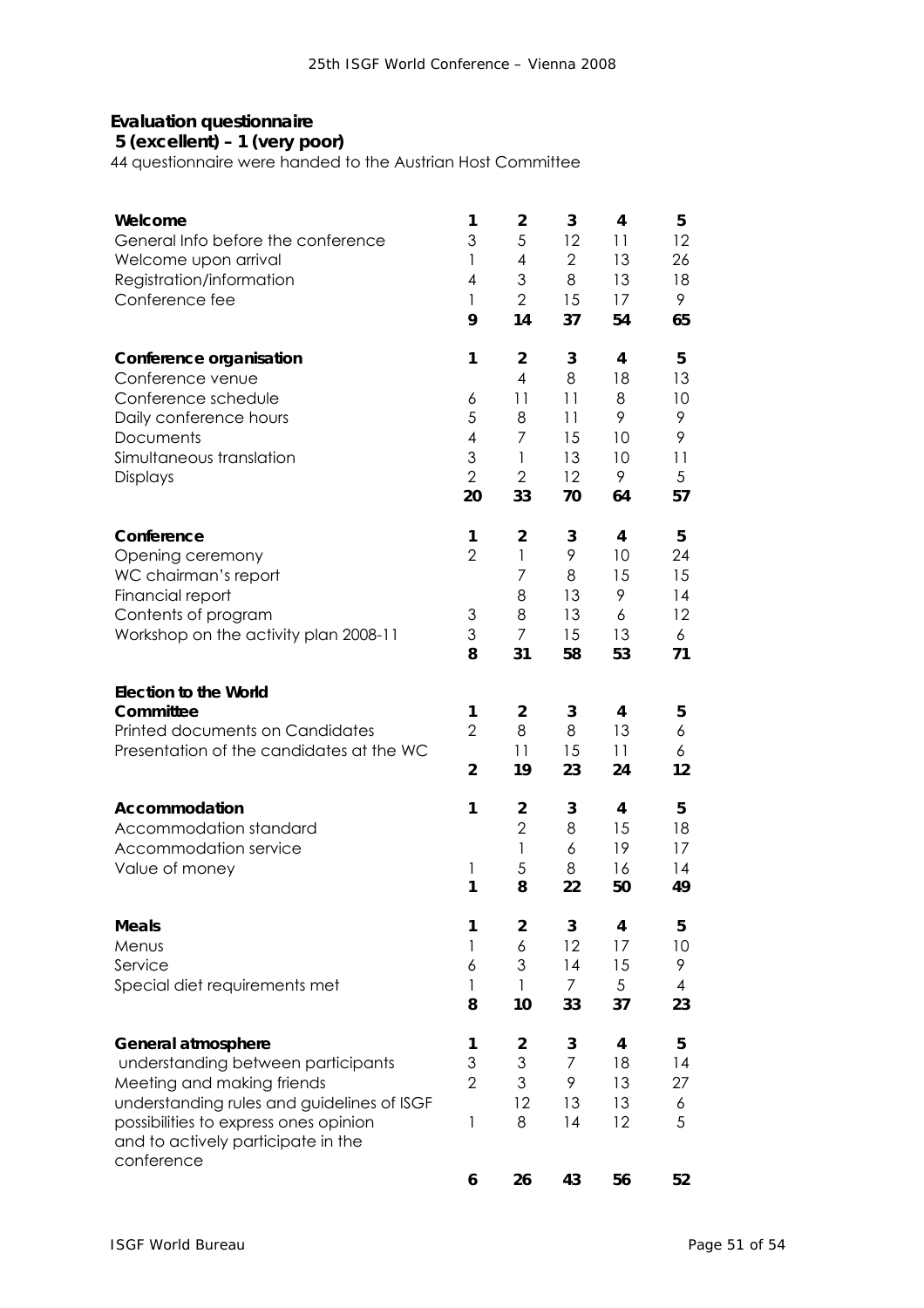| Excursions                |          | 1              | $\overline{2}$ | 3  | 4  | 5  |
|---------------------------|----------|----------------|----------------|----|----|----|
| Excursions                |          | 4              |                |    | 12 | 11 |
| Cultural program          |          |                | 3              | 6  | 8  | 13 |
|                           |          | 5              | 3              | 13 | 20 | 24 |
| <b>Member ISGF region</b> |          |                |                |    |    |    |
|                           | Europe   | 31             |                |    |    |    |
|                           | American | $\overline{2}$ |                |    |    |    |
|                           | Arab     |                |                |    |    |    |
|                           | Asian    | 3              |                |    |    |    |
|                           | Other    | 3              |                |    |    |    |
|                           |          |                |                |    |    |    |